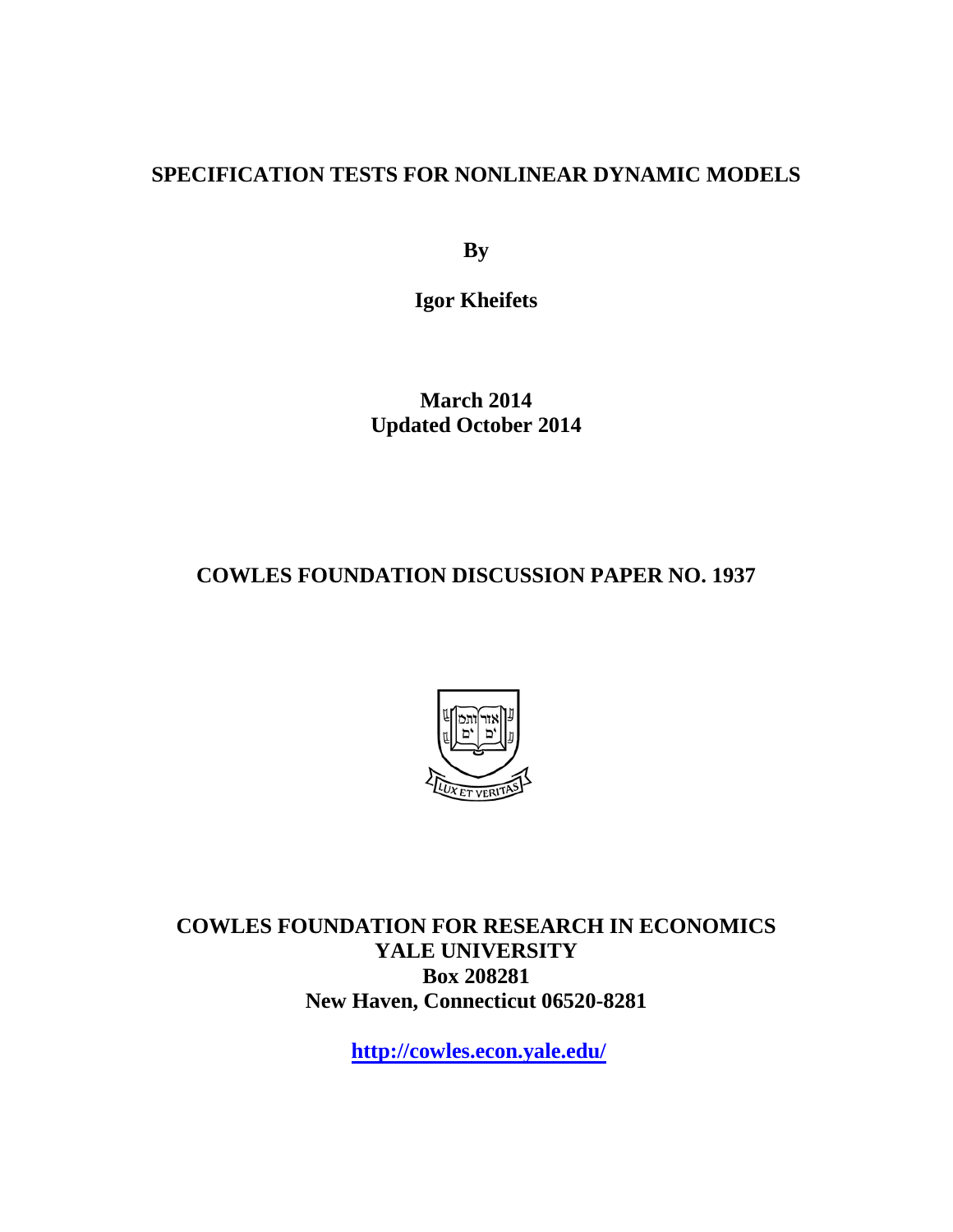## Specification Tests for Nonlinear Dynamic Models

IGOR KHEIFETS New Economic School, Moscow October 13, 2014

#### Abstract

We propose a new adequacy test and a graphical evaluation tool for nonlinear dynamic models. The proposed techniques can be applied in any setup where parametric conditional distribution of the data is specified, in particular to models involving conditional volatility, conditional higher moments, conditional quantiles, asymmetry, Value at Risk models, duration models, diffusion models, etc. Compared to other tests, the new test properly controls the nonlinear dynamic behavior in conditional distribution and does not rely on smoothing techniques which require a choice of several tuning parameters. The test is based on a new kind of multivariate empirical process of contemporaneous and lagged probability integral transforms. We establish weak convergence of the process under parameter uncertainty and local alternatives. We justify a parametric bootstrap approximation that accounts for parameter estimation effects often ignored in practice. Monte Carlo experiments show that the test has good finite-sample size and power properties. Using the new test and graphical tools we check the adequacy of various popular heteroscedastic models for stock exchange index data.

Keywords: Conditional distribution, Time series, Goodness-of-fit, Empirical process, Weak convergence, Parameter uncertainty, Probability integral transform.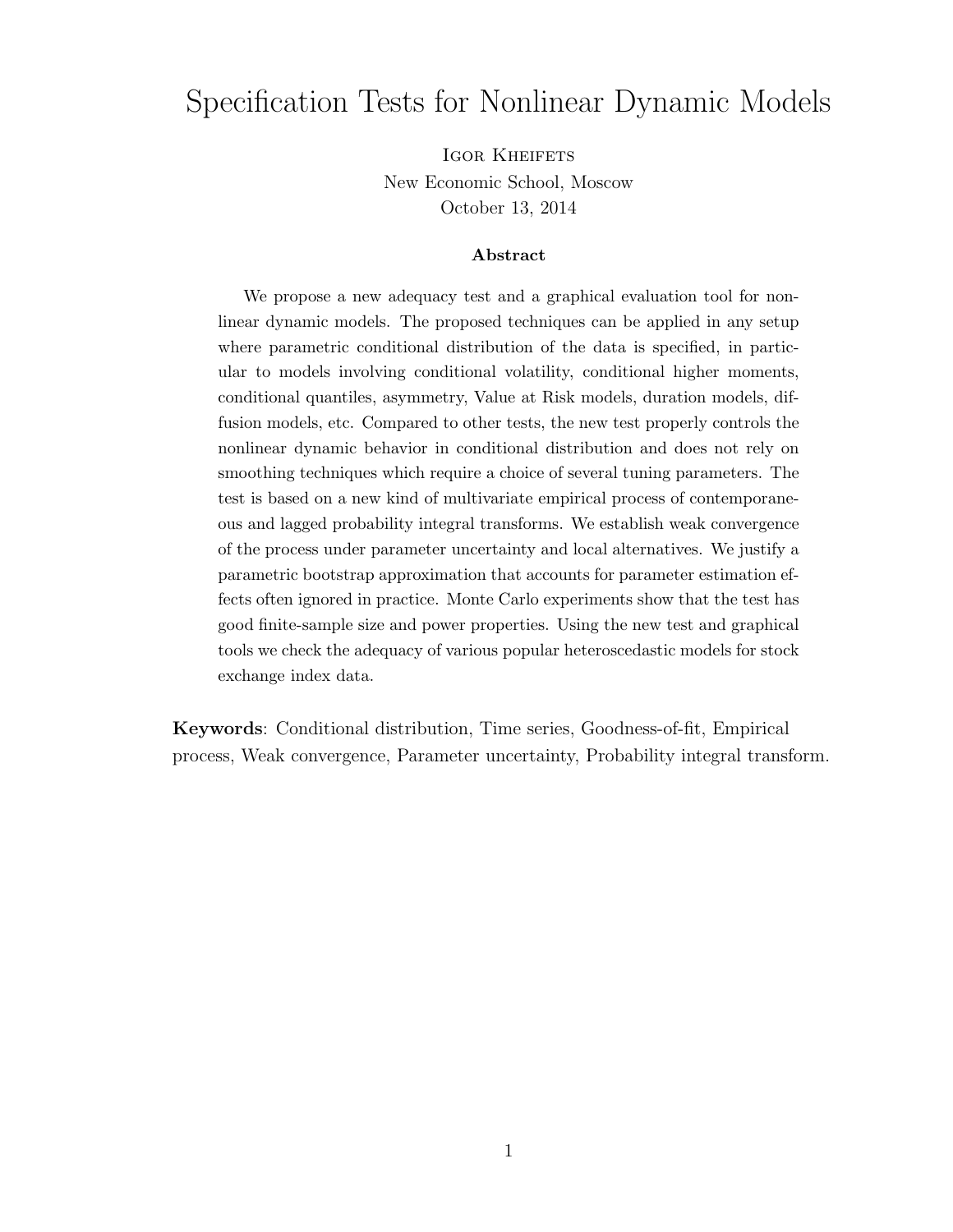## 1 INTRODUCTION

In this paper we develop a methodology for testing the goodness-of-fit of a parametric conditional distribution in nonlinear time series model. More precisely, let  $Y_t$ ,  $t =$  $0, \pm 1, \pm 2, \ldots$  be a univariate real-valued time series. Let  $\Omega_t$  be a sigma-field generated by the observations obtained up to time t (i.e. by  $Y_{t-1}, Y_{t-2}, \ldots$ , information set at time t, not including  $Y_t$ ). We consider the family of conditional distribution functions  $F_t(\cdot | \Omega_t, \theta)$ , parameterized by  $\theta \in \Theta$ , where  $\Theta \subset \mathbb{R}^L$  is a finite dimensional parameter space. We permit changes over time in the functional form of the distribution using subscript t in  $F_t$ . Sometimes, with a small abuse of notation, we will use  $F_t(\cdot | \theta)$  for  $F_t(\cdot | \Omega_t, \theta)$ . We aim to test the correct specification of the conditional distribution against the general alternative. Our null hypothesis is

 $H_0$ : The conditional distribution of  $Y_t$  conditional on  $\Omega_t$  is in the parametric family  $F_t \left( \cdot \mid \Omega_t, \theta \right)$  for some  $\theta_0 \in \Theta$ .

Testing the specification of nonlinear time series models is crucial in applied statistics, macroeconomics and finance for making relevant analysis. It is often not enough to check only conditional moments. It is often necessary to check the specification of the conditional distribution function, which is equivalent to jointly specifying all conditional features of a process, including the conditional mean, variance, and quantiles. For instance, knowing the true conditional distribution is essential for applying efficient maximum likelihood (ML) methods to many models. The importance of nongaussian likelihood methods is stressed in Harvey (2010) and Qi, Xiu and Fan (2010). The conditional distribution is linked to the hazard function, e.g., in the autoregressive conditional duration (ACD) model of Engle and Russel (1998). The knowledge of the conditional distribution provides Value at Risk (VaR), defined as a quantile of the return distribution, and is used to assess risk in finance. The description of the return distribution in its whole support is especially important in risk management to estimate the downside risk of nonlinear portfolios. Tests for conditional distribution may serve to evaluate the density forecasts of macroeconomic variables such as inflation and risks in finance and insurance, see Diebold et al. (1998), Thomson (2008).

The class of models which specify parametric conditional distribution is very broad. In dynamic location-scale models, such as ARMA and GARCH, conditional distribution is simplified to an unconditional distribution function of innovations, typically normal or student-t, and a dependence structure, which is modeled only through the conditional first two moments. If  $Y_t = \mu_t(\alpha) + \sigma_t(\beta)\varepsilon_t$ , where  $\mu_t(\alpha)$  and  $\sigma_t(\beta)$ are measurable with respect to  $\Omega_t$  and  $\varepsilon_t$  are independent identically distributed (iid)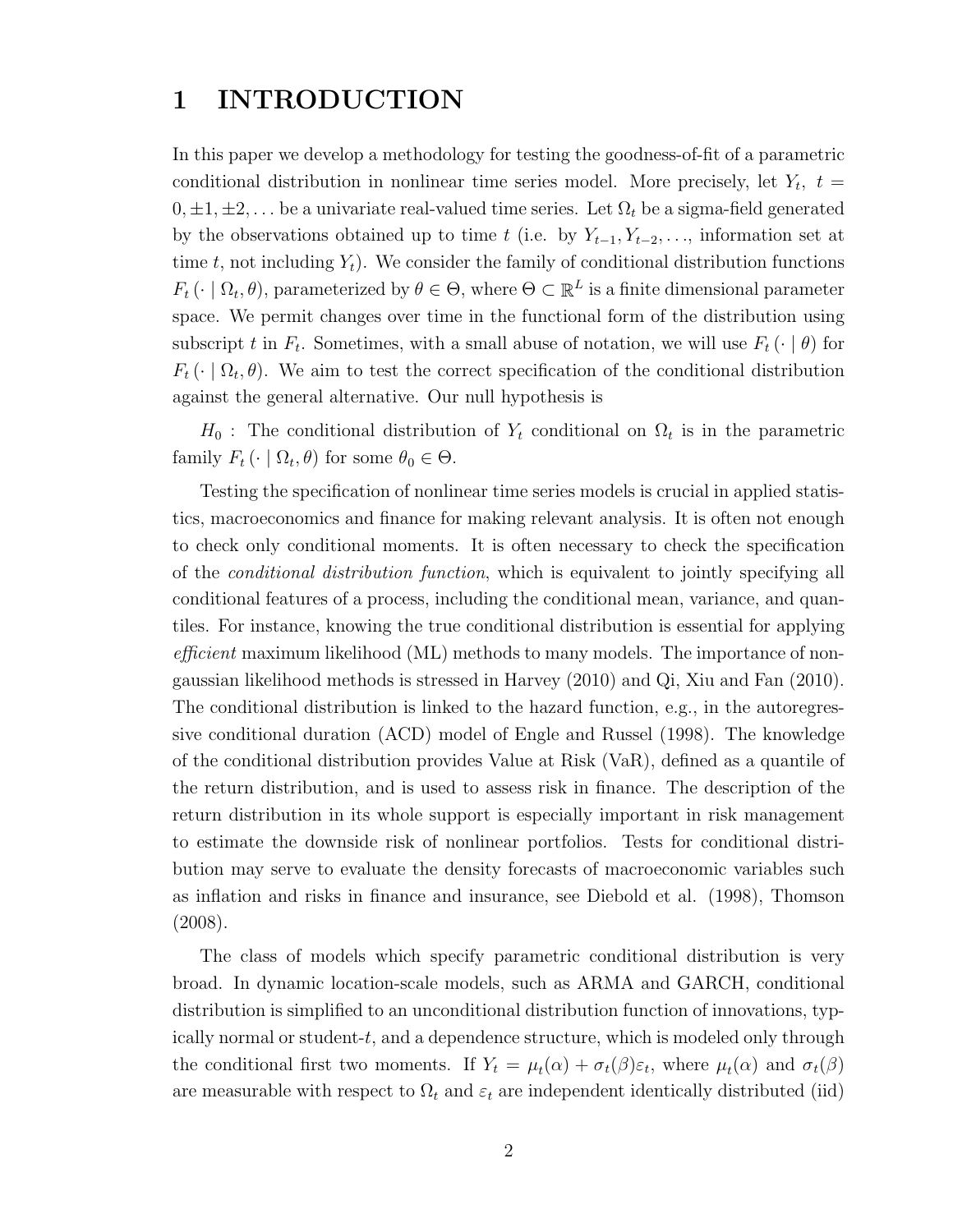with cumulative distribution function (cdf)  $F_{\varepsilon t}(\varepsilon;\gamma)$ , the conditional distribution can be expressed as  $F_t(y|\Omega_t, \theta) = F_{\varepsilon t}((y - \mu_t(\alpha)) / \sigma_t(\beta); \gamma)$ , with  $\theta = (\alpha, \beta, \gamma)$ . Another example of dynamic location-scale models is a data series discretely sampled from the Ornstein-Uhlenbeck process, which is commonly used to model interest rates. Usually, these models are examined by testing dynamics and marginal distributions of residuals separately, but these tests are inconsistent against many alternatives to  $H_0$ . Furthermore, for nonlinear models it is often difficult to obtain residuals, while the conditional distribution of the observations is easily specified. There are examples beyond the class of dynamic location-scale models. Discretely sampled series from a diffusion model (e.g. from the mean-reverting square-root process, Feller process) may have a closed form conditional distribution, which does not necessary belong to the location-scale class. Even if sampled data from a diffusion model does not have conditional distribution, it may be approximated. The stochastic volatility (SV) models have no explicit form of conditional distribution, but it can be simulated in a manner similar to SV simulated maximum likelihood estimation.

Our work relies on the following well known result for the (conditional) probability integral transform (also called quantile transform), which is similar in spirit to Rosenblatt (1952).

<span id="page-3-1"></span>**Proposition 1.1.** Suppose that the conditional distributions  $F_t(y|\Omega_t, \theta)$  are continuous and strictly increasing in y. If  $Y_t | \Omega_t \sim F_t(y | \Omega_t, \theta_0)$ , then random variables  $U_t = F_t(Y_t | \Omega_t, \theta_0)$  are iid standard uniform.

Random variables  $U_t$ , sometimes called *generalized residuals*<sup>[1](#page-3-0)</sup>, are easy to obtain. In the location-scale model, the transform is  $U_t = F_{\varepsilon t} ((Y_t - \mu_t(\alpha_0))/\sigma_t(\beta_0); \gamma_0)$ ,  $\theta_0 =$  $(\alpha_0, \beta_0, \gamma_0)$ . In continuous time models, i.e. when  $Y_t$  comes from  $dY_t = \mu_t(Y_t, \theta)dt +$  $\sigma_t(Y_t, \theta) dW_t$ , where  $\mu_t(Y_t, \theta)$  and  $\sigma_t(Y_t, \theta)$  are the drift and diffusion functions respectively, and  $W_t$  is standard Brownian motion, we can test for the correct transition density family  $\{p(x, t|y, s; \theta)\}\$ , the conditional density of  $Y_t = x$  given  $Y_s = y$ ,  $s < t$ . For any  $\Delta > 0$  the transform is defined as  $U_t = \int_{-\infty}^{Y_{t\Delta}} p(x, t\Delta | Y_{(t-1)\Delta}, (t-1)\Delta; \theta) dx$ .

Similarly to residuals of a linear regression model, working with generalized residuals is easier than with a conditional distribution of arbitrary form, and researchers often apply existing statistical tests to the marginal distribution and/or dynamic structure of generalized residuals of nonlinear models, see e.g. Kalliovirta (2012) and references therein. For example, the uniformity of  $U_t$  is checked by transforming them into Gaussian random variables (under the null) and using the normality test of Jarque and Bera (1987) or the residual empirical process (Bai 2003), QQ plots (Diebold

<span id="page-3-0"></span><sup>&</sup>lt;sup>1</sup>E.g. Hong and Li  $(2005)$ , p. 39.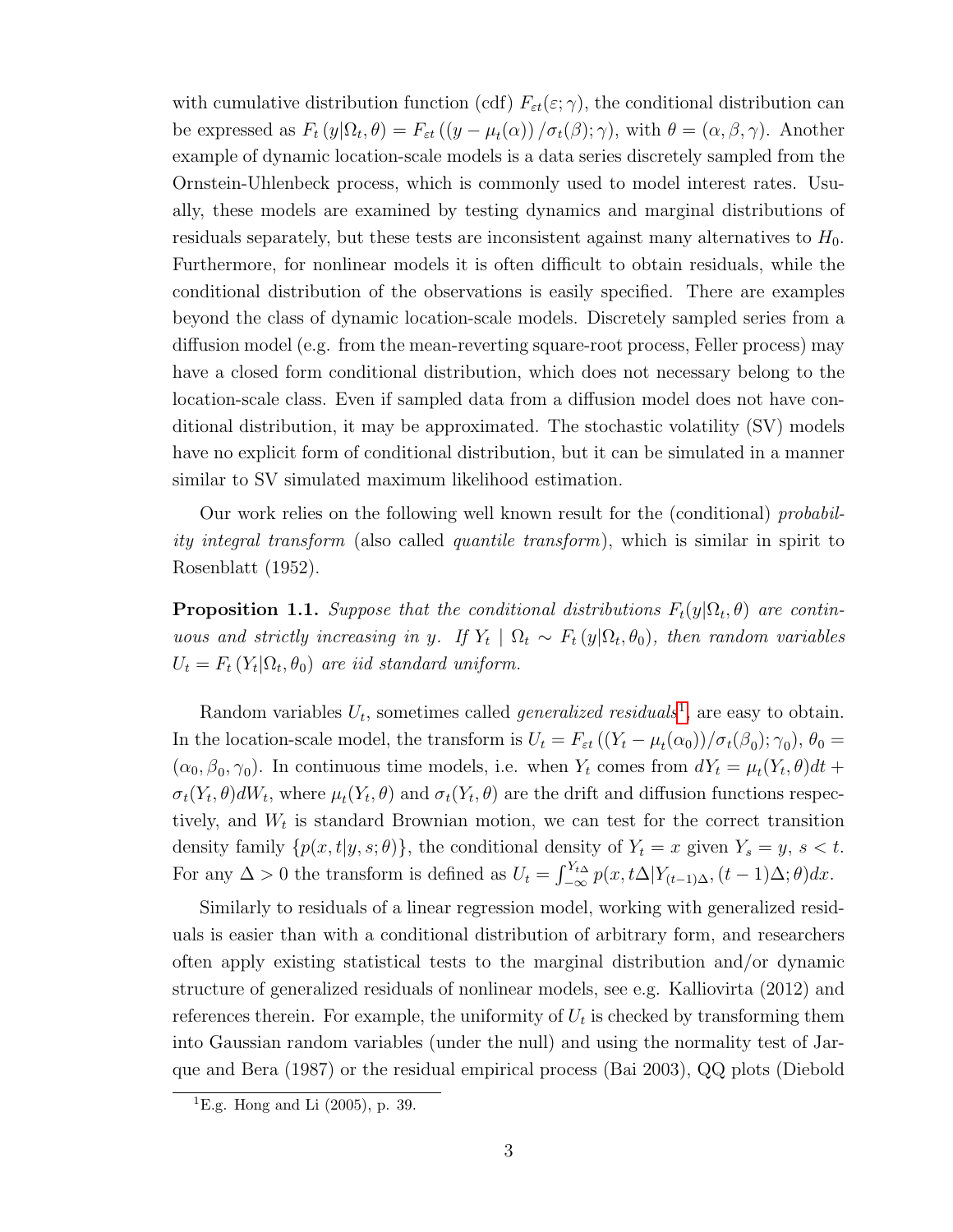et al. 1998) and their dynamics through correlations of residuals and squared residuals (Box and Pierce, 1970; Ljung and Box, 1978; Diebold et al., 1998; Du and Escanciano, 2013) or serial independence test (Skaug and Tjøstheim 1993). Although these procedures can give insight into the model misspecification, they check only specific properties of a model and are inconsistent for  $H_0$ . Typically they are applied sequentially and size is not corrected for the sequential testing problem. Moreover, sometimes existing methods are not valid. A typical mistake is to apply Kolmogorov — Smirnov type tests to verify iid-ness and functional form of marginal distribution, while this test is designed for verifying the marginal distribution of iid random variables and should not be used with generalized residuals. Since  $H_0$  requires examining simultaneously the uniformity *and* independence of the generalized residuals, not uniformity under independence, the Kolmogorov-Smirnov test for  $U_t$ , or test of Bai (2003), do not control the dynamics in  $U_t$  and miss important deviations from the null, which is shown analytically and in simulations below.

In this paper we propose a test which is specifically designed for  $H_0$ . Our test is based on a new multivariate empirical process which incorporates the difference between the empirical joint distribution of lags of  $U_t$  and the product of the uniform marginals. The asymptotic properties of such a process have never been studied before; therefore, we establish weak convergence results for the underlying process that allow us, under standard conditions, to prove consistency and derive asymptotic properties, including the distribution under root-n local alternatives, of such tests taking into account parameter estimation effect. Since the asymptotic distribution is case dependent, critical values can not be tabulated, and we prove that the parametric bootstrap distribution approximation is valid. Bootstrap implementation is straightforward since the DGP is known under  $H_0$ . Since no smoothing techniques are used, there are no user chosen parameters, and we have standard root- $n$  rates of convergence. The underlying empirical process is piece-wise quadratic; therefore, computation of the test statistics does not hinge on numerical optimization or numerical integration. The only model-depended routines needed are simulation and estimation of the original model.

The Monte Carlo study shows that we have good size and power properties for both linear and nonlinear models. We show both analytically and with simulations that our test achieves better performance compared to tests based on a univariate residual empirical process as in Bai (2003). An explicit closed form expression for our test statistics that avoids numeric approximation is available. We also propose a graphical tool of model evaluation in order to identify potential sources of misspecification.

The importance of simultaneous checks for the uniformity and independence of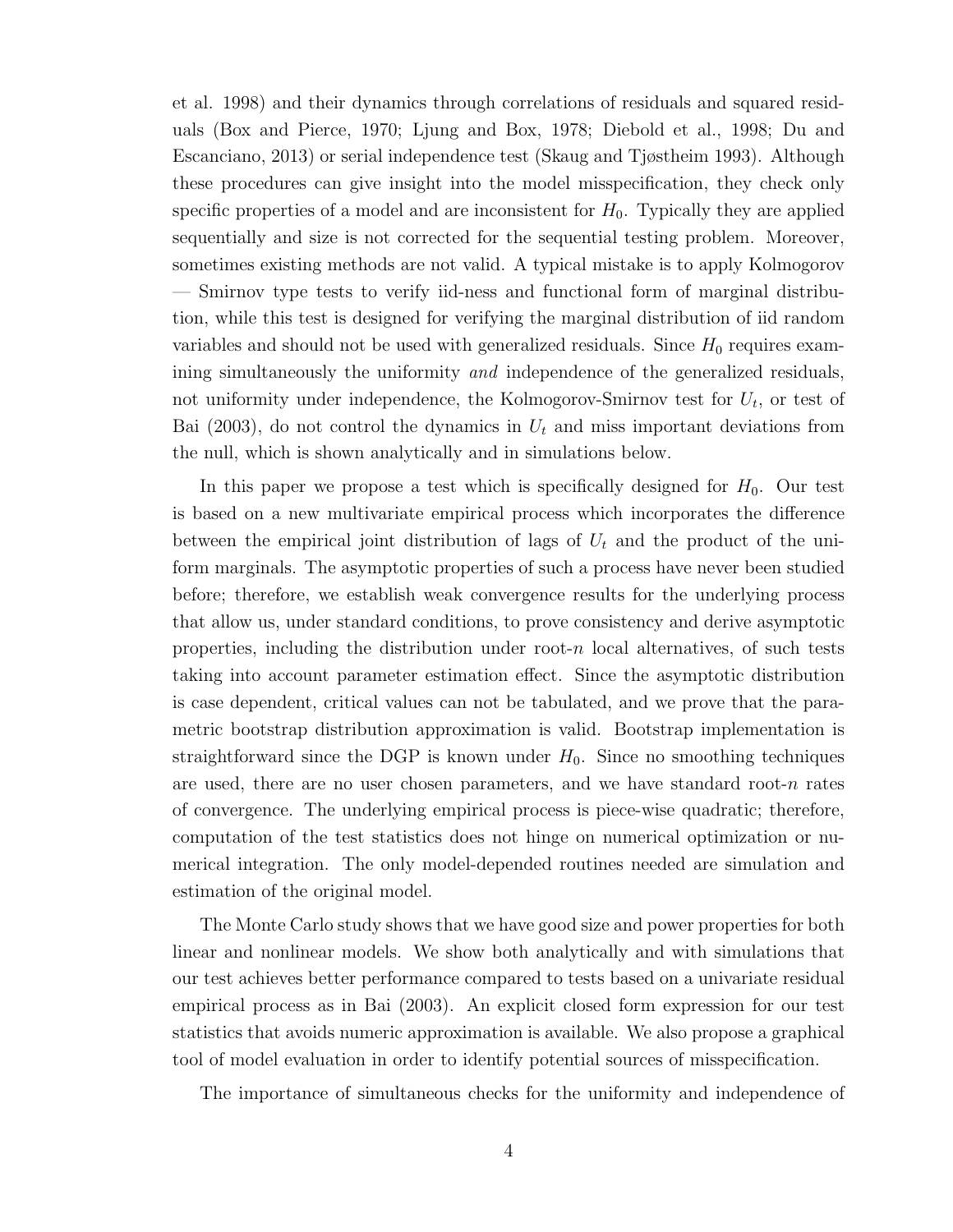$U_t$  has been emphasized in series of papers (Berkowitz 2001, Gonzalez-Rivera et al. 2011, Kalliovirta 2012); however, they test correlations instead of independence of  $U_t$ and are inconsistent against a higher order dependence. Hong and Li (2005) examines uniformity and independence by comparing the unrestricted kernel estimator of the joint density of  $U_t$  with the model implied one. In contrast to our test, their test has a slower rate of convergence, cannot distinguish Pittman local alternatives and depends on bandwidth selection procedures, which may be impractical. Our test is close in spirit to the empirical process based goodness-of-fit tests of  $H_0$  by Andrews (1997), Rothe and Wied (2013) and Delgado and Stute (2008), although their results hinge on the iid-nes of the original data, while our test not only can be applied to time series, but also is able to detect misspecification in dynamic structure.

The rest of the paper is organized as follows. The new test is introduced in Section 2. Asymptotic properties of the test and bootstrap justification are provided in Section 3. Monte Carlo experiments and application to the daily stock index are in Section 4. In Section 5, we briefly discuss how results in this paper can be used for testing the specification of multivariate models, and a conclusion is offered in Section 6. Proofs are deferred to the Appendix.

## 2 THE NEW TESTS

Our goal is to measure how far the generalized residuals are from being independent and uniform. For instance, under the null for  $r = (r_1, r_2) \in [0, 1]^2$ ,

<span id="page-5-0"></span>
$$
P(U_t \le r_1, U_{t-1} \le r_2) = r_1 r_2. \tag{2.1}
$$

Then the nonparamtric estimator of the *joint* distribution of  $(U_t, U_{t-1})$  must be close to the bivariate uniform. This motivates us to consider the following empirical process

$$
V_{2n}(r) = \frac{1}{\sqrt{n-1}} \sum_{t=2}^{n} \left[ I(U_t \leq r_1) I(U_{t-1} \leq r_2) - r_1 r_2 \right],
$$

where  $I(\cdot)$  is the indicator function. This bi-parameter empirical process incorporates the difference between the empirical joint distribution and the product of the uniform marginal (cumulative) distribution functions of contemporaneous and lagged generalized residuals, i.e. examines simultaneously the uniformity and independence of  $U_t$ . Note, the process  $V_{2n}$  checks the implication of the  $H_0$  stated in Equation [\(2.1\)](#page-5-0). Empirical process theory is useful in the context of goodness-of-fit testing. For example, Bai (2003) used a univariate empirical process to test  $H_0$ ; however, his test is inconsistent (see Corradi and Swanson (2006) and our discussion below). In an iid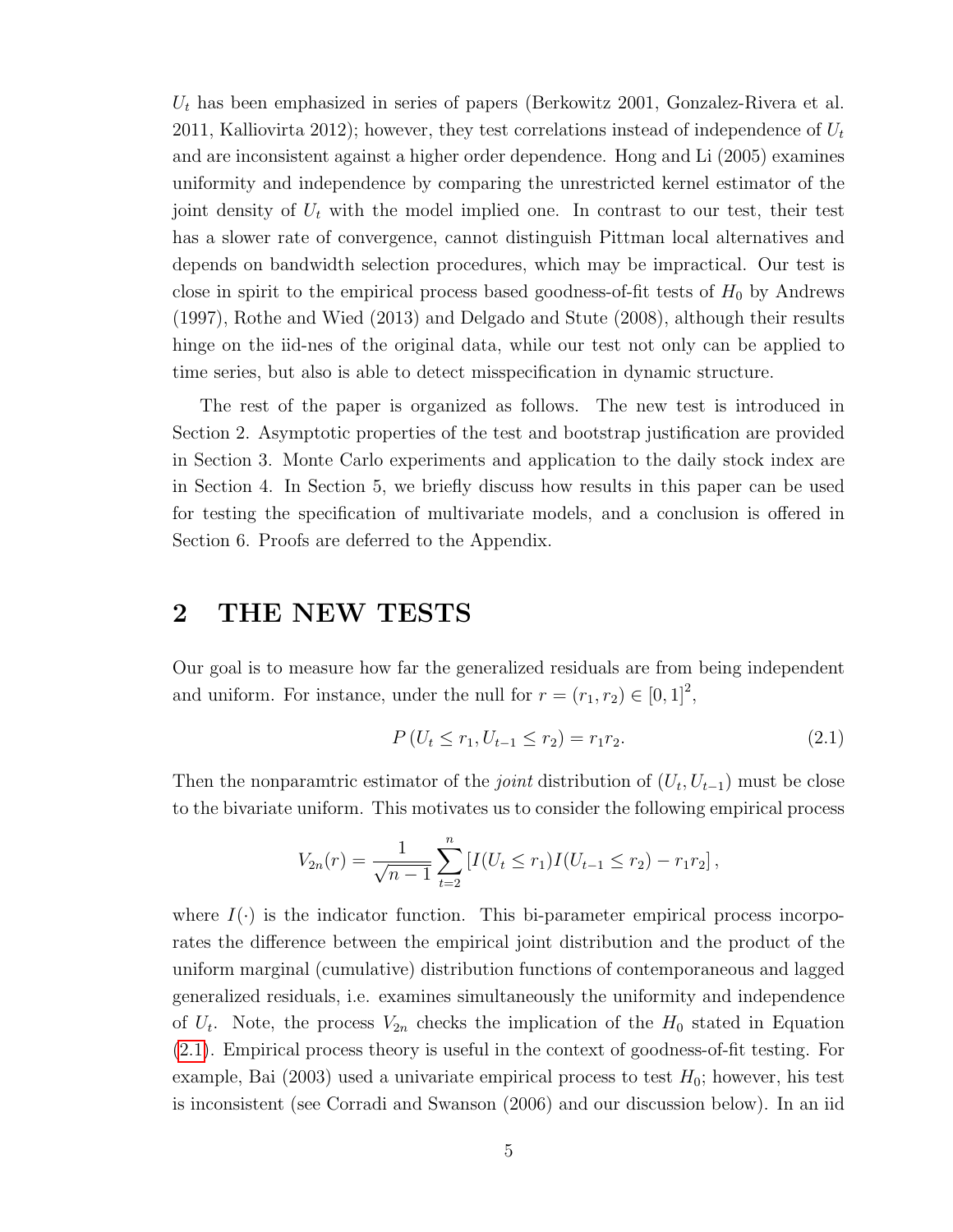setup, Delgado and Stute (2008) solve the issue with Bai's test using a similar bivariate process; however, their results do not hold in the dynamic setting we consider in this paper.

For an illustration, let  $Y_t$  be negative stock returns (losses) and consider Value at Risk, defined as a quantile of the (conditional) distribution function,  $VaR_t(r_1)$  =  $F^{-1}(r_1|\Omega_t, \theta_0)$ . Our process backtests Value at Risk, i.e., it verifies that events  $A_i = \{Y_{t+1-i} \leq VaR_{t+1-i}(r_i)\}, i = 1, 2$  (losses do not exceed Value at Risk), are independent and have the right (unconditional) coverage, for all  $(r_1, r_2) \in [0, 1]^2$ , thus ensuring conditional coverage. For the recent literature on Value at Risk backtesting see Escanciano and Olmo (2011) and references therein, where the danger of using only unconditional checks is emphasized (as in Bai, 2003).

In practice, we rarely know  $\theta_0$  either  $\{Y_t, t \leq 0\}$ . We can approximate  $U_t$  with  $\hat{U}_t = F_t(Y_t | \tilde{\Omega}_t, \hat{\theta})$  where  $\hat{\theta}$  is an estimator of  $\theta_0$  and the truncated information  $\tilde{\Omega}_t$  is based on  ${Y_{t-1}, Y_{t-2}, \ldots, Y_1}$  and write

<span id="page-6-0"></span>
$$
\hat{V}_{2n}(r) = \frac{1}{\sqrt{n-1}} \sum_{t=2}^{n} \left[ I(\hat{U}_t \le r_1) I(\hat{U}_{t-1} \le r_2) - r_1 r_2 \right].
$$
\n(2.2)

The process  $\hat{V}_{2n}(r)$  measures the distance to the null hypothesis for each r, so we need to choose a metric in  $[0,1]^2$  to aggregate for all r. For any continuous functional  $\Gamma(\cdot)$ from the set of uniformly bounded real functions on  $[0, 1]^2$ , to  $\mathbb{R}$ ,

$$
D_{2n} = \Gamma(\hat{V}_{2n}(r)).
$$

In particular we consider Cramer-von Mises (CvM) and Kolmogorov-Smirnov (KS) statistics

$$
D_{2n}^{CvM} = \int_{[0,1]^2} \hat{V}_{2n}(r)^2 dr \text{ and } D_{2n}^{KS} = \sup_{[0,1]^2} \left| \hat{V}_{2n}(r) \right|.
$$

Note that numerical integration and maximization can be avoided since the process  $\hat{V}_{2n}(r)$  is piece-wise quadratic in  $r$ .

Recall that  $(2.2)$  checks only pairwise dependence. To check p-wise independence (see Delgado, 1996) we can write

$$
V_{pn}(r) = \frac{1}{\sqrt{n-p+1}} \sum_{t=p}^{n} \left[ \prod_{j=1}^{p} I(U_{t-j+1} \leq r_j) - r_1 r_2 \dots r_p \right]
$$

and use the test statistics

$$
D_{pn}^{CvM} = \int_{[0,1]^{p}} \hat{V}_{pn}(r)^{2} dr \text{ and } D_{pn}^{KS} = \max_{[0,1]^{p}} \left| \hat{V}_{pn}(r) \right|.
$$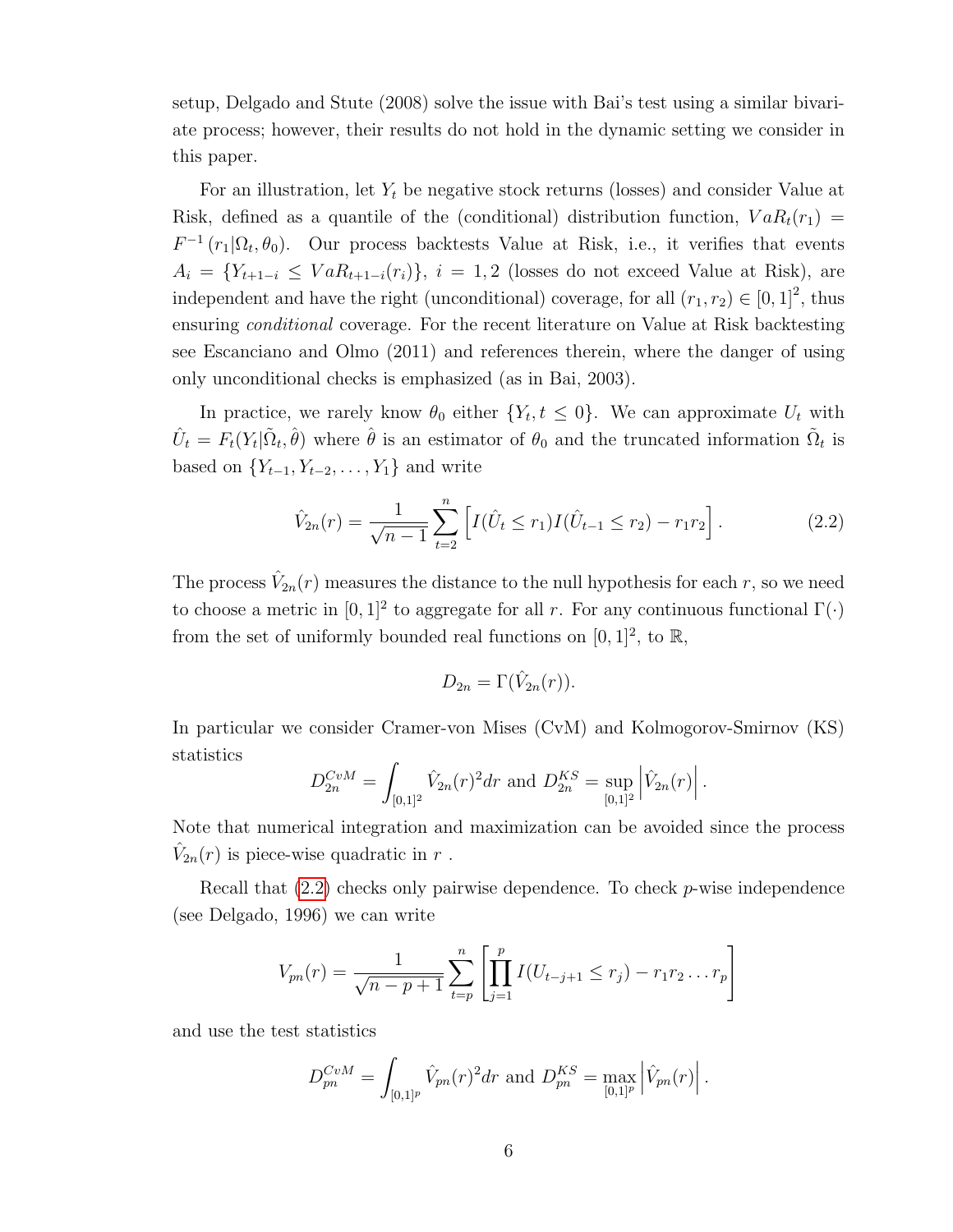For instance, the process  $\hat{V}_{1n}$  compares the nonparametric estimator of the *marginal* distribution of  $U_t$  with the uniform, formalizing QQ-plots in Deibold et al. (1998) (see Bai (2003) for a related test). Interestingly, the following decomposition holds

$$
V_{2n}(r) = \sqrt{\frac{n}{1-n}} \left\{ V_{1n}(r_1) r_2 + V_{1n}(r_2) r_1 \right\} + V_{2n}^C(r) ,
$$

where

$$
V_{2n}^{C}(r) = \frac{1}{\sqrt{n-1}} \sum_{t=2}^{n} \left[ I(U_t \leq r_1) - r_1 \right] \left[ I(U_{t-1} \leq r_2) - r_2 \right].
$$

Thus, we have a combination of a univariate empirical process  $V_{1n}$  which accounts for the unconditional/marginal distribution fit, and the correlation of the indicators, for dynamic check. Note also, that  $V_{2n}(r_1, 1) = \sqrt{n/(n-1)}V_{1n}(r_1)$ .

To test j-lag  $(j = 1, 2, ...)$  pairwise independence, define process

$$
\hat{V}_{2n,j}(r) = \frac{1}{\sqrt{n-j}} \sum_{t=j+1}^{n} \left[ I(\hat{U}_t \le r_1) I(\hat{U}_{t-j} \le r_2) - r_1 r_2 \right],
$$

and test statistics

<span id="page-7-0"></span>
$$
D_{2n,j}^{CvM} = \int_{[0,1]^2} \hat{V}_{2n,j}(r)^2 dr \text{ and } D_{2n,j}^{KS} = \max_{[0,1]^2} \left| \hat{V}_{2n,j}(r) \right|.
$$
 (2.3)

Likewise, the Portmanteau test (e.g. Ljung and Box 1978) uses information on autocorrelations in a number of lags. Therefore, we can aggregate  $(2.3)$  across j using the sum or maximum operator, so that for  $k < n$ , we get test statistics

$$
ADJ_{kn} = \sum_{j=1}^{k} D_{2n,j}^{CvM}
$$
 and  $MDJ_{kn} = \max_{j=1,\dots,k} D_{2n,j}^{KS}$ .

To use the information from statistics  $D_{1n}$ , which provides additional explicit account for the unconditional distribution misspecification, we introduce

$$
ADJ_{kn}^0 = D_{1n}^{CvM} + ADJ_{kn}
$$
 and  $MDJ_{kn}^0 = \max (D_{1n}^{KS}, MDJ_{kn}).$ 

Many other combinations of the statistics  $D_{2n,j}$  and  $D_{pn}$ , including aggregation across  $p$  or summing with different weights, can be considered. The optimal choice of aggregation, in particular of  $k, p$  and the weighting scheme, possibly data-driven, will depend on the alternative and is not addressed here. We note that in practice one should add lags with care since including too many lags may reduce power in small samples. As we show below with simulations, pairwise statistics with one or five equal-weighted lags already captures many relevant alternatives in moderate sample sizes.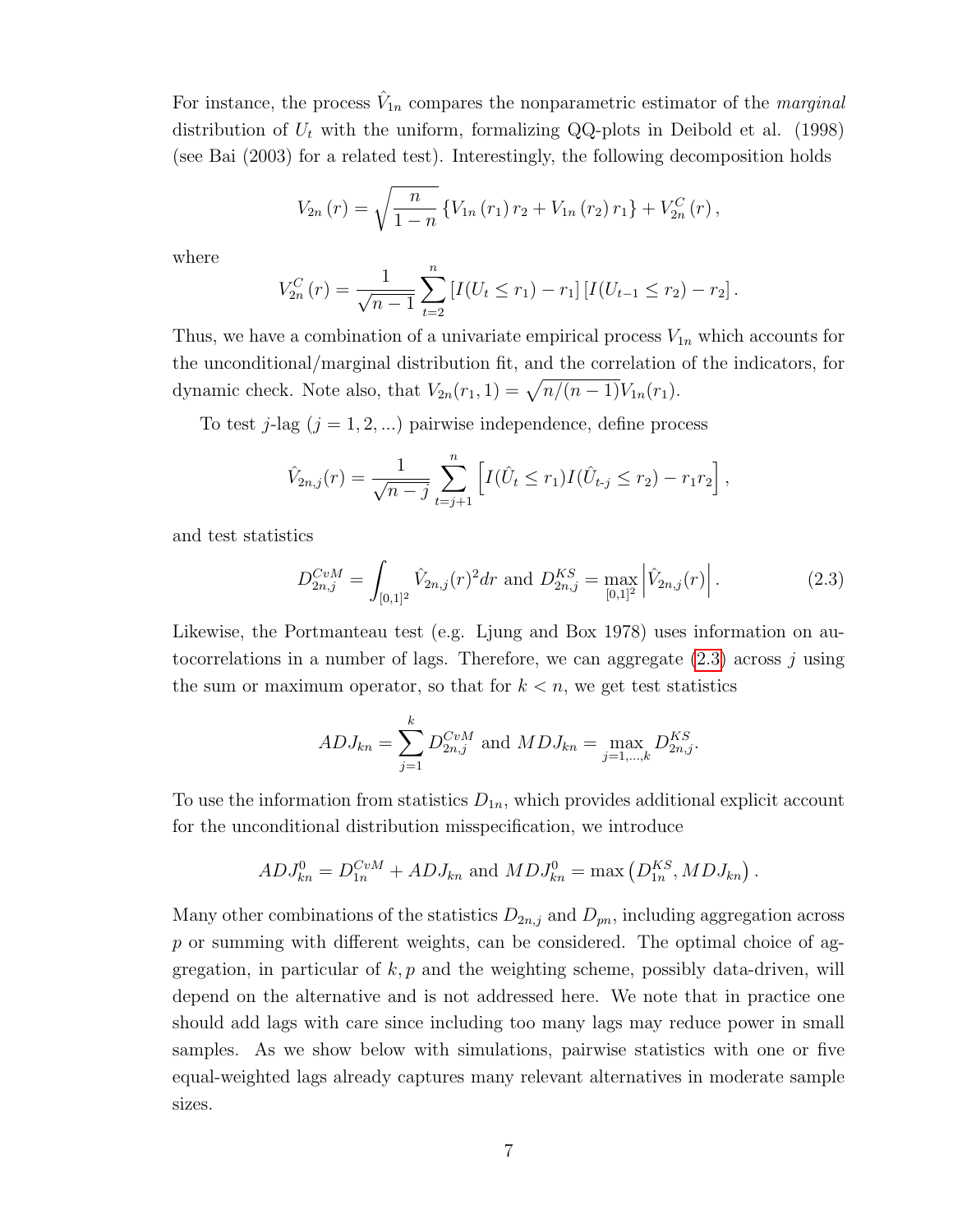We propose the following interpretation of the introduced statistics. In a nonlinear/nongaussian setup, correlations and Ljung-Box statistics do not provide the whole picture of the goodness-of-fit, since dynamics may not result in significant correlations. Therefore we propose to use  $D_{2n,j}$  as generalized sample autocorrelations and  $ADJ_{kn}^0$  or  $MDJ_{kn}^0$  as generalized Ljung-Box tests. Thus we can consider a generalized autocorrelogram, drawing  $D_{2n,j}$  against j. The difference is that there may be dependence across different  $j$  (which has to be taken into account if one wants to make joint inference) and that all values are nonnegative.<sup>[2](#page-8-0)</sup> In our Monte Carlo study, we compare the performance of traditional and generalized statistics.

As we will see in the next section (Proposition [3.1\)](#page-3-1), when no parameters are estimated, our test statistics are asymptotically distribution-free, and their critical values can be simulated and tabulated. In practice, however, the parameter estimation effect needs to be taken into account, which requires a bootstrap method to approximate the distribution of the test statistics. Under  $H_0$  we know the parametric conditional distribution; therefore, we apply a parametric bootstrap to mimic the  $H_0$  distribution based on  $F_t(\cdot|\cdot,\hat{\theta})$ , which is essentially the same as Monte Carlos simulations. We introduce the algorithm now.

STEP 1. Estimate the model with the original data  $Y_t$ ,  $t = 1, 2, ..., n$ , get parameter estimator  $\hat{\theta}$ , and get test statistic  $\Gamma(\hat{V}_{2n})$ .

- STEP 2. Simulate  $Y_t^*$  with  $F_t(\cdot|\Omega_t^*, \hat{\theta})$  recursively for  $t = 1, 2, ..., n$ , where  $\Omega_t^* =$  $(Y_{t-1}^*, Y_{t-2}^*, \ldots).$
- STEP 3. Estimate the model with simulated data  $Y_t^*$ , and get  $\theta^*$ , get bootstrapped statistics  $\Gamma(\hat{V}_{2n}^*)$ .
- STEP 4. Repeat 2-3 B times, and compute the percentiles of the empirical distribution of the B bootstrapped statistics.
- STEP 5. Reject  $H_0$  if  $\Gamma(\hat{V}_{2n})$  is greater than the  $(1 \alpha)$ th percentile of the empirical distribution.

This technique is much easier to implement than block bootstrap techniques often utilized in a time series setup (e.g. Corradi and Swanson 2006) because it does

<span id="page-8-0"></span><sup>&</sup>lt;sup>2</sup>Marginal test statistics, such as Jarque-Bera or Kolmogorov-Smirnov and autocorrelations/Ljung-Box often are used together in specification testing. Unlike their traditional counterparts, generalized sample autocorrelations and generalized Ljung-Box test statistics introduced here incorporate information from marginals test statistics (by setting  $r_2 = 1$ ). Therefore our procedure requires no additional marginal check, avoiding sequential testing.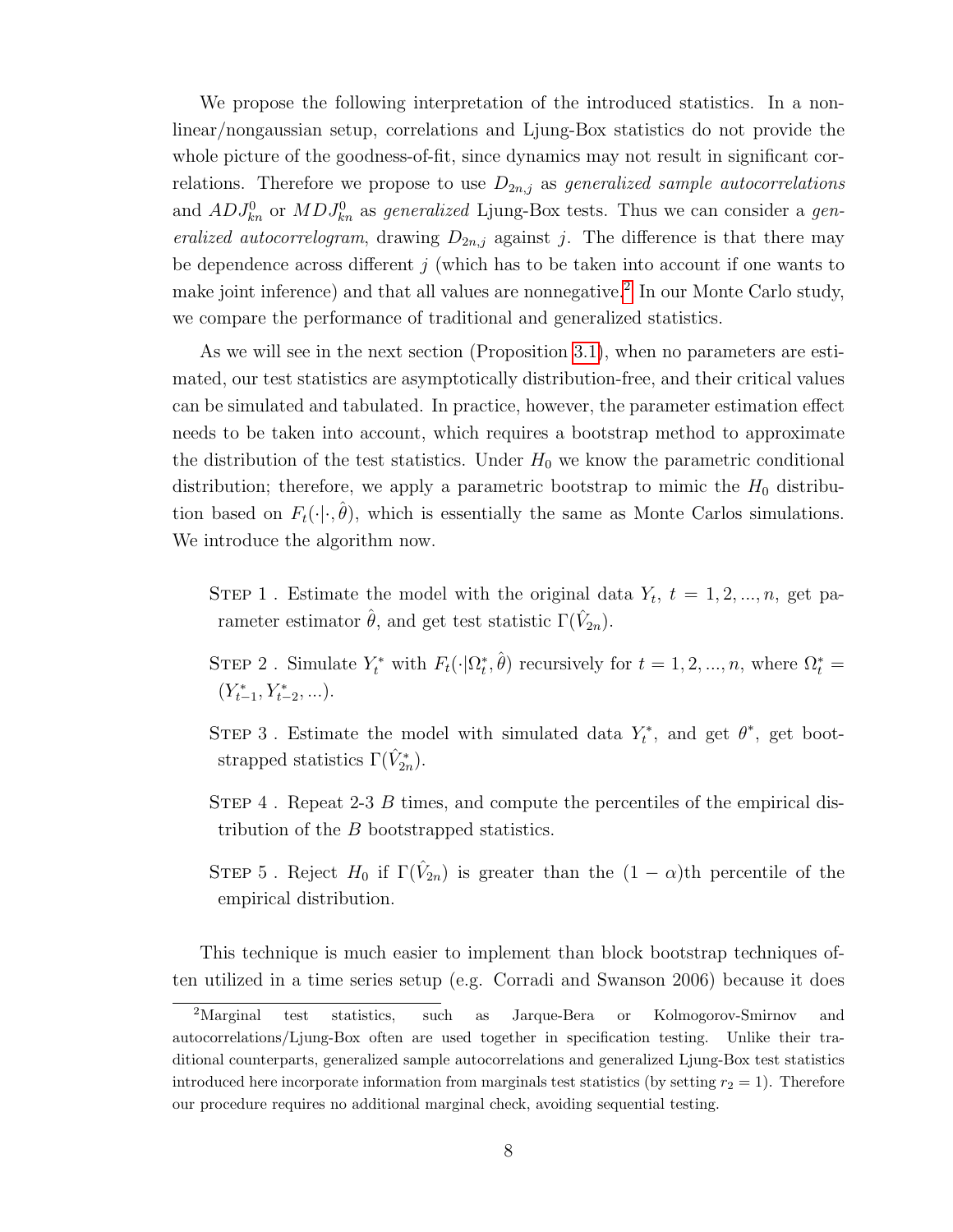not require a block length choice. Note that the block bootstrap test of Corradi and Swanson (2006) cannot be directly applied here, since they test a different null hypothesis which allows dynamic misspecification. Their null hypothesis does not necessarily provide iid transforms, and thus they do not control dependence in transforms, which is crucial for the power of our test. One case when the block bootstrap is desirable is when model simulation is very costly computationally. Indeed, while the block bootstrap method requires an estimation of a model as many times as the parametric bootstrap, generating bootstrapped samples from blocks may be faster than simulation from the distribution for some nonlinear models. However, usually estimation is more costly that simulation. In particular, for models considered in our Application section, typical estimation takes 50 longer than simulation which takes 0.0164 seconds, thus possible speed improvement from the block bootstrap method is very small. In reality, we need also to compute test statistics for each bootstrap sample; therefore, the relative simulation cost is even less.<sup>[3](#page-9-0)</sup>

## 3 ASYMPTOTIC PROPERTIES

In this section, we derive the asymptotic properties of the proposed statistics. When  $p = 1$ , it can be done using standard arguments for univariate empirical processes. However for  $p > 1$ , the theory is substantially different. The difficulty is that lags of the same variables enter in different dimensions of the processes. Here we discuss in detail the case  $p = 2$ , and results for  $p = 1$  follow by simply fixing  $r_2 = 1$ . Generalization for  $p > 2$  can be done along the same lines, however it is lengthly and thus omitted. Note that the case  $p = 2$  is the most relevant for practical purposes.

We start with a simple case in which parameters are known, then study how the asymptotic distribution changes if parameters are estimated. We provide analysis under the null, under local and fixed alternatives. We impose assumptions on conditional cdf, the form of parametric family of cdf, dynamics and on the estimator.

#### **Assumption 3.1.** The conditional distributions  $F_t(y|\Omega_t, \theta)$  are continuous and strictly

<span id="page-9-0"></span><sup>&</sup>lt;sup>3</sup> Methods have been proposed in the literature to make empirical process based tests distributionfree even in the presence of the parameter estimation effect. For instance, to make a distribution-free specification test, Delgado and Stute (2008) use the Khmaladze transform for their bivariate process. This method has its own limitations: it requires analytical derivation, estimation and programming of the transform for each model, but it may be useful for models which are computationally hard to estimate and where bootstrap methods may take a very long time. Because of time dependence, the method of Delgado and Stute (2008) cannot be applied to our case. The extension of the Khmaladze transform to our case is left for future research.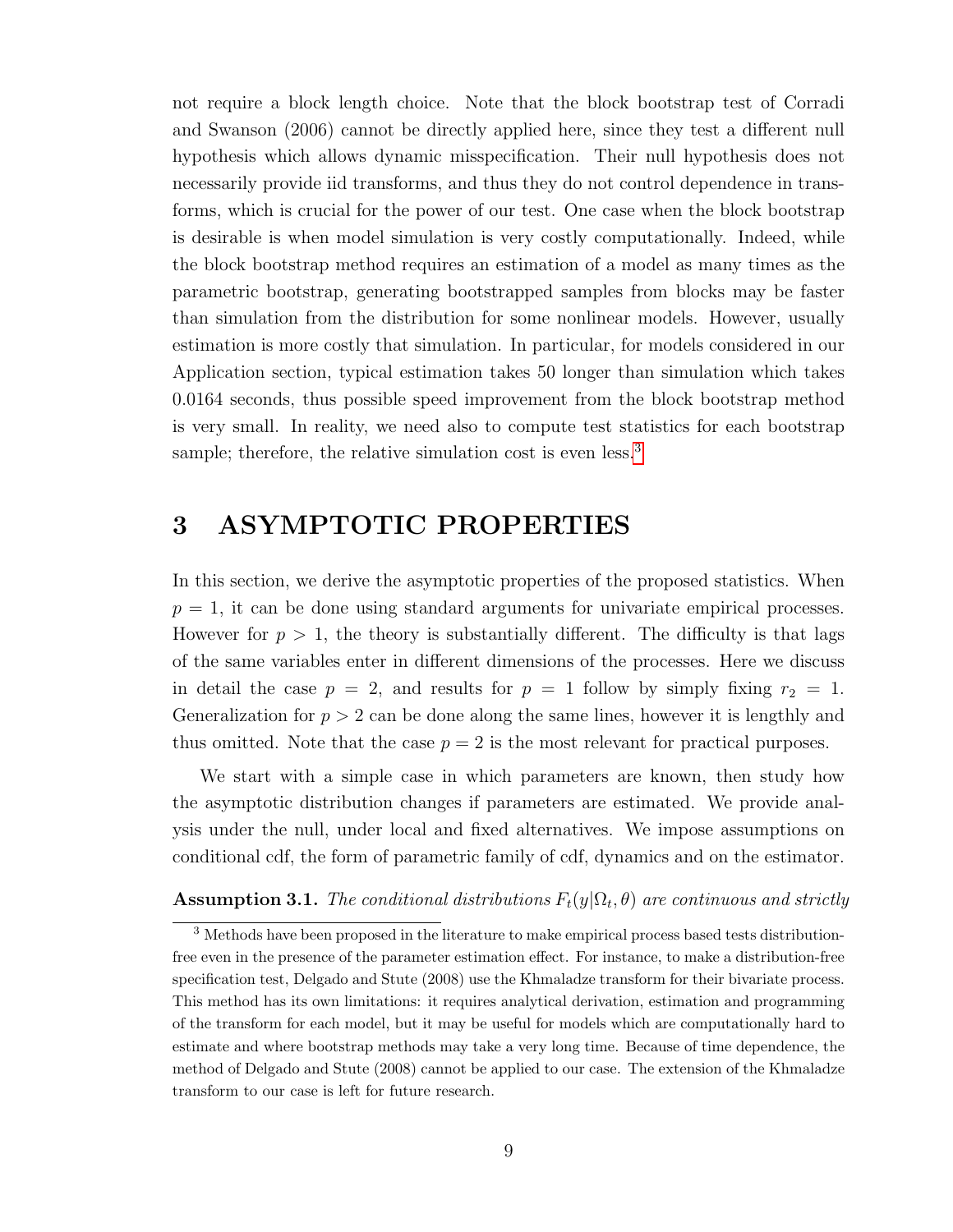increasing in y for all  $\theta \in \Theta$ .

We first describe the asymptotic behavior of the process  $V_{2n}$  under  $H_0$ . Denote by "⇒" weak convergence of stochastic processes as random elements of the Skorokhod space  $D([0,1]^2)$  and by " $a \wedge b$ " a minimum between a and b.

**Proposition 3.1.** Suppose Assumption 3.1 holds. Then under  $H_0$ 

$$
V_{2n} \Rightarrow V_{2\infty},
$$

where  $V_{2\infty}(r)$  is bi-parameter zero mean Gaussian process with covariance

<span id="page-10-0"></span>
$$
Cov_{V_{2\infty}}(r,s) = (r_1 \wedge s_1)(r_2 \wedge s_2) + (r_1 \wedge s_2)r_2s_1 + (r_2 \wedge s_1)r_1s_2 - 3r_1r_2s_1s_2. \quad (3.1)
$$

The covariance is different from that of the two-parameter Brownian Bridge

$$
\lim_{n \to \infty} \text{Cov}_{S_n}(r, s) = ((r_1 \wedge s_1) - r_1 s_1)((r_2 \wedge s_2) - r_2 s_2),
$$

the asymptotic distribution from Skaug and Tjøstheim (1993). Note that if we fix  $r_2 = s_2 = 1$ , we get one parameter Brownian Bridge, which establishes the limit of  $V_{1n}$ .

Suppose the conditional distribution function  $H_t(y|\Omega_t)$  is not in the parametric family  $F_t(y|\Omega_t, \theta)$ , i.e. for each  $\theta \in \Theta$  there exists  $y \in \mathbb{R}$  and  $t_0$  so that it occurs with positive probability  $H_{t_0}(y|\Omega_{t_0}) \neq F_{t_0}(y|\Omega_{t_0}, \theta)$ . For any  $0 < \delta/\sqrt{n} < 1$  define the conditional cdf

$$
G_{nt}(y|\Omega_t, \theta) = \left(1 - \frac{\delta}{\sqrt{n}}\right) F_t(y|\Omega_t, \theta) + \frac{\delta}{\sqrt{n}} H_t(y|\Omega_t).
$$

and the local alternatives

 $H_{1n}$ : The conditional distribution function of  $Y_t$  is equal to  $G_{nt}(y|\Omega_t, \theta_0)$ .

We extend weak convergence in Proposition [3.1](#page-3-1) under  $H_{1n}$  and to the case of the composite null hypothesis, for which we study the parameter estimation effect (Durbin, 1973): how  $\hat{V}_{2n}(r)$  differs from  $V_{2n}(r)$ . Let  $\|\cdot\|$  denote Euclidean norm for matrices:  $||A|| = \sqrt{\text{tr}(A'A)}$  and for  $\varepsilon > 0$ ,  $B(a, \varepsilon)$  is an open ball in  $R^L$  with the center in the point a and the radius  $\varepsilon$ . In particular, for some  $M > 0$  denote  $B_n =$  $B(\theta_0, Mn^{-1/2}) = \{\theta : ||\theta - \theta_0|| \le Mn^{-1/2}\}.$  For simplicity, in the following we assume no information truncation,  $\tilde{\Omega}_t = \Omega_t$ , omit  $\Omega_t$  and write  $\eta_t(r, u, v) = F_t(F_t^{-1}(r|u)|v)$ . This requirement can be relaxed, e.g., when Condition A4 of Bai (2003) is satisfied, the difference between empirical processes  $\hat{V}_{2n}$  with and without information truncation is  $o_p(1)$ , and thus our results are still valid for GARCH process. We will need the following assumptions.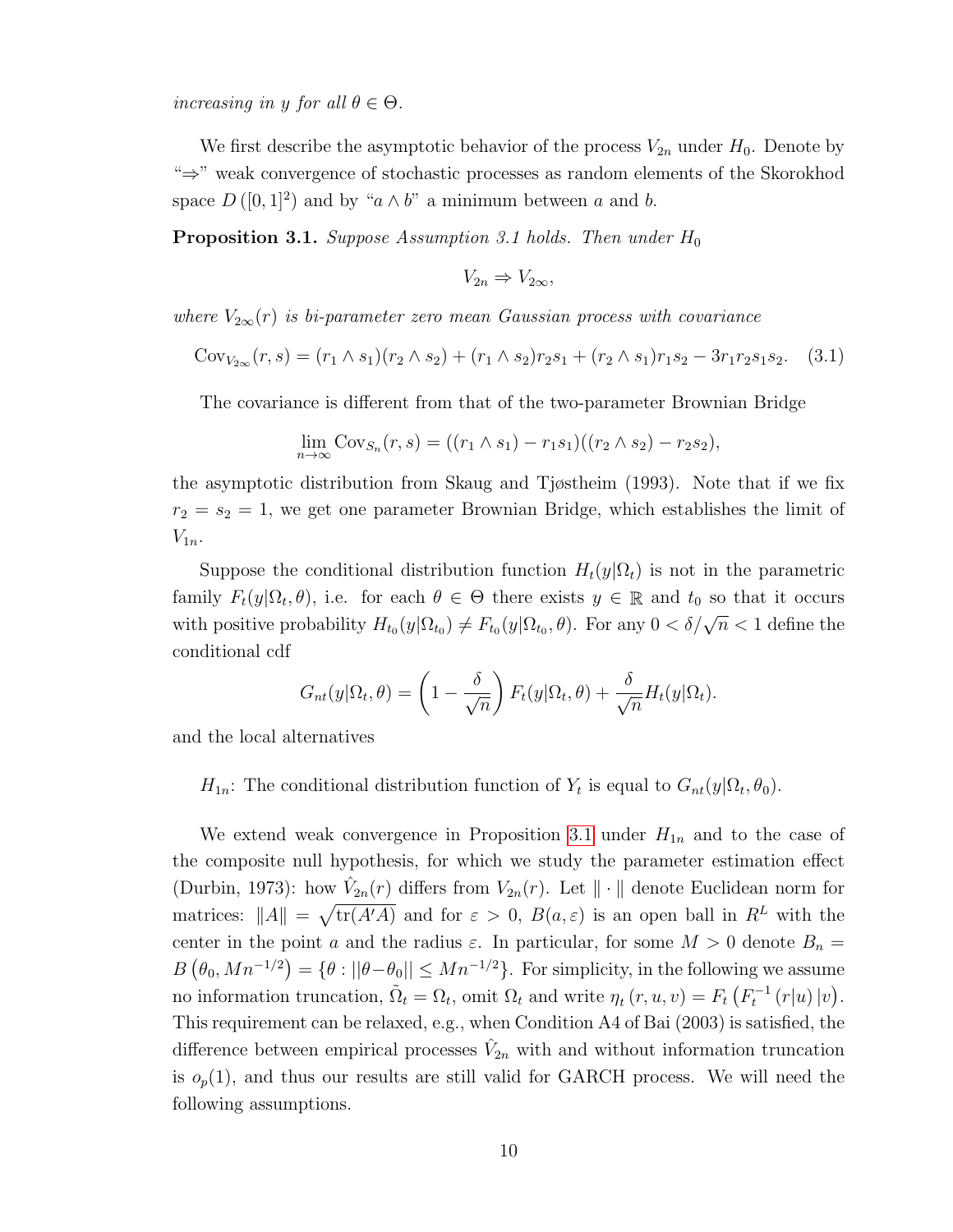Assumption 3.2. (a) Suppose that

 $E$  sup  $t = 1, \ldots, n$ sup  $u \in B_n$ sup  $\sup_{r\in[0,1]}|\eta_t(r, u, \theta_0) - r| = O(n^{-1/2}).$ 

(b)  $\forall M \in (0, \infty), \forall M_2 \in (0, \infty)$  and  $\forall \delta > 0$ 

$$
\sup_{r\in[0,1]}\frac{1}{\sqrt{n}}\sum_{t=1}^{n}\sup_{||u-v||\leq M_2n^{-1/2-\delta}}\left|\eta_t\left(r,u,\theta_0\right)-\eta_t\left(r,v,\theta_0\right)\right|=o_p\left(1\right).
$$

(c)  $\forall M \in (0, \infty), \forall M_2 \in (0, \infty)$  and  $\forall \delta > 0$ 

$$
\sup_{|r-s| \le M_2 n^{-1/2-\delta}} \frac{1}{\sqrt{n}} \sum_{t=1}^n \sup_{u \in B_n} |\eta_t(r, u, \theta_0) - \eta_t(s, u, \theta_0)| = o_p(1).
$$

(d)  $\forall M \in (0, \infty)$ , there exists a uniformly continuous (vector) function  $h(r)$  from  $[0,1]^2$  to  $R^L$ , such that

$$
\sup_{u \in B_n} \sup_{r \in [0,1]^2} \left| \frac{1}{\sqrt{n}} \sum_{t=2}^n h_t - h(r) \sqrt{n} (u - \theta_0) \right| = o_p(1).
$$

where

$$
h_t = (\eta_{t-1} (r_2, u, \theta_0) - r_2) r_1 + (\eta_t (r_1, u, \theta_0) - r_1) I (F_{t-1} (Y_{t-1} | u) \le r_2).
$$

We impose two types of restrictions. The first is the smoothness of the distributions with respect to parameters and data. Similar assumptions have been used previously in statistical literature (e.g., Loynes, 1980). The second is the convergence in probability of certain averages and implicitly imposes restrictions on the data dynamics and can be established by means of ULLN. This part can be also verified directly given a particular model, see e.g. proof of Theorem 3 in Bai (2003), but in general it can be a difficult task. If the cdf  $F_t(x|\theta)$  is continuous differentiable with respect to  $\theta$  uniformly in t and x, then by the mean value theorem there exists  $v^*$  on the segment between u and v, possibly depending on t, r, such that  $F_t(F_t^{-1}(r_1|u)|v) - r_1 = \nabla_{\theta} F_t(F_t^{-1}(r_1|u)|v^*) (u-v)$ . Therefore the following Conditions (a') and (b') (which are standard, see Bai, 2003) are sufficient for  $(a)-(c)$ .

 $(a') \forall M \in (0,\infty)$ , there exists a uniformly (in x and t) continuous (with respect to  $θ)$  gradient  $\nabla_\theta F_t(x|\theta)$  which is also uniformly bounded:

$$
\sup_{\theta \in B_n} \sup_{x,t} \|\nabla_{\theta} F_t(x|\theta)\| = O_p(1).
$$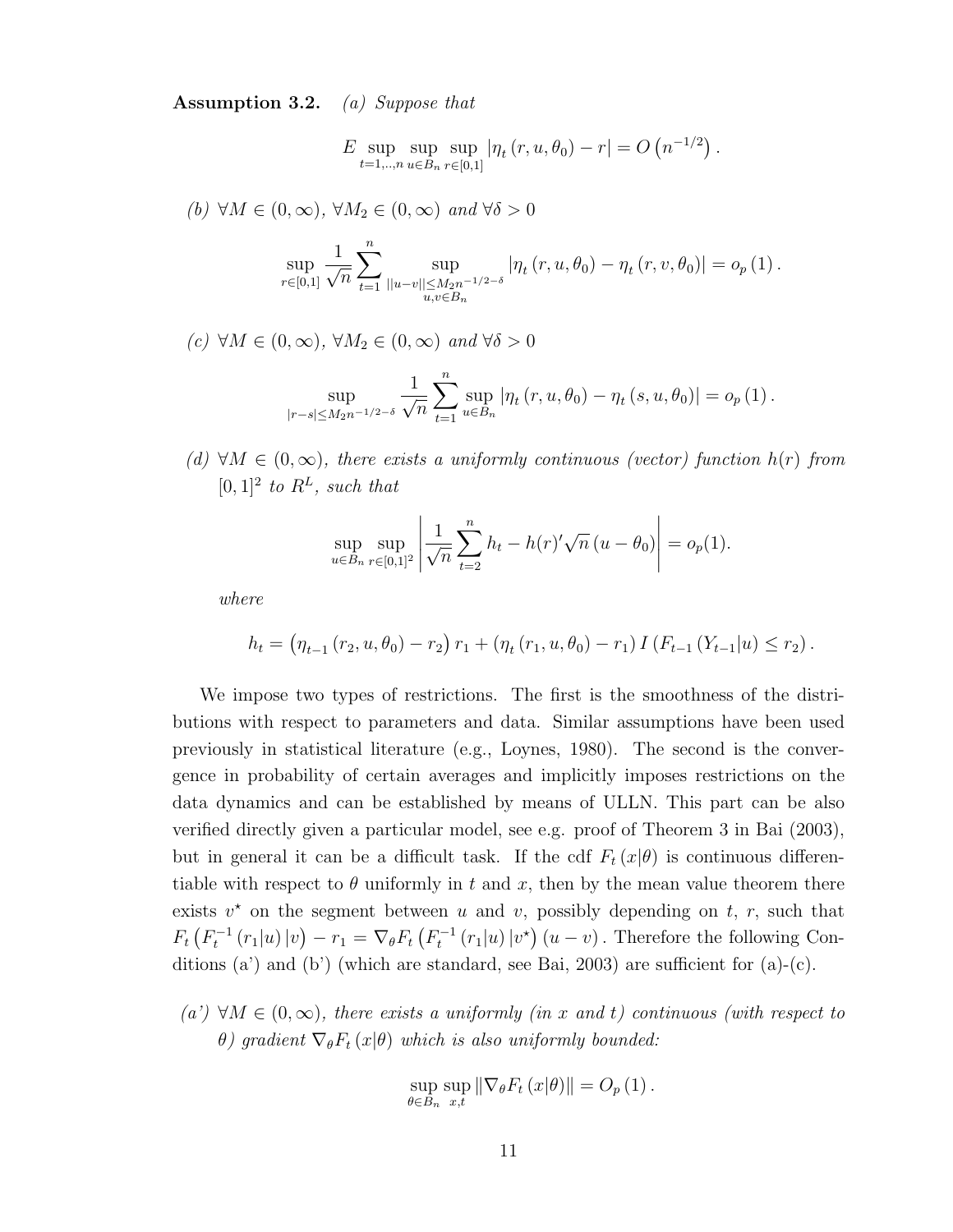(b')  $\forall M \in (0, \infty)$ , there exists a density  $f_t(x|\theta)$  which is also uniformly bounded:

$$
\sup_{\theta \in B_n} \sup_{x,t} f_t(x|\theta) = O_p(1).
$$

Condition (d) holds if we add the following assumption (c') with  $h(r) = h_1(r_2) r_1 +$  $h_2(r)$ .

 $(c') \forall M \in (0,\infty)$ , there exist uniformly continuous (vector) functions  $h_1(r)$  and  $h_2(r)$  from  $[0,1]^2$  to  $R^L$ , such that

$$
\sup_{u,v \in B_n} \sup_{r \in [0,1]} \left\| \frac{1}{n} \sum_{t=1}^n \nabla_v \eta_t(r, u, v) - h_1(r) \right\| = o_p(1)
$$

and

$$
\sup_{u,v \in B_n} \sup_{r \in [0,1]^2} \left\| \frac{1}{n} \sum_{t=2}^n h_{2t} - h_2(r) \right\| = o_p(1),
$$

where

$$
h_{2t} = \nabla_v \eta_t (r_1, u, v) \left\{ I \left( F_{t-1} \left( Y_{t-1} | u \right) \le r_2 \right) - r_2 \right\}.
$$

Conditions similar to (c') have been used in the empirical process literature (Bai, 2003). For  $p = 1$  (and also in the iid case and any p), it is enough to use only the condition for  $h_1$ . For  $p = 2$ , we need an additional condition for  $h_2$ . In the iid case, (c') holds automatically with  $h_1(r) = \nabla_v \eta_1(r, u, v)$ . In a stationary and ergodic case, (c') holds by taking the unconditional expectation and applying ULLN. In a dynamic heterogeneous case, ULLN also exist (Potscher and Prucha, 1997).

The term  $h(r)\sqrt{\overline{n}}\left(\hat{\theta}-\theta_0\right)$  will appear in the expansion of  $\hat{V}_{2n}(r)$  around  $V_{2n}(r)$ and will reflect the parameter estimation effect. Hence, to identify the limit of  $\hat{V}_{2n}(r)$ we need to study the limiting distribution of random vector  $\left(V_{2n}(r),\right)$ √  $\overline{n}\left(\hat{\theta}-\theta_{0}\right)^{\prime}\bigg)^{\prime}$ . We make assumptions on the estimation procedure.

**Assumption 3.3.** Under  $H_{1n}$ , the estimator  $\hat{\theta}$  admits a linear expansion

<span id="page-12-0"></span>
$$
\sqrt{n}(\hat{\theta} - \theta_0) = \delta\mu + \frac{1}{\sqrt{n}} \sum_{t=1}^{n} \psi(Y_t, \Omega_t, \theta_0) + o_p(1),
$$
\n(3.2)

with  $E(\psi(Y_t, \Omega_t, \theta_0) | \Omega_t) = 0$  and

$$
\frac{1}{n}\sum_{t=1}^{n} \psi(Y_t, \Omega_t, \theta_0) \psi(Y_t, \Omega_t, \theta_0)' \stackrel{p}{\to} \Psi.
$$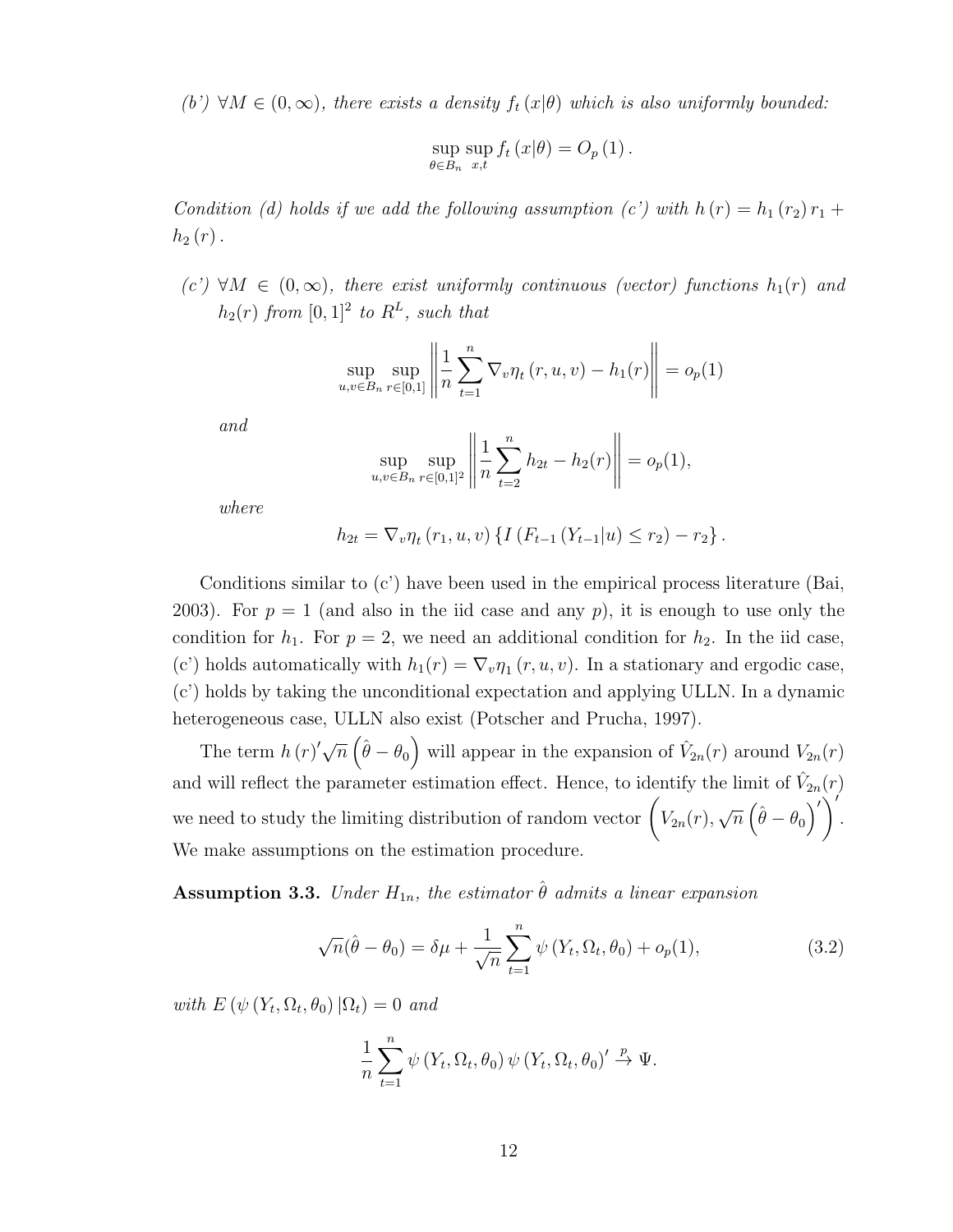This assumption is satisfied for ML and nonlinear least square (NLS) estimators under minor additional conditions. It will allow to apply the CLT for random vector  $(V_{2n}(r), \frac{1}{\sqrt{2}})$  $\frac{1}{n} \sum_{t=1}^{n} \psi(Y_t, \Omega_t, \theta_0)'$ . Define

$$
C_n(r, s, \theta_0) = E\left(\frac{V_{2n}(r)}{\sqrt{n}} \sum_{t=1}^n \psi(Y_t, \Omega_t, \theta_0)\right) \left(\frac{V_{2n}(s)}{\sqrt{n}} \sum_{t=1}^n \psi(Y_t, \Omega_t, \theta_0)\right)'
$$

and let  $(V_{2\infty}(r), \psi_{\infty}')'$  be a zero mean Gaussian process with covariance function  $C(r, s, \theta_0) = \lim_{n \to \infty} C_n(r, s, \theta_0)$ . The following proposition establishes the limiting distribution of our test statistics.

<span id="page-13-0"></span>**Proposition 3.2.** Suppose Assumptions 3.1-3.3 hold. Then under  $H_0$ 

$$
\Gamma(\hat{V}_{2n}(r)) \stackrel{d}{\rightarrow} \Gamma(\hat{V}_{2\infty}(r)),
$$

where

$$
\hat{V}_{2\infty}(r) = V_{2\infty}(r) - h(r)\psi_{\infty}.
$$

The next proposition provides results on asymptotic distribution under the local alternatives.

**Assumption 3.4.** The conditional cdfs  $H_t(y|\Omega_t)$  are continuous and strictly increasing in y.

<span id="page-13-1"></span>**Proposition 3.3.** Suppose Assumptions 3.1-3.4 hold. Then under  $H_{1n}$ 

$$
\Gamma(\hat{V}_{2n}(r)) \stackrel{d}{\rightarrow} \Gamma(\hat{V}_{2\infty}(r) + \delta k(r) - \delta h(r)'\mu),
$$

where

$$
k(r) = \n\min_{n \to \infty} \frac{1}{n} \sum_{t=2}^{n} \left\{ \left[ H_{t-1}(F_{t-1}^{-1}(r_2 | \Omega_{t-1}, \theta_0) | \Omega_{t-1}) - r_2 \right] r_1 \right. \\ \left. + \left[ H_t(F_t^{-1}(r_1 | \Omega_t, \theta_0) | \Omega_t) - r_1 \right] I \left( U_{t-1} \leq H_{t-1}(F_{t-1}^{-1}(r_2 | \Omega_{t-1}, \theta_0) | \Omega_{t-1}) \right) \right\}.
$$

Under  $G_{nt}$ ,  $U_t = F_t(Y_t | \Omega_t, \theta_0)$  are not iid anymore; instead  $U_t^{\dagger} = G_{nt}(Y_t | \Omega_t, \theta_0)$  are uniform iid. Due to this fact, we have a drift  $k(r)$  in the asymptotic distribution. Let us now examine this drift more closer. If we fix  $r_2 = 1$ , we get the drift of the process  $\hat{V}_{1n}$  equal  $k((r_1, 1)) = \text{plim } \frac{1}{n} \sum_{t=2}^{n} [H_t(F_t^{-1}(r_1 | \Omega_t, \theta_0) | \Omega_t) - r_1].$  This drift might be zero even if  $H_t$  and  $F_t$  are different. If they differ only by the conditioning set, averaging may smooth away this difference. The extreme is in the case of elliptical distribution, where after integrating out one variable from the conditioning set we are still in the same family, so the drift is zero. As an example, consider testing the  $AR(1)$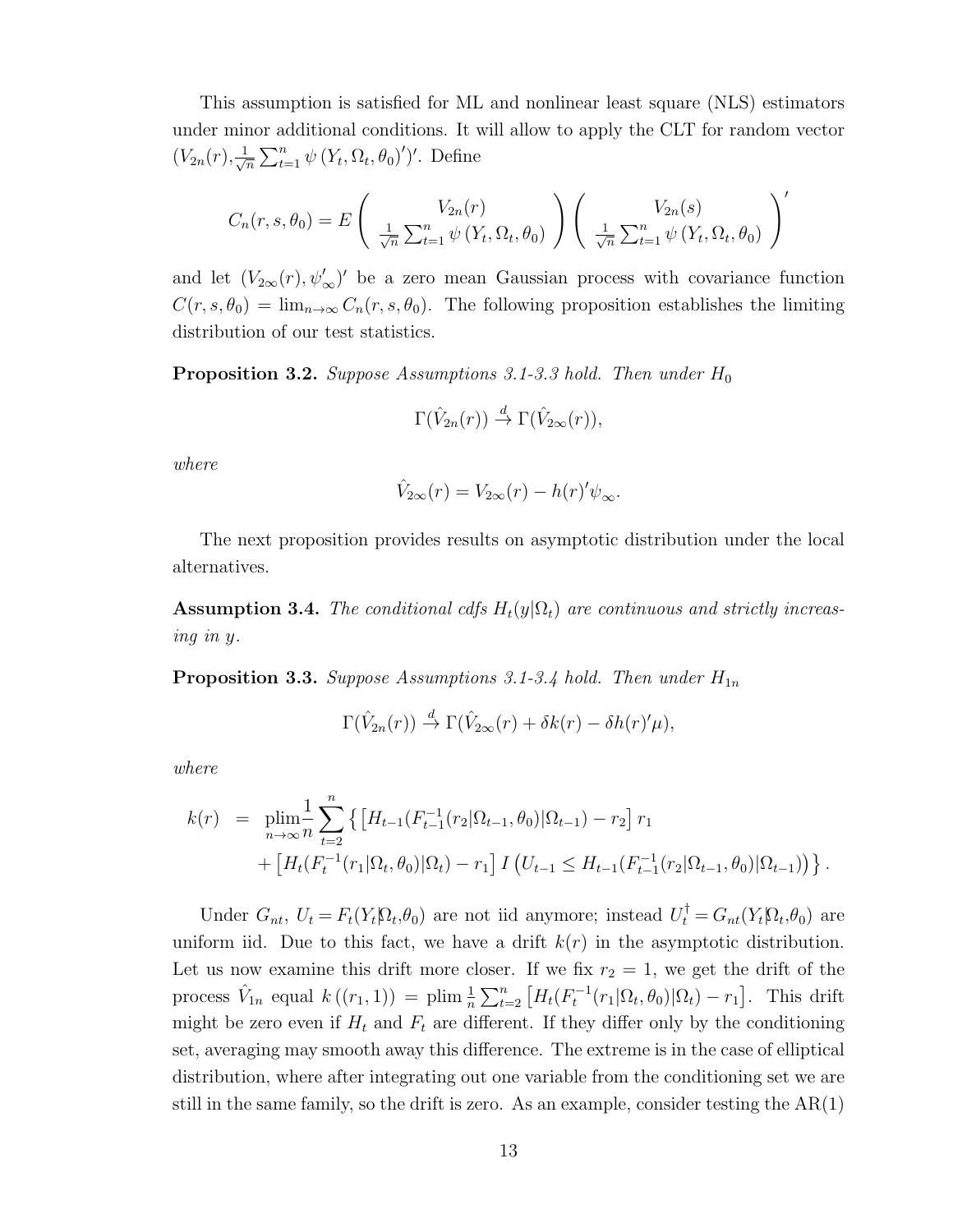model against  $AR(2)$ , both with standard normal innovations. This is equivalent to testing  $H_0: Y_t | \Omega_t \sim N(\alpha Y_{t-1}, \sigma^2)$ , for some  $\alpha$  and  $\sigma$ , which may be consistently estimated under  $H_0$  by  $\hat{\alpha} = \sum_{t=1}^n Y_t Y_{t-1} / \sum_{t=1}^n Y_t^2$  and  $\hat{\sigma}^2 = \frac{1}{n}$  $\frac{1}{n} \sum_{t=1}^{n} (Y_t - \hat{\alpha} Y_{t-1})^2$  (to consider simple hypothesis we may fix parameters in  $H_0$  to  $\hat{\alpha}$  and  $\hat{\sigma}$ ). In other words,

$$
(Y_t - \alpha Y_{t-1})/\sigma =: \varepsilon_t \sim \text{iid with cdf } F_{\varepsilon}(\varepsilon).
$$

In this example  $U_t = F_{\varepsilon}((Y_t - \alpha Y_{t-1})/\sigma)$ . Assume now that the true data generating process (DGP) is  $Y_t | \Omega_t \sim N(\alpha_1 Y_{t-1} + \alpha_2 Y_{t-2}, \sigma_2^2)$ . As before, denote the true distribution  $H_t(\cdot)$  and the null distribution  $F_t(\cdot)$  (with a small abuse of notation since both depend on  $\Omega_t$ ). We first show that  $U_t$  are uniform (but not independent), hence the unconditional expectation of  $V_{1n}$  is zero. Indeed, for some  $\alpha_1, \alpha_2, \sigma_2^2$ ,

$$
P(U_t \le r) = E\left[E\left[I(Y_t \le F_t^{-1}(r))|\Omega_t\right]\right] = E\left[E\left[H_t\left(F_t^{-1}(r)\right)|Y_t\right]\right] = r,
$$

where in the last equality we use the particular form of  $F_t(\cdot)$  and  $H_t(\cdot)$  and the property of Gaussian distribution that  $E[H_t(\cdot)|Y_t] = F_t(\cdot)$  for chosen parameters. Therefore  $E[V_{1n}(r)]=0$ .

The drift  $k(r)$  for  $\hat{V}_{2n}$  can be written as  $k((r_1, 1)) r_2 + k((1, r_2)) r_1 + k_2(r)$ , where  $k_2(r)$  is

$$
\lim_{n\to\infty} \frac{1}{n} \sum_{t=2}^n \left( H_t(F_t^{-1}(r_1|\Omega_t,\theta_0)|\Omega_t) - r_1 \right) \left( I\left( U_{t-1} \leq H_{t-1}(F_{t-1}^{-1}(r_2|\Omega_{t-1},\theta_0)|\Omega_{t-1}) \right) - r_2 \right).
$$

The term  $k_2(r)$  gives additional power, by preventing the averaging out of dynamic misspecification. In the aforementioned extreme case of dynamic misspecification of elliptical distribution, this term alone delivers the power reported in our Monte Carlo simulations. In terms of  $U_t$ ,  $k_2(r)$  controls the dynamics of  $U_t$ , while the other terms control uniformity.

Under the alternative, we may have also left [\(3.2\)](#page-12-0) not centered, then  $\mu \neq 0$ . This term does not appear in methods which use projections, as in Bai (2003).

Now, we discuss the consistency of the test against the fixed alternative.

**Assumption 3.5.** The following limit in probability exists for  $r \in [0,1]^2$ :

$$
P_2(r) = \lim_{n \to \infty} \frac{1}{n} \sum_{t=1}^n I\left(U_t \le r_1\right) I\left(U_{t-1} \le r_2\right), \quad \forall \theta_0 \in \Theta.
$$

Assumption 3.5 holds under stationarity and ergodicity of  $U_t$ , in which case  $P_2(r) = P(U_t \le r_1, U_{t-1} \le r_2)$  for all t whenever we are under the null or not. More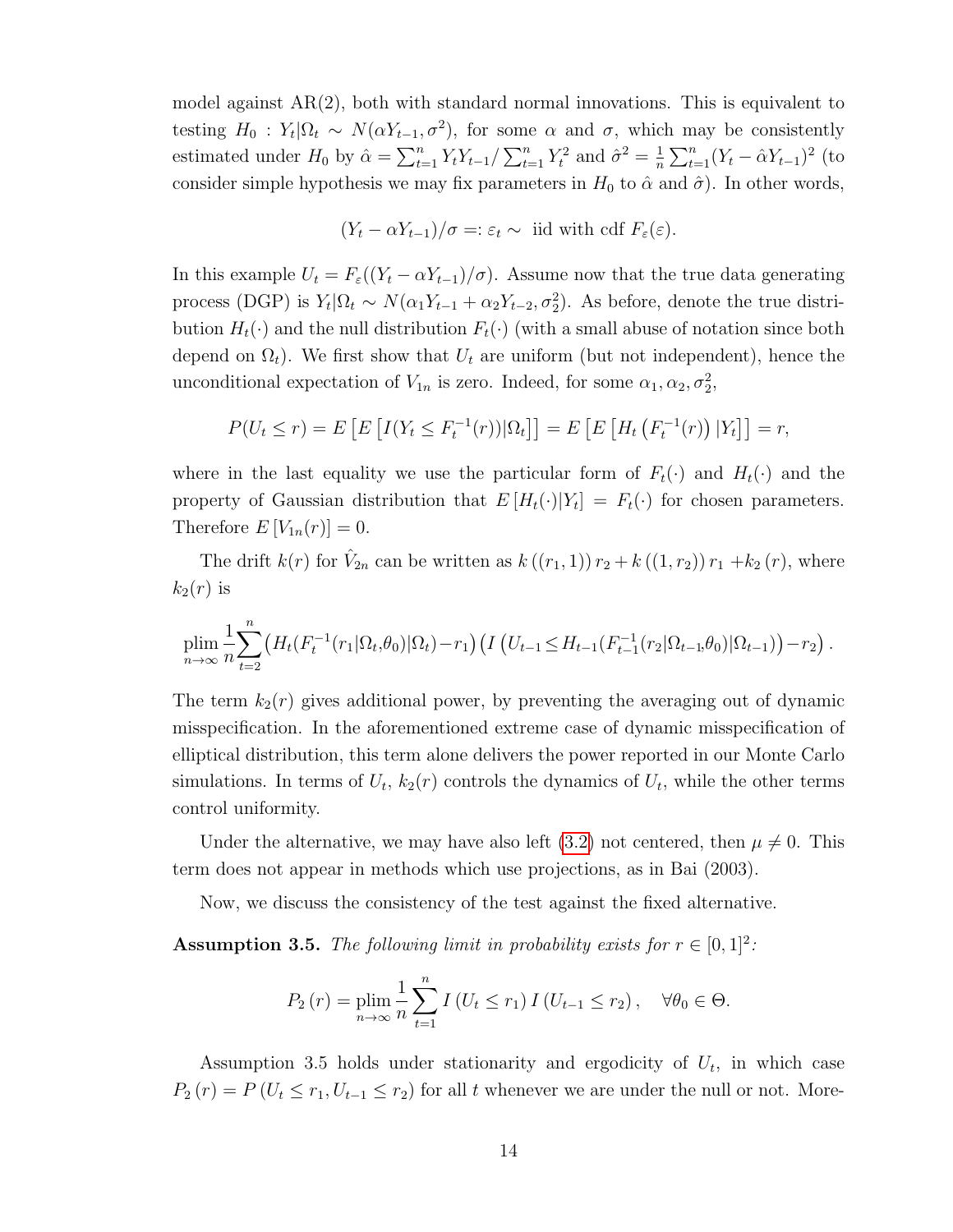over, under the null  $P(U_t \le r_1, U_{t-1} \le r_2) = r_1 r_2$ . Let  $\bar{P}_2(r) = P_2(r) - r_1 r_2$ . Define the fixed alternative<sup>[4](#page-15-0)</sup>:

 $H_1$ : The conditional distribution function of  $Y_t$  is equal to  $H_t(y|\Omega_t)$ , which is different from the assumed distribution  $F_t(Y_t|\Omega_t, \theta)$  in the following sense:

$$
\forall \theta_0 \in \Theta, \ \exists r \in [0,1]^2, \quad \text{s.t. } \bar{P}_2(r) \neq 0.
$$

Under  $H_1, V_{2n}(r) = n\bar{P}_2(r)/$ √  $n-1$  diverges at least for some r, and therefore the KS test  $\sup_r |V_{2n}(r)|$  is consistent. For the CvM test, we need  $\bar{P}_2(r) \neq 0$  at the set of  $r$  with a positive measure. It might be the case that the null is violated, say  $P(U_t \leq r_1, U_{t-1} \leq r_2) \neq r_1r_2$ , but  $P(U_t \leq r_1) = r_1$  (see the example above). In this case we can distinguish the alternative with  $V_{2n}$  but not with  $V_{1n}$ . It might be also the case that the null is violated, say  $P(U_t \leq r_1, U_{t-2} \leq r_2) \neq r_1r_2$ , but  $P(U_t \leq r_1, U_{t-1} \leq r_2) = r_1 r_2$ . Therefore a test based solely on  $V_{2n}$  is not consistent against the whole complement of the  $H_0$  (unless time series are restricted to have first-order dependence only). Tests based on a combination of  $V_{2n,j}$  for different j are consistent against a broader set of alternatives: they check marginals and pairwise structure of  $U_t$ , but not serial structure. In theory we need to aggregate all  $V_{2n,j}$  and  $V_{pn}$ , but this approach might not work well in finite samples. We now state the formal result.

## Assumption 3.6.  $\hat{\theta} \stackrel{p}{\rightarrow} \theta_1$  for some  $\theta_1 \in \Theta$ .

Under an alternative, the estimator must converge in probability. Under the null together with Assumption 3.3, this would imply  $\theta_1 = \theta_0$ . Otherwise this is not necessarily true, and  $\theta_1$  is often called a "pseudo-true" value.

<span id="page-15-1"></span>**Proposition 3.4.** Suppose Assumptions 3.1, 3.2, 3.4-3.6 hold. Then under  $H_1$  for all sequences of rv's  $c_n = O_p(1)$  we have

$$
\lim_{n \to \infty} P\left(\Gamma(\hat{V}_{2n}(r)) > c_n\right) = 1.
$$

<span id="page-15-0"></span><sup>&</sup>lt;sup>4</sup>We are not aware of any published paper with a consistent test for  $H_0$ . According to the working paper of Bierens and Wang (2014), in case the assumption of strict stationarity is maintained the only available consistent test for  $H_0$  is their test, which is based on comparing model-implied and model-free estimates of conditional characteristic functions and uses the approach of Bierens (1984) to deal with conditioning sets. Our procedure, in contrast, is not restricted to strictly stationary data and is based on the probability integral transform, which delivers standard uniform and independent random variables both for stationary and nonstationary distributions and is already widely used in practice, as we discussed in the Introduction.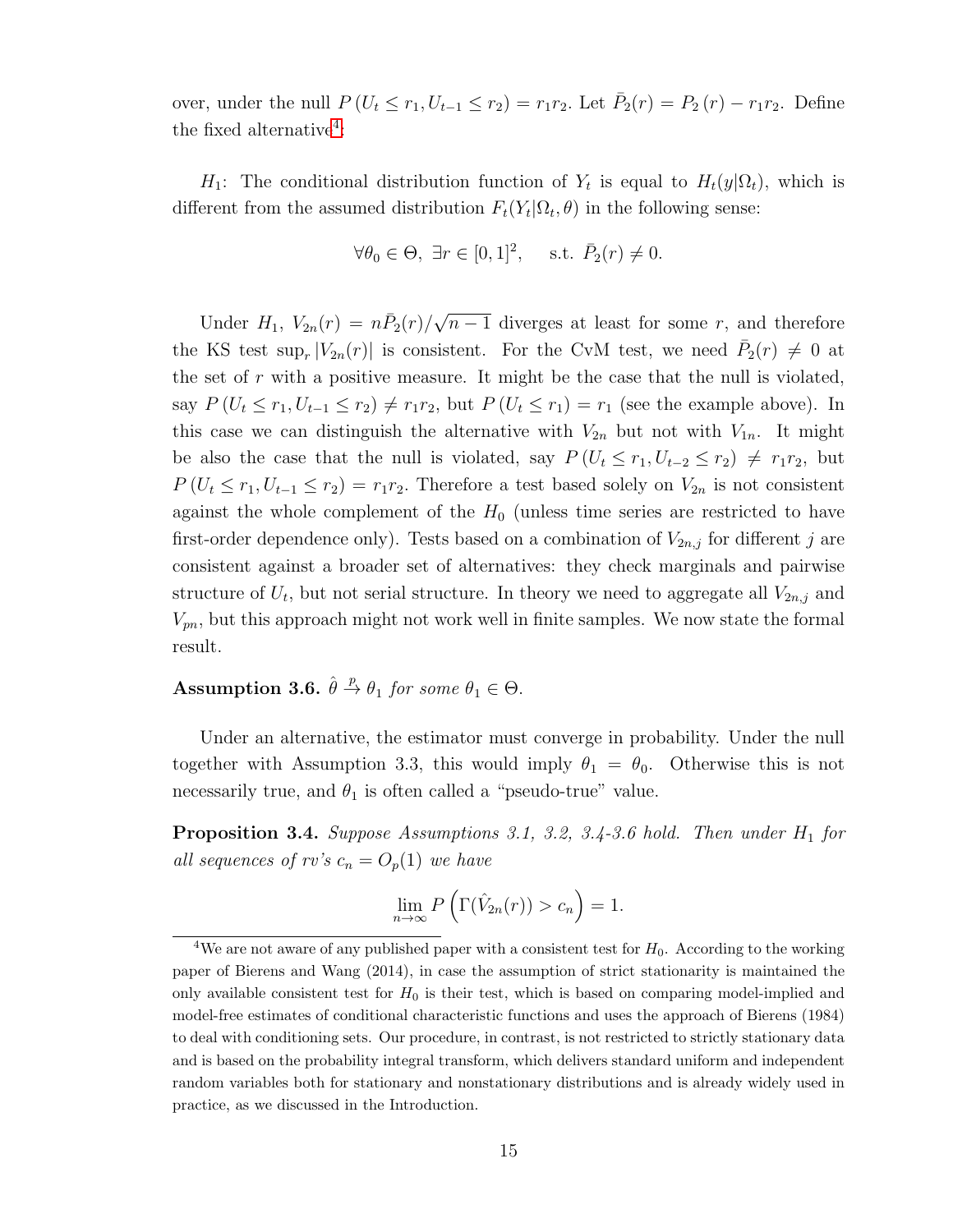We show that bootstrap critical values are bounded both under the null and under alternative. Therefore Proposition [3.4](#page-15-1) suffices for the consistency of the bootstrap assisted test. We prove that  $\Gamma(\hat{V}_{2n}^*)$  has the same limiting distribution as  $\Gamma(\hat{V}_{2n})$ . The proof is similar to Andrews (1997); we need to establish an analog of his (4.3) for introduced tests and in the dynamic setup. We say that the sample is distributed "under  $\{\theta_n : n \geq 1\}$ " when there is a triangular array of rv's  $\{Y_{nt} : n \geq 1, t \leq n\}$ with  $(n, t)$  element generated by  $F_t(\cdot|\Omega_{nt}, \theta_n)$ , where  $\Omega_{nt} = (Y_{nt-1}, Y_{nt-2}, \ldots)$ .

**Assumption 3.7.** For all nonrandom sequences  $\{\theta_n : n \geq 1\}$  for which  $\theta_n \to \theta_0$ , we have

<span id="page-16-0"></span>
$$
\sqrt{n}(\hat{\theta} - \theta_n) = \frac{1}{\sqrt{n}} \sum_{t=1}^n \psi(Y_{nt}, \Omega_{nt}, \theta_n) + o_p(1),
$$
\n(3.3)

under  $\{\theta_n : n \geq 1\}$ , where

$$
\frac{1}{n}\sum_{t=1}^{n} \psi(Y_{nt}, \Omega_{nt}, \theta_n) \psi(Y_{nt}, \Omega_{nt}, \theta_n)' \stackrel{p}{\to} \Psi.
$$

Note that the function  $\psi$  is the same as in Assumption 3.3. We require that estimators of values of  $\theta$  close to  $\theta_0$  have the same linear representation as the estimator of  $\theta_0$  itself. Assumption 3.7 is not much more restrictive than Assumption 3.3, since most proofs of linear expansion of parametric estimators can be accommodated for the triangle linear expansion [\(3.3\)](#page-16-0). The next proposition states that the asymptotic distribution of the test statistics with the bootstrapped data, or denoted shortly under  $\{\theta_n : n \geq 1\}$ , coincides with the prior result obtained under the null.

<span id="page-16-1"></span>**Proposition 3.5.** Suppose Assumptions 3.1, 3.2 and 3.7 hold. Then under  $H_{1n}$ , for any nonrandom sequence  $\{\theta_n : n \geq 1\}$  for which  $\theta_n \to \theta_0$ , under  $\{\theta_n : n \geq 1\}$ 

$$
\Gamma(\hat{V}_{2n}(r)) \stackrel{d}{\to} \Gamma(\hat{V}_{2\infty}(r)).
$$
\n(3.4)

Let  $c_{\alpha n}(\theta_n)$  denote the level  $\alpha$  critical value of  $\Gamma(\hat{V}_{2n}(r))$  generated with some θ<sub>n</sub>. Let  $c_\alpha(\theta_0)$  denote the level α critical value of  $\Gamma(\hat{V}_{2\infty}(r))$ . By Proposition [3.5](#page-16-1) and absolute continuity of limiting distribution  $\Gamma(\hat{V}_{2\infty}(r))$ ,  $c_{\alpha n}(\theta_n) \to c_{\alpha}(\theta_0)$  with probability 1. Then, if  $\hat{\theta} \stackrel{p}{\to} \theta_1$ ,  $c_{\alpha n}(\hat{\theta}) \stackrel{p}{\to} c_{\alpha}(\theta_1)$ . Randomness here comes both from the sample and the bootstrap simulations. Then the asymptotic significance level of the  $\Gamma(\hat{V}_{2n}(r))$  with critical value  $c_{\alpha n}(\hat{\theta})$  is  $\alpha$ .  $c_{\alpha n}(\hat{\theta})$  in turn, is approximated by  $c_{\alpha n B}(\hat{\theta})$  when  $B \to \infty$ , where the latter is the critical value after B repetitions. Note, that we need only  $\hat{\theta} \stackrel{p}{\rightarrow} \theta_1$ , so the analysis holds under the null and under the alternative (in the latter case with Assumption 3.6 and Assumptions 3.2 and 3.7 holding for any  $\theta_0 \in \Theta$ ), thus justifying the bootstrap approximation. For more details, see the discussion on pages 1107-1109 of Andrews (1997).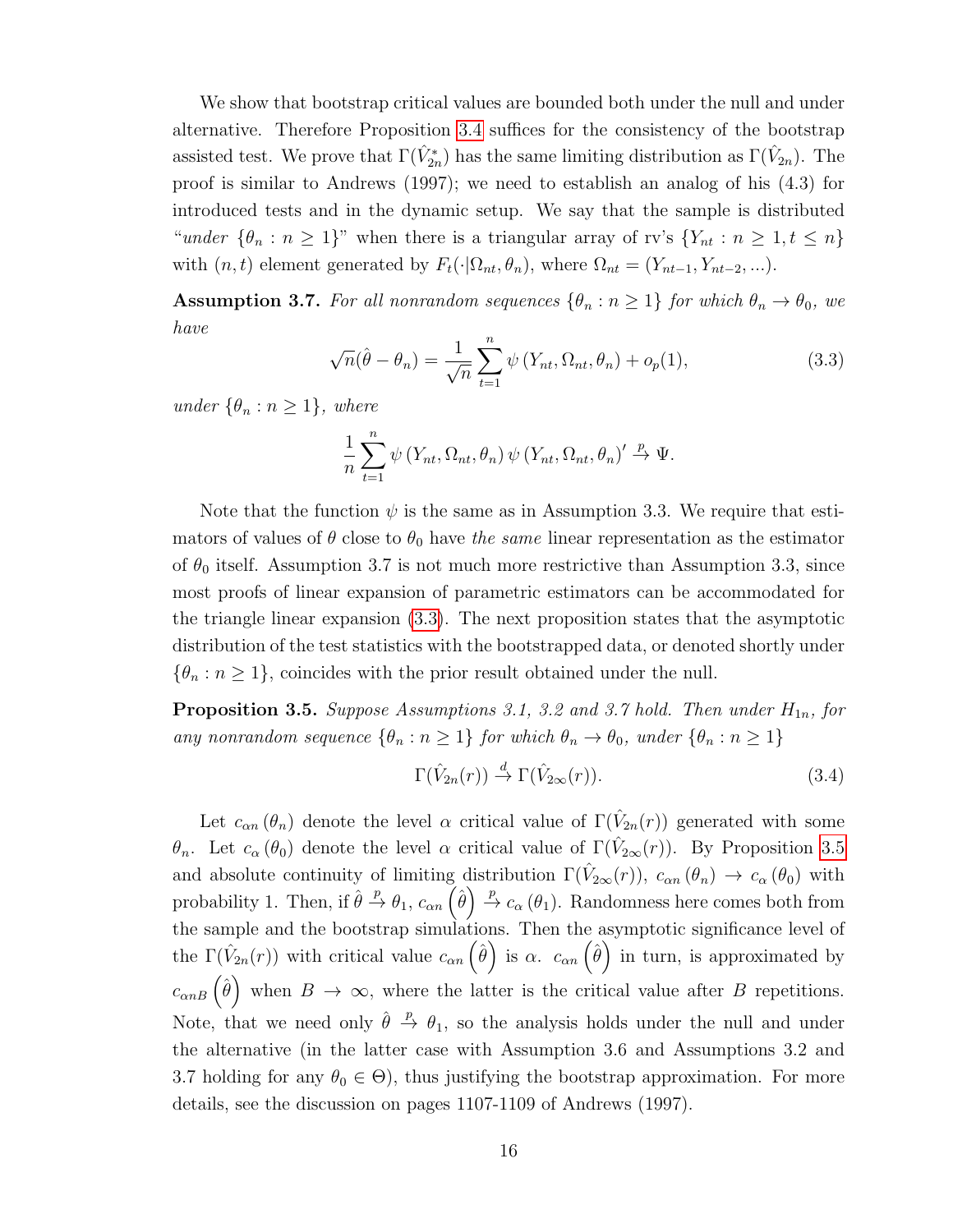# 4 FINITE SAMPLE PERFORMANCE AND EM-PIRICAL APPLICATION

In this section, we report the results of a Monte Carlo study to investigate the finite sample performance of the proposed tests. The number of Monte Carlo repetitions is set to 1000. To calculate critical values we use the fast bootstrap method of Giacomini, Politis and White (2013). To save space we present here in detail a case of conditional mean misspecification in GARCH models, while other simulation results can be obtained upon request. We also show how to apply our technique to models of stock exchange indexes. The models are estimated by the method of Maximum Likelihood (ML). For GARCH processes we consider a stationary solution, therefore the ULLN required for Assumption 3.2 holds, and the ML estimator is consistent and satisfies Assumption 3.3; see Fan and Yao (2003) for conditions on GARCH and examples of other nonlinear time series models which deliver stationary and ergodic/mixing solutions.

While our methodology applies in very general contexts and there are poten-tially more powerful tests specifically designed for GARCH models<sup>[5](#page-17-0)</sup>, we stick to the GARCH-type null models for two reasons. First, we make evident the ability of our test to detect misspecification both in dynamics and marginal distributions, which are easy to introduce to these models and which are usually tested separately. Second, the combination of the probability integral transform and residual empirical process is employed in Bai (2003), who applies his tests to GARCH models. We discussed above the limitations of (univariate) residual empirical process tests and our goal is to verify that our approach indeed outperforms them. Thus, we compare the performance of our test with the ones based on a univariate process for the same null hypothesis and the same data. In order to make tests comparable, we avoid the martingale transform and use bootstrapped versions of all tests. Our methodology applies without modification to all numerous extensions of the basic GARCH model, including models with asymmetry, leverage, higher moments and nonlinear moment dynamics.

<span id="page-17-0"></span><sup>&</sup>lt;sup>5</sup>For known specific alternatives, Jarque-Bera, Box-Pierce, and Engle's test for ARCH effects and other parametric tests are more powerful than nonparametric tests in general and those proposed here in particular. However, they may have no power against other alternatives. Since the goal of the paper is to test the null against a general alternative, parametric tests are not included in the comparison.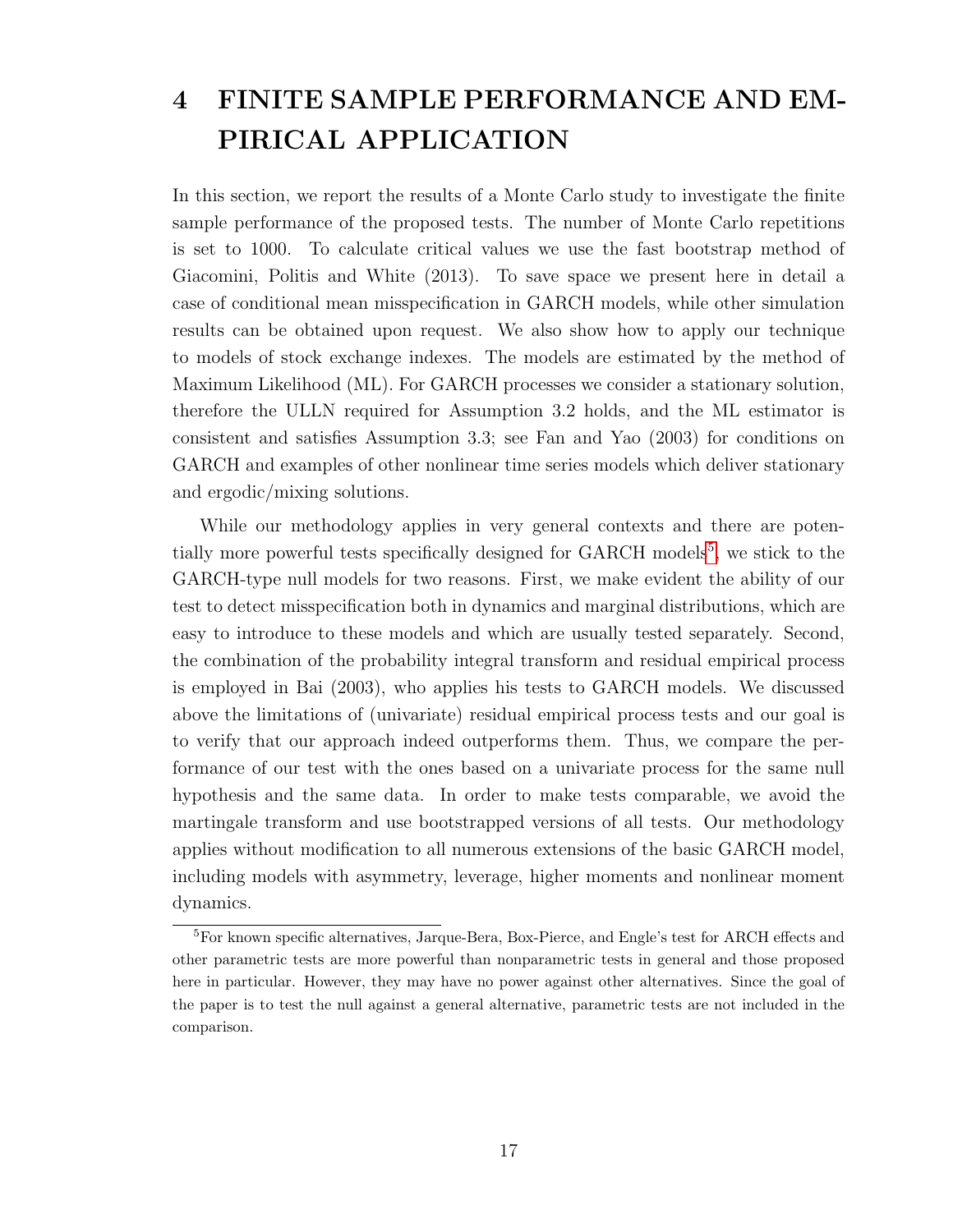#### 4.1 Conditional mean specification in GARCH models

In this experiment, we examine the  $GARCH(1,1)$  model against the  $AR(1)-GARCH(1,1)$ data generating process (DGP). This example is motivated by the findings in our application for the tests on real data (see below). The null models are  $GARCH(1,1),$ and DGP is

<span id="page-18-0"></span>
$$
Y_t = \alpha_1 Y_{t-1} + h_t \varepsilon_t \tag{4.1}
$$

with

$$
h_t^2 = 0.1 + 0.1 (Y_{t-1} - \alpha_1 Y_{t-2})^2 + 0.8h_{t-1}^2.
$$

Parameter  $\alpha_1$  takes values  $-0.8, -0.6, ..., 0, ..., 0.6, 0.8$ ; innovations  $\varepsilon_t$  in both models are independent Gaussian, sample sizes  $n = 100$  and  $n = 300$ . In Figure [1,](#page-19-0) the top left plot provides the proportion of rejections at the 5% level of tests  $D_{1n}^{CvM}$  and  $ADJ_{1n}^0$  against different parameters  $\alpha_1$ , with sample size  $n = 100$ . When  $\alpha_1 = 0$ , we see that the size of both tests is very close to a nominal 5%. The test  $D_{1n}^{CvM}$  does not have power on the interval  $[-0.6, 0.4]$  and has very low power for other parameter values. The test  $ADJ_{1n}^0$  has power against all alternatives. We also show results for  $ADJ_{jn}^0$  (dashed lines with circle markers) with  $j = 2, 3, ..., 5$  on the same plot. They fill monotonically the space from  $ADJ_{1n}^0$  to  $D_{1n}^{CvM}$  with  $j = 2$  closest to  $ADJ_{1n}^0$ . The performance of these tests is decreasing with  $j$ . Because the misspecification is in the first lag, most of the power comes from  $D_{2n,1}^{CvM}$ , capturing dependence between  $U_t$ and  $U_{t-1}$ , although in this case there is also dependence in further lags, for instance between  $U_t$  and  $U_{t-2}$ ,  $U_{t-3}$ , etc. The more tests we aggregate, the less weight is given to the first lag and less power we have but we can capture a wider set of alternatives. The same effect is observed with Ljung-Box tests. If we do not include powerless  $D_{1n}^{CvM}$  into aggregation (Figure [1,](#page-19-0) top right), the performance is better. On the bottom plots, we repeat the experiment for  $n = 300$ . Here we see much better power for our tests, in particular this is close to 1 starting from  $|\alpha_1| = 0.4$ .

We also run this experiment with student-t with 5 degrees of freedom innovations  $\varepsilon_t$  (Figure [2\)](#page-20-0). Our tests do not have power for  $-0.4 \leq \alpha_1 \leq 0.2$  for sample size  $n = 100$  and have power for all parameter values, for sample size  $n = 300$ , whereas  $D_{1n}^{CvM}$  has no power for  $\alpha_1 \leq 0.6$ . for both sample sizes. Similar results were obtained for tests based on the Kolmogorov-Smirnov norm but are not reported here to save space. To summarize, the tests have a size close to nominal, a good power for  $n = 100$ , which increases when we increase the sample size (to  $n = 300$ ). This result is robust for the distribution of the innovations, i.e. we have similar pictures for both normal and student innovations.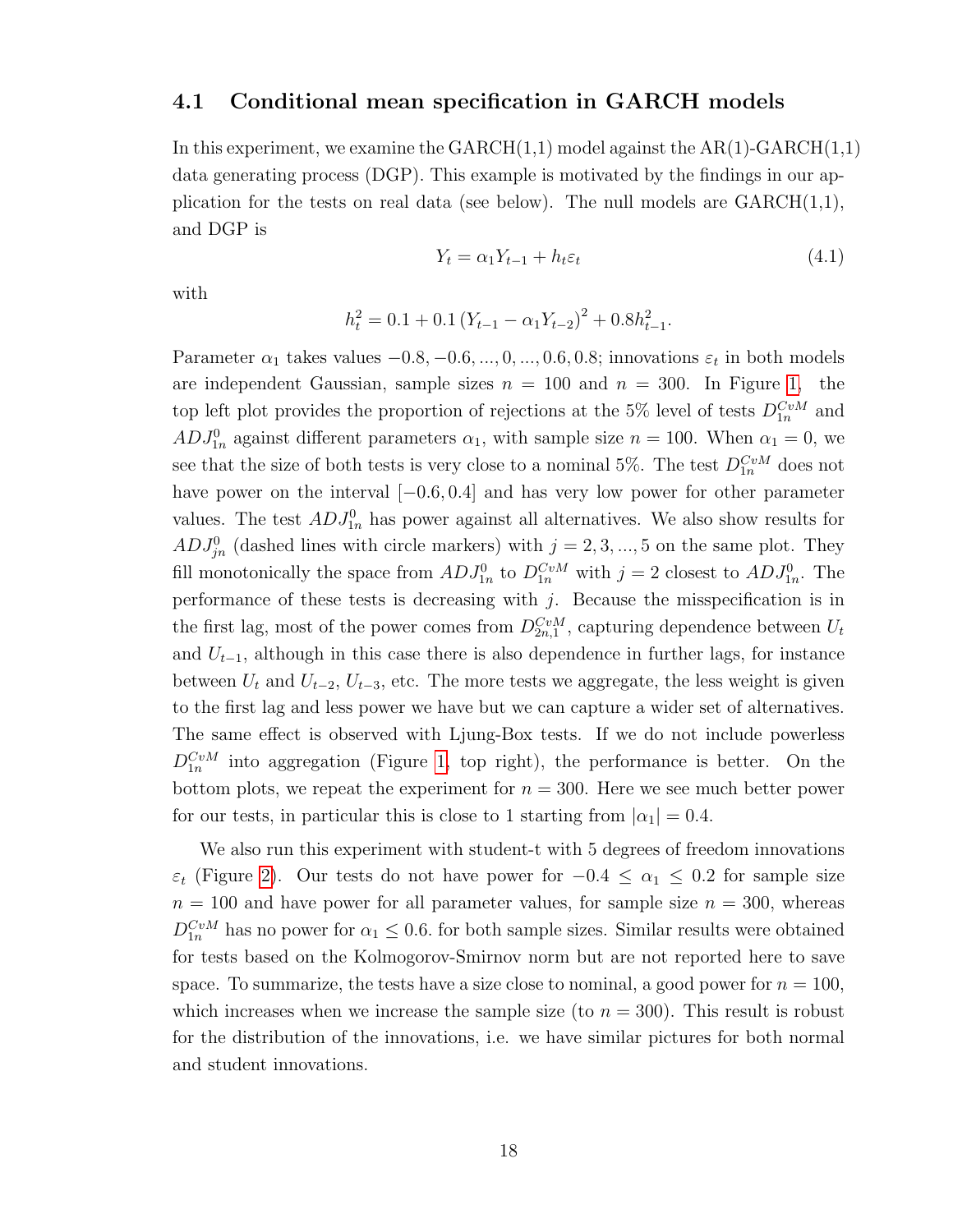

<span id="page-19-0"></span>Figure 1: Proportion of rejections of tests for the  $GARCH(1,1)$  model and DGP  $AR(1)-GARCH(1,1)$ , given in  $(4.1)$ . In both models, innovations are independent Gaussian. On Panels (a) and (c), tests based on a one-parameter process  $D_{1n}^{CvM}$ (thick line with triangles markers) and two-parameter process with 1 lag  $ADJ_{1n}^0$ (thick line with circles markers) are considered, as well as two-parameter processes with  $j \in \{2, 3, 4, 5\}$  lags  $ADJ_{jn}^0$  (dashed lines with circles markers). On Panels (b) and (d)  $ADJ_{jn}^0$  are changed to  $ADJ_{jn}$ . Rejections at 5% are plotted with a dotted line. Sample sizes are  $n = 100$  on Panels (a) and (b);  $n = 300$  on Panels (c) and (d).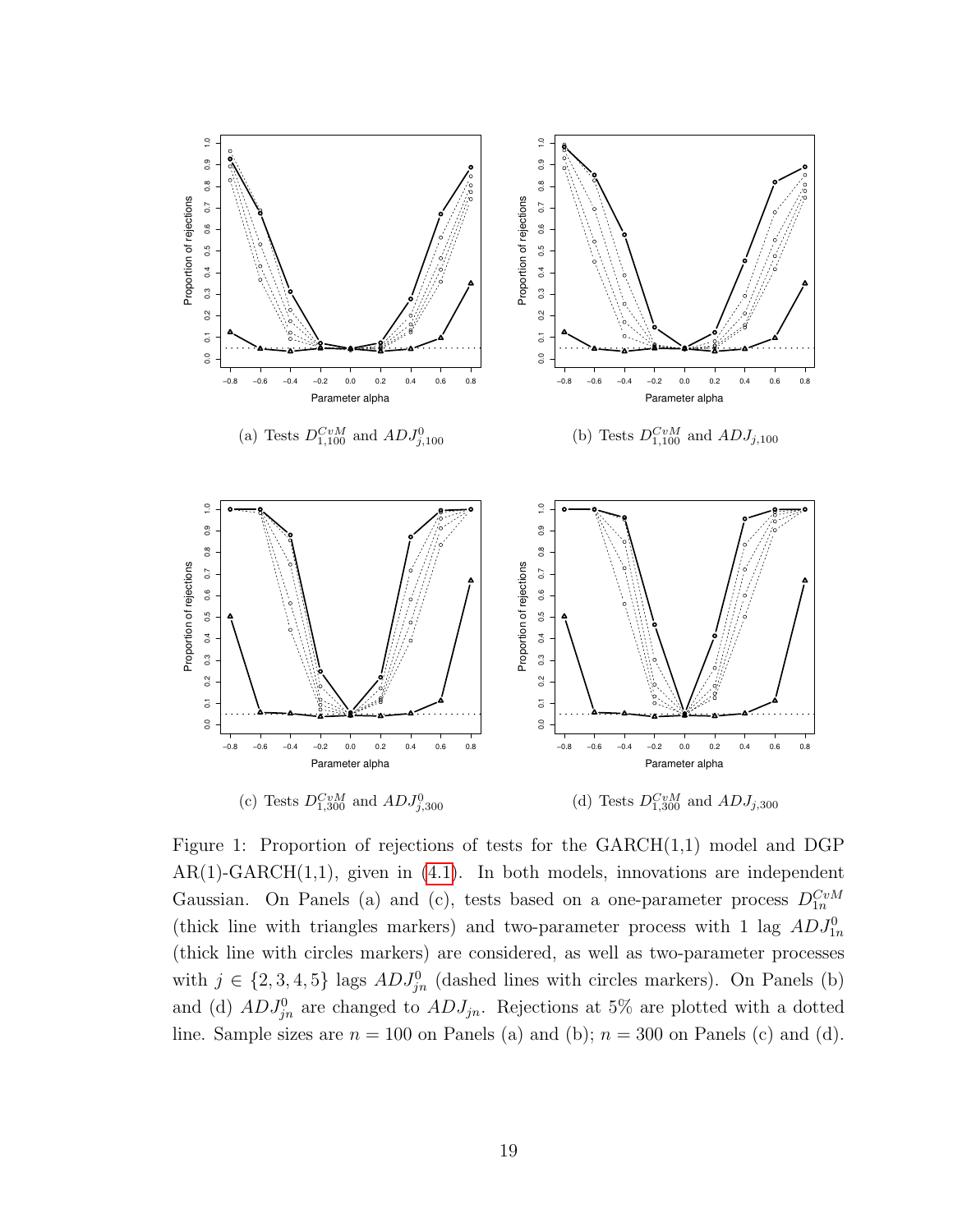

<span id="page-20-0"></span>Figure 2: Proportion of rejections of tests for the  $GARCH(1,1)$  model and DGP  $AR(1)-GARCH(1,1)$ , given in  $(4.1)$ . In both models, innovations are student-t with 5 degrees of freedom. On Panels (a) and (c), tests based on one-parameter process  $D_{1n}^{CvM}$  (thick line with triangles markers) and two-parameter process with 1 lag  $ADJ_{1n}^0$ (thick line with circles markers) are considered, as well as two-parameter processes with  $j \in \{2, 3, 4, 5\}$  lags  $ADJ_{jn}^0$  (dashed lines with circles markers). On Panels (b) and (d)  $ADJ_{jn}^0$  are changed to  $ADJ_{jn}$ . Rejections at 5% are plotted with a dotted line. Sample sizes are  $n = 100$  on Panels (a) and (b);  $n = 300$  on Panels (c) and (d).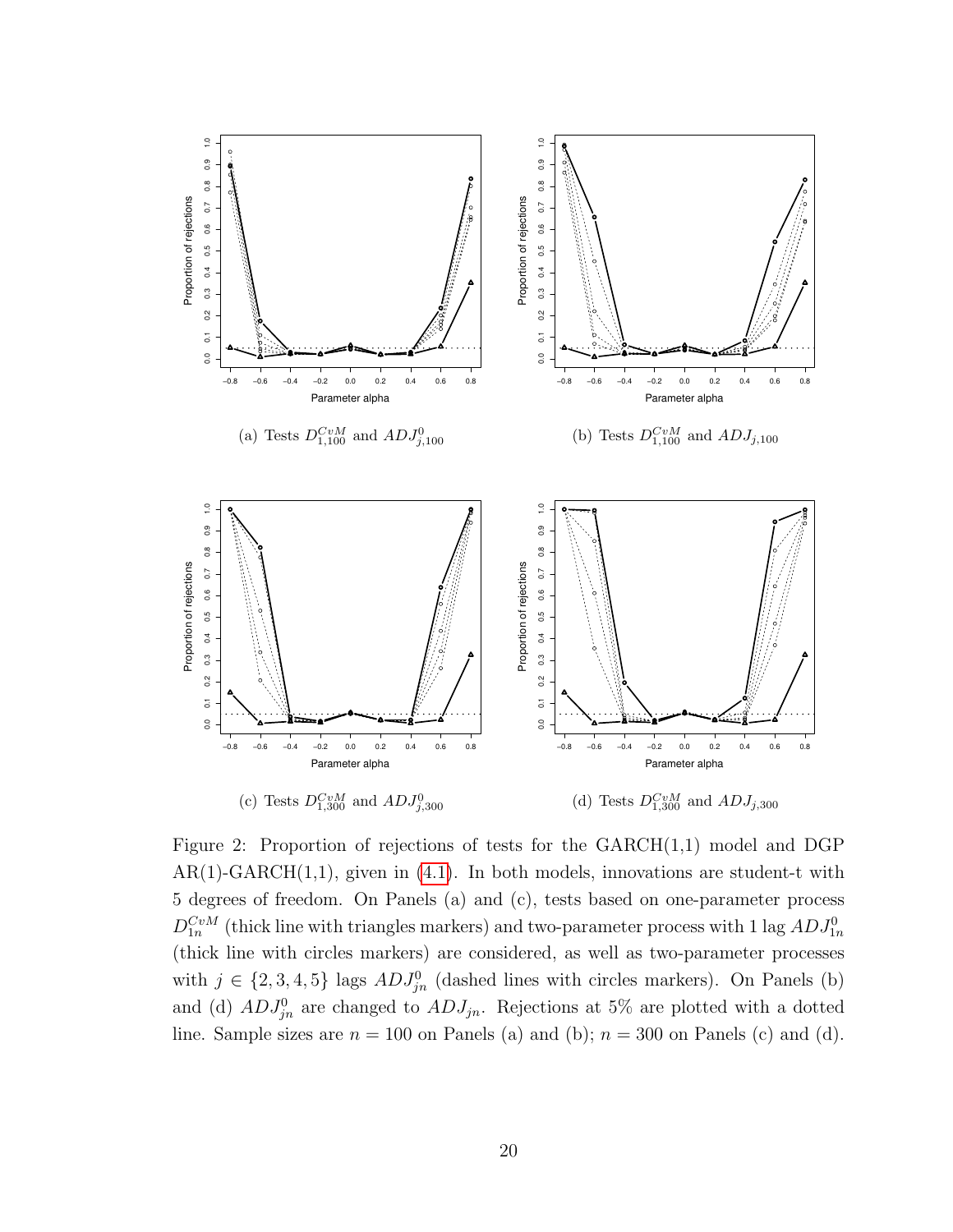#### 4.2 Application to stock exchange index

Consider the monthly NYSE equal-weighted returns for the data span from January 1926 to December 1999, see Figure [3.](#page-21-0) Bai (2003) applied transformed one-parameter



<span id="page-21-0"></span>Figure 3: Real data example: NYSE monthly equal-weighted returns 1926.1 - 1999.12.

test to this data, which rejected  $GARCH(1,1)-N$  at the 1% significance level but could not reject  $GARCH(1,1)-t_5$  (at 5%). In this example we illustrate how to use our "generalized autocorrelations."

We determine that  $D_{1n}$  tests reject GARCH(1,1)-N at the 1% significance level but do not reject  $\text{GARCH}(1,1)-t_5$  at the 10% significance level. At the same time biparameter tests reject both models (Table [2,](#page-22-0) the first two lines). This is not surprising given our findings in Subsection 4.1. If we check generalized autocorrelations (Figure [4\)](#page-23-0), we see that one-lag generalized autocorrelations are significant (at 1% for CvM and at 5% for KS) suggesting that not all dynamics is captured by the model. Oneparameter tests do not reveal it. To account for these dynamics we fit the  $AR(1)$ -GARCH(1,1) model. Generalized autocorrelations are within the critical bounds for model with  $t_5$  innovations (Figure [5\)](#page-24-0). All tests reject normal innovations while none of them rejects  $t_5$  at [1](#page-22-1)% significance level. See Table 1 for ML estimates and their standard errors (in brackets) and Table [2](#page-22-0) for p-values of the test statistics for all considered models. We conclude that for the monthly NYSE equal-weighted returns for the data span from January 1926 to December 1999, the  $AR(1)-GARCH(1,1)-t_5$ model cannot be rejected.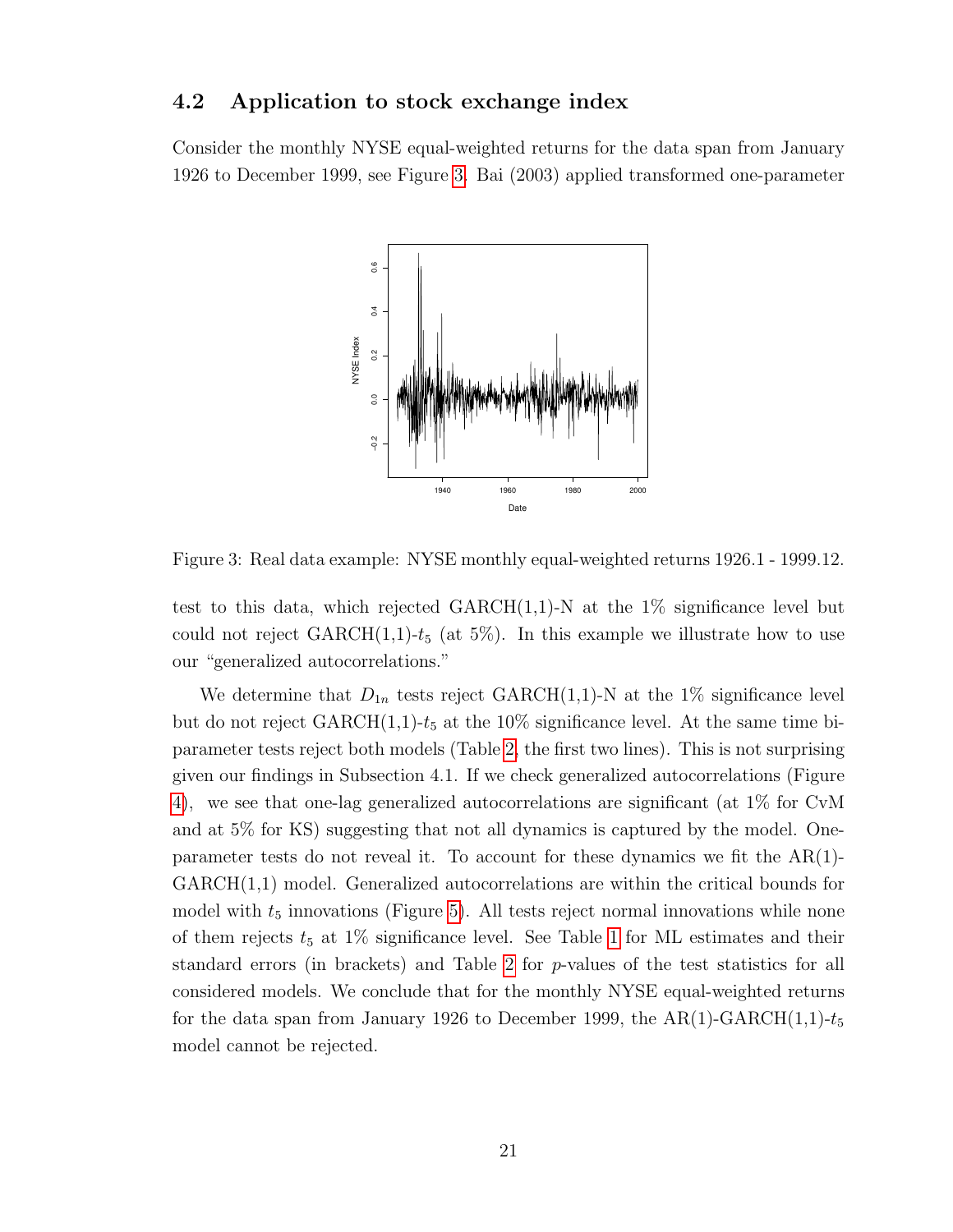| Table 1. Real data example. estimates. |                        |            |          |                |              |             |  |  |  |  |  |
|----------------------------------------|------------------------|------------|----------|----------------|--------------|-------------|--|--|--|--|--|
|                                        |                        | Mean const | AR       | Variance const | <b>GARCH</b> | <b>ARCH</b> |  |  |  |  |  |
| $\mathbf{1}$                           | GARCH(1,1)             | 0.0130     |          | 0.0001         | 0.8433       | 0.1374      |  |  |  |  |  |
|                                        |                        | (0.0018)   |          | (0.00003)      | (0.0209)     | (0.0194)    |  |  |  |  |  |
| $2^{\circ}$                            | $GARCH(1,1)-t_5$       | 0.0142     |          | 0.0002         | 0.8288       | 0.1459      |  |  |  |  |  |
|                                        |                        | (0.0016)   |          | (0.00006)      | (0.0344)     | (0.0349)    |  |  |  |  |  |
| 3 <sup>1</sup>                         | $AR(1)-GARCH(1,1)$     | 0.0107     | 0.1939   | 0.0001         | 0.8468       | 0.1327      |  |  |  |  |  |
|                                        |                        | (0.0017)   | (0.0367) | (0.00003)      | (0.0219)     | (0.0199)    |  |  |  |  |  |
| $\overline{4}$                         | $AR(1)-GARCH(1,1)-t_5$ | 0.0117     | 0.1656   | 0.0001         | 0.8340       | 0.1417      |  |  |  |  |  |
|                                        |                        | (0.0016)   | (0.0339) | (0.00001)      | (0.0348)     | (0.0351)    |  |  |  |  |  |

<span id="page-22-1"></span>Table 1: Real data example: estimates.

Note: Maximum likelihood estimates of GARCH-type models for NYSE monthly equal-weighted returns 1926.1 - 1999.12.

<span id="page-22-0"></span>Table 2: Real data example: p-values of specification tests.

| $H_0$                         | $D_{1n}^{CvM}$ |                       | $ADJ_{1n}$ $ADJ_{5n}$               | $D_{1n}^{KS}$ | $MDJ_{1n}$ $MDJ_{5n}$                     |            |
|-------------------------------|----------------|-----------------------|-------------------------------------|---------------|-------------------------------------------|------------|
| 1 $GARCH(1,1)$                |                |                       | $0.001***$ $0.001***$ $0.001***$    |               | $0.001***$ $0.001***$                     | $0.001***$ |
| 2 $GARCH(1,1)-t_5$            | 0.3636         |                       |                                     |               | $0.007***$ $0.0320**$ $0.1968$ $0.0480**$ | $0.0979*$  |
| 3 $AR(1)-GARCH(1,1)$          |                | $0.001***$ $0.001***$ | $0.001***$                          | $0.002***$    | $0.001***$                                | $0.001***$ |
| 4 AR(1)-GARCH $(1,1)$ - $t_5$ |                |                       | $0.5834$ $0.3526$ $0.1748$ $0.5524$ |               | 0.2278                                    | 0.2498     |

Note: p-values of test statistics applied to GARCH-type models for NYSE monthly equal-weighted returns 1926.1 - 1999.12.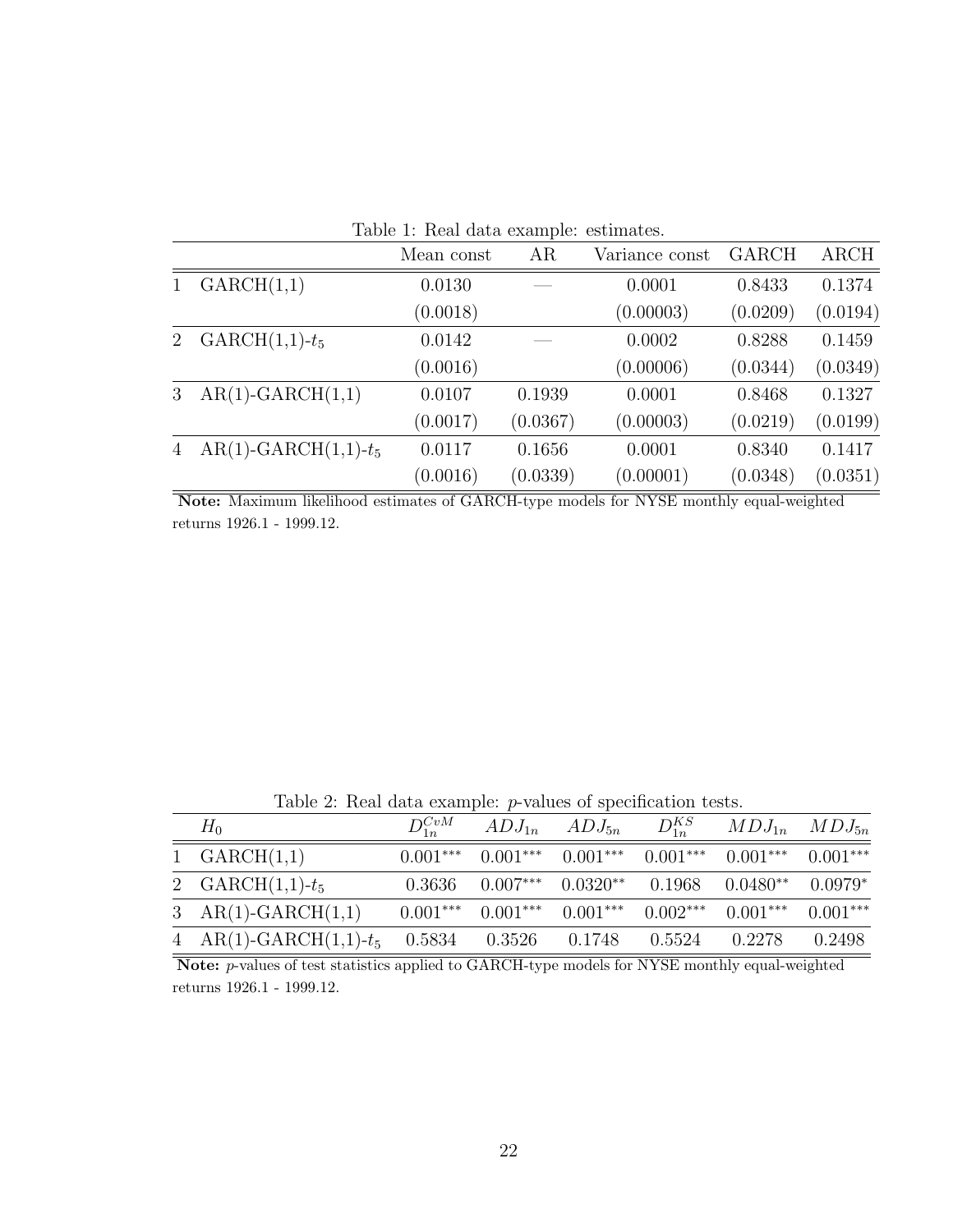

<span id="page-23-0"></span>Figure 4: Real data example: testing models for NYSE monthly equal-weighted returns 1926.1 - 1999.12. Generalized autocorrelations (bars) and bootstrapped critical values (10% - "X", 5% - "V", 1% - "I") based on  $D_{1n}$  ("lag 0") and  $D_{2n,j}$  (lags  $j = 1, 2, 3, 4, 5$  are plotted. Cramer-von Misses and Kolmogorov-Smirnov tests for GARCH(1,1) model are shown on Panels (a) and (b) respectively. Cramer-von Misses and Kolmogorov-Smirnov tests for  $GARCH(1,1)-t_5$  model are shown on Panels (c) and (d) respectively.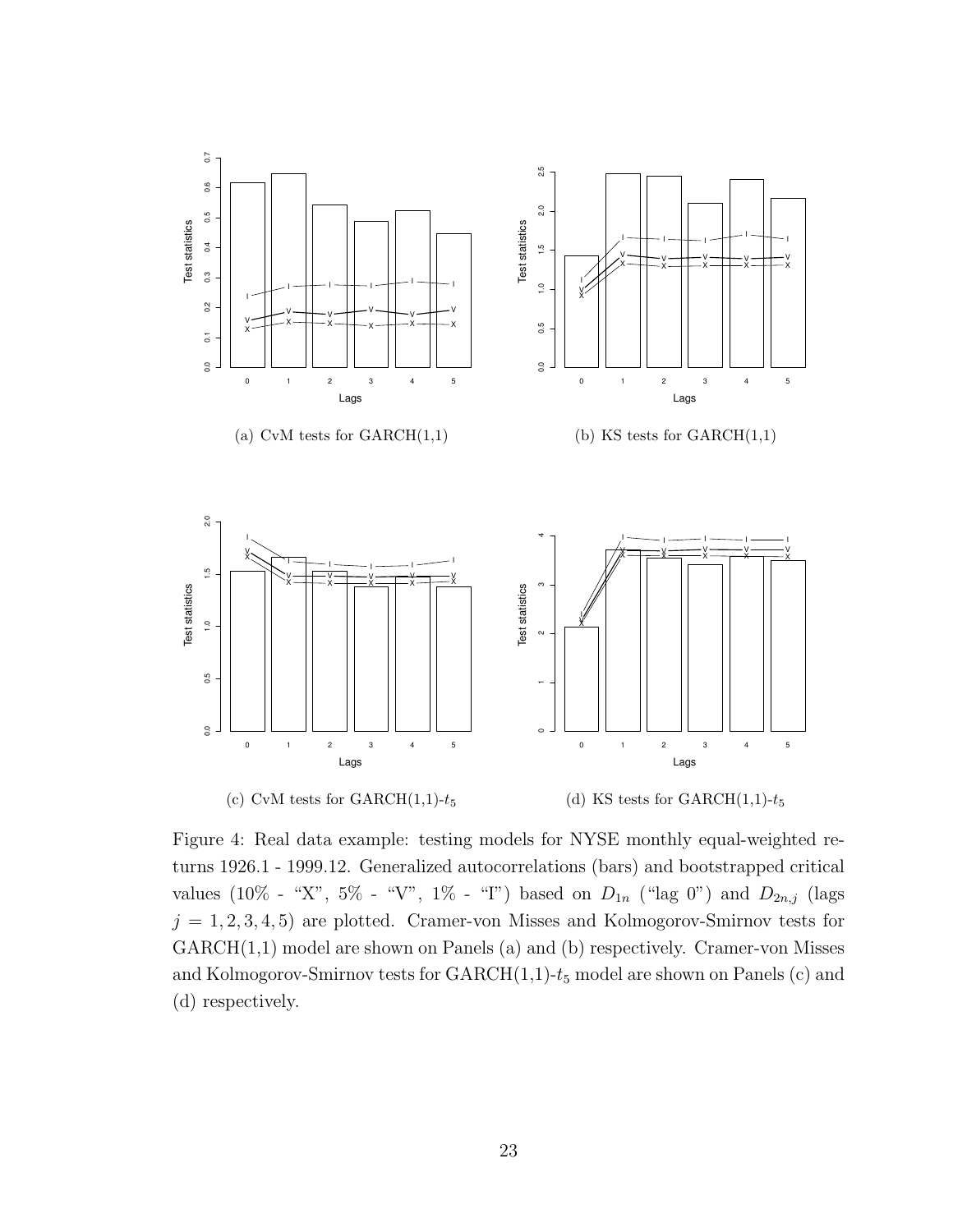

<span id="page-24-0"></span>(c) CvM tests for AR(1)-GARCH $(1,1)$ - $t_5$ 

(d) KS tests for AR(1)-GARCH(1,1)- $t_5$ 

Figure 5: Real data example: testing models for NYSE monthly equal-weighted returns 1926.1 - 1999.12. Generalized autocorrelations (bars) and bootstrapped critical values (10% - "X", 5% - "V", 1% - "I") based on  $D_{1n}$  ("lag 0") and  $D_{2n,j}$  (lags  $j = 1, 2, 3, 4, 5$  are plotted. Cramer-von Misses and Kolmogorov-Smirnov tests for AR(1)-GARCH(1,1) model are shown on Panels (a) and (b) respectively. Cramer-von Misses and Kolmogorov-Smirnov tests for  $AR(1)-GARCH(1,1)-t_5$  model are shown on Panels (c) and (d) respectively.

## 5 TESTING MULTIVARIATE DISTRIBUTIONS

Multivariate nonlinear dynamic models are gaining a lot of interest in econometrics literature. In this section, we briefly discuss how the results in this paper can be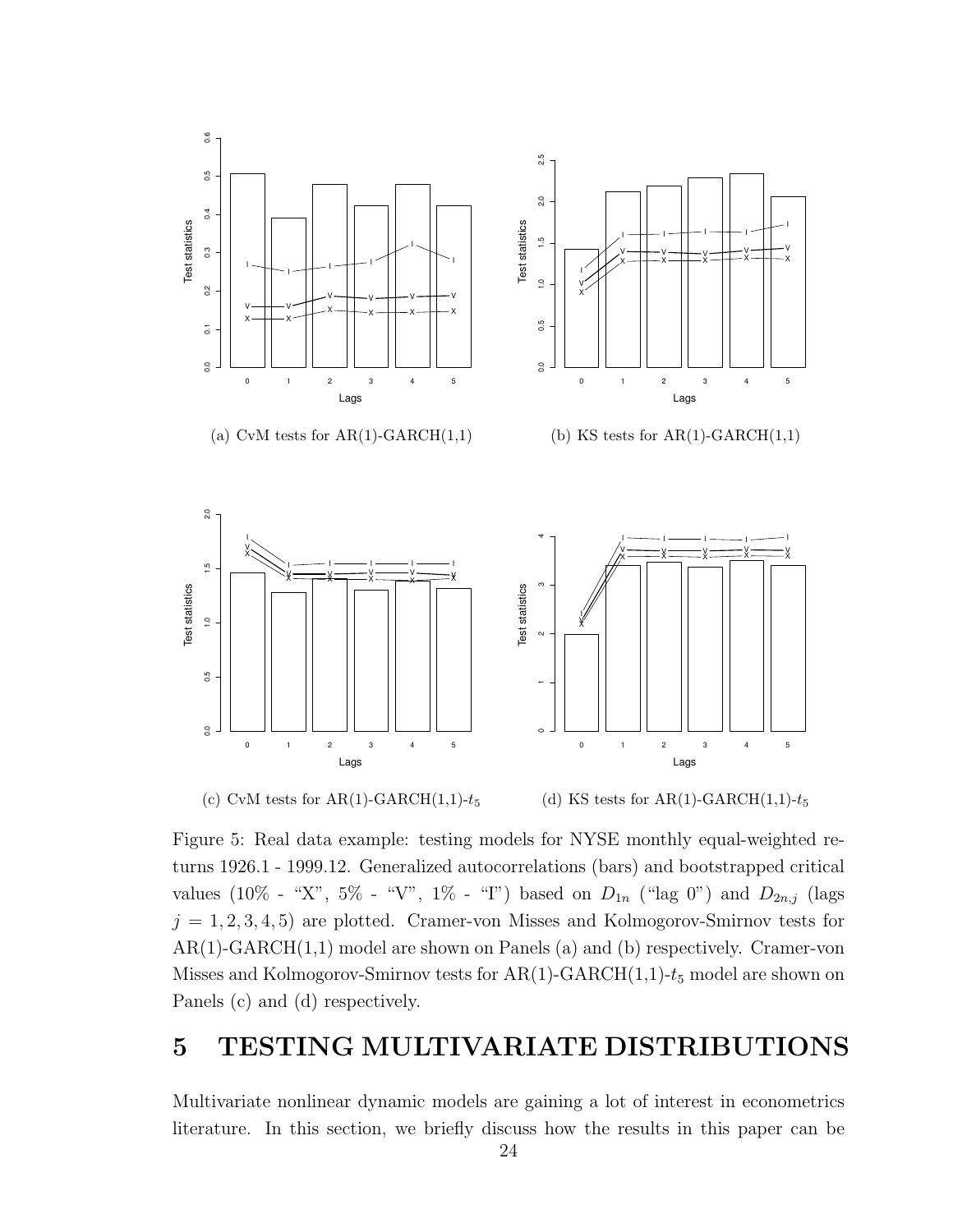extended to the multivariate case. Suppose a sequence of  $d \times 1$  vectors  $Y_1, Y_2, \ldots, Y_n$ , where  $Y_t = (Y_{t1}, Y_{t2}, \ldots, Y_{td})', t = 1, \ldots, n$ , is given. Let  $\Omega_t$  be again the information set at time t, i.e. the  $\sigma$ -field of  $\{Y_{t-1}, Y_{t-2}, \ldots\}$ . We are interested in the joint distributions  $F_t(\cdot|\Omega_t, \theta)$ , conditional on the past information, parameterized by  $\theta \in \Theta$ . The null hypothesis then is

 $H_0^M$ : The multivariate distribution of  $Y_t$  conditional on  $\Omega_t$  is in the parametric family  $F_t(\cdot \mid \Omega_t, \theta)$  for some  $\theta_0 \in \Theta$ .

For example, multivariate GARCH models (Engle, 2002), and dynamic copula models with parametric marginals (Patton, 2006), specify conditional joint distribution, and their specification can be tested using  $H_0^M$ . Following Rosenblatt (1952) and Diebold et al. (1999), define the multivariate probability integral transforms as a univariate sequence  $U_{(t-1)d+k} = F_{tk} (Y_{tk} | \{Y_{t,k-1}, \ldots, Y_{t,1}, \Omega_t\}, \theta_0)$ , for  $k = 1, \ldots, d$ , where  $F_{tk}(\cdot | \{Y_{t,k-1}, \ldots, Y_{t,1}, \Omega_t\}, \theta_0)$  is the distribution of  $Y_{tk}$  conditional on  $\{Y_{t,k-1}, \ldots, Y_{t,1}, \Omega_t\}.$ This distribution can be computed from the null joint distribution  $F_t(\cdot | \Omega_t, \theta)$ . Explicit formulas of the multivariate probability integral transforms are available for VAR and multivariate GARCH models with normal and student-t innovations (Bai and Chen, 2009) and for dynamic copula models (Patton, 2013).

Under  $H_0^M$ , the transforms  $U_\tau$ , which now constitute a univariate series of length nd, are iid uniform on [0, 1]. Thus we can apply test statistics based on  $V_{2n,j}$  to this series, using that  $P(U_\tau \leq r_1, U_{\tau-j} \leq r_2) = r_1 r_2$  for  $j = 1, 2, \ldots$  under  $H_0^M$ . Note that for multivariate models, it is important to use multivariate process based tests even when the original multivariate series  $Y_t$  is independent (across time) or iid. For instance, consider a bivariate normal iid series  $Y_t$  with nonzero correlation between  $Y_{t,1}$  and  $Y_{t,2}$ . If we test the null hypothesis that a series is iid normal and uncorrelated across two dimensions, then it will be hard to reject this null using only tests based on univariate distribution by the same reasoning as we discussed in the example of testing  $AR(1)$  against  $AR(2)$ . Misspecification in cross sectional correlations is very undesirable. For instance, in financial applications such misspecification may result in overestimation of the effect of diversification strategies.

## 6 CONCLUSION

We fill a gap in the literature by introducing a test which inherits all the helpful features of tests based on the empirical process of generalized residuals and is consistent in a time series setup. In some particular cases, it might be possible to further increase the power of the testing procedure. One possibility is to use a different functional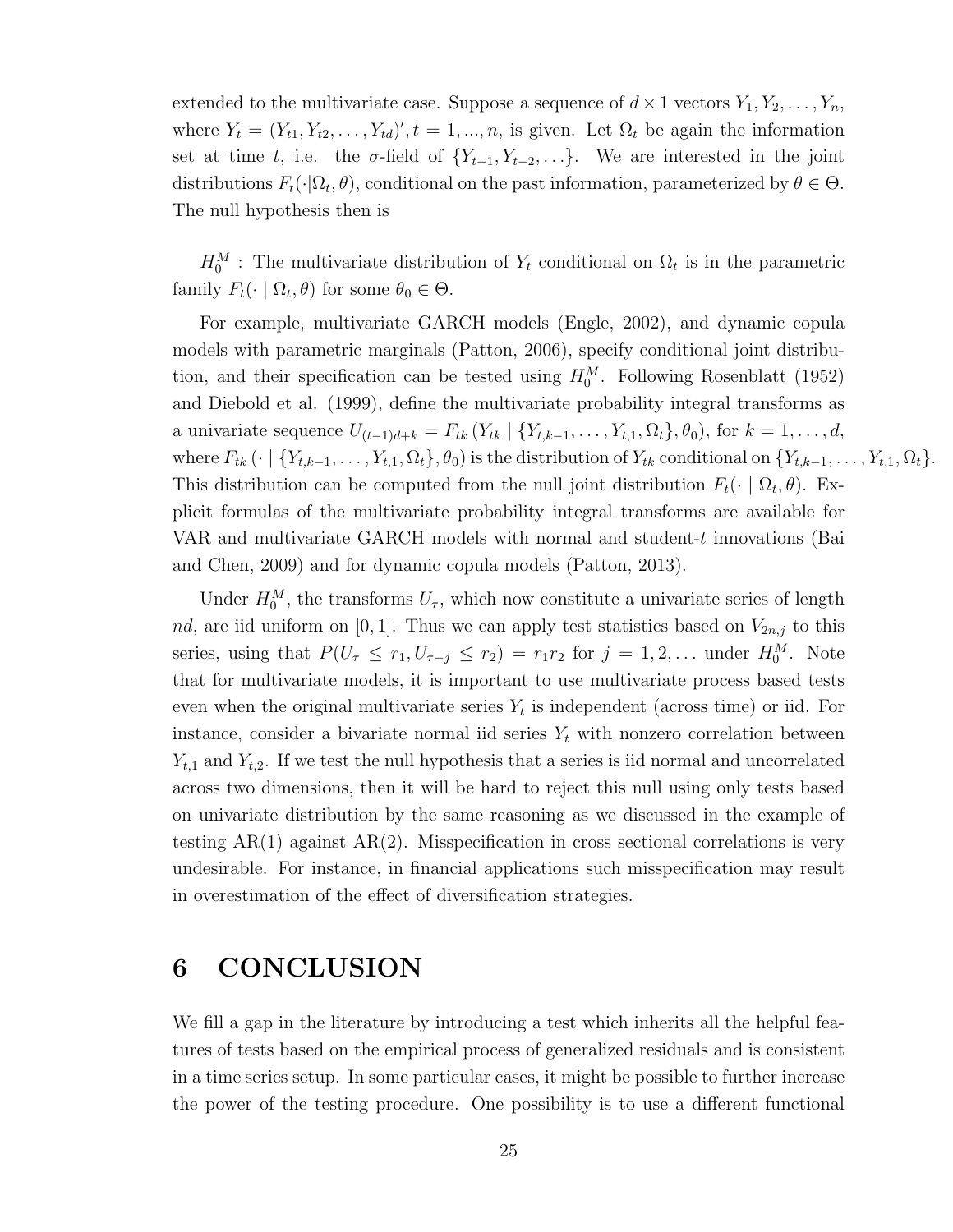Γ and add weights to the process. The weak convergence result of the paper might be useful in these cases and could also assist in developing a theory for more general transformations, including using the martingale approach to get a distribution-free test, and multivariate models.

## Acknowledgment

I am grateful to Carlos Velasco for stimulating questions and important suggestions and to Vanessa Berenguer, Victor Chernozhukov, Miguel Delgado, Manuel Dominguez, Jesus Gonzalo, Oliver Linton, Andrew Patton, Stefan Sperlich, Abderrahim Taamouti and the anonymous referees for helpful comments. I thank Don Andrews, Yuichi Kitamura and Oliver Linton for possibility of visiting Cowles Foundation at Yale University and London School of Economics and their hospitality. I acknowledge financial support from the Spanish Ministerio de Economia y Competividad, Ref. no. ECO2012-31758.

## References

- [1] Andrews, D.W.K. (1997) A conditional Kolmogorov test. Econometrica 65, 1097– 1128.
- [2] Bai, J. (2003) Testing Parametric Conditional Distributions of Dynamic Models. Review of Economics and Statistics 85, 531–549.
- [3] Bai J. and Z. Chen (2008). Testing multivariate distributions in GARCH models. Journal of Econometrics 143, 19–36.
- [4] Berkowitz (2001) Testing density forecasts with applications to risk management, Journal of Business and Economic Statistics 19, 465–474.
- [5] Bierens, H. J. (1984). Model specification testing of time series regressions. Journal of Econometrics 26, 323–353.
- [6] Bierens H. J. and L. Wang (2014). Weighted Simulated Integrated Conditional Moment Tests for Parametric Conditional Distributions of Stationary Time Series Processes. Working paper. Pennsylvania State University.
- [7] Boldin, M. V. (1989). Estimation of the distribution of noise in an autoregressive scheme, Theory Probability and Applications 27, 866–871.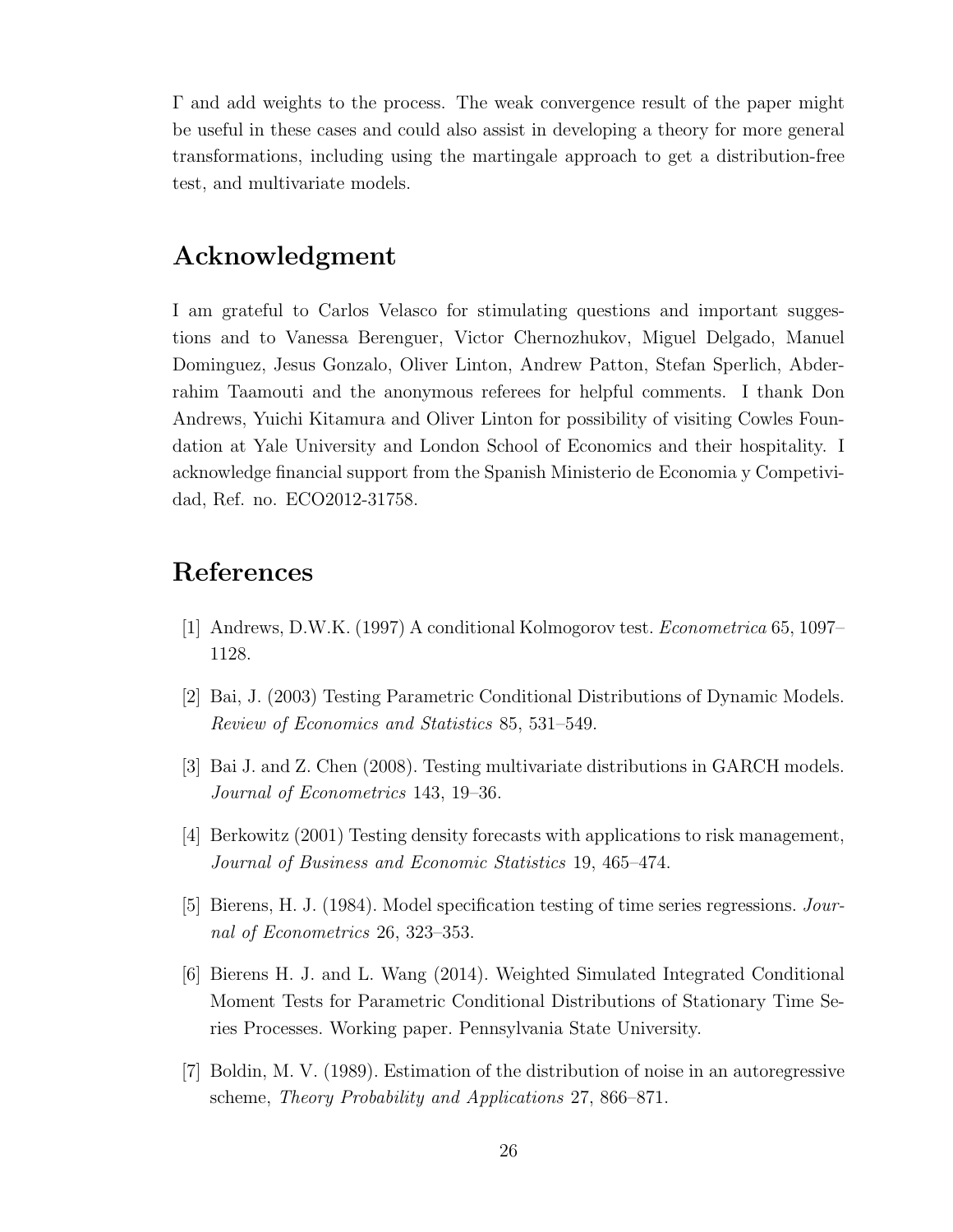- [8] Bollerslev, T. (1986) Generalized autoregressive conditional heteroscedasticity, Journal of Econometrics 31, 307–327.
- [9] Box, G. and D. Pierce (1970) Distribution of residual autocorrelations in autorregressive integrated moving average time series models, Journal of the American Statistical Association 65, 1509–1527.
- [10] Corradi, V. and R. Swanson (2006) Bootstrap conditional distribution test in the presence of dynamic misspecification, Journal of Econometrics 133, 779–806.
- [11] Delgado, M. (1996) Testing serial independence using the sample distribution function, Journal of Time Series Analysis 17, 271–285.
- [12] Delgado, M. and W. Stute (2008) Distribution-free specification tests of conditional models. Journal of Econometrics 143, 37–55.
- [13] Diebold, F.X., Gunther, T. and A.S. Tay (1998) Evaluating density forecasts with applications to finance and management. *International Economic Review* 39, 863–883.
- [14] Diebold, F.X., Hahn, J. and A.S. Tay (1999) Multivariate density forecast evaluation and calibration in financial risk management: high frequency returns on foreign exchange. Review of Economics and Statistics 81, 661–673.
- [15] Du, Z. and J.C. Escanciano (2013) Simple Automatic Portmanteau Tests for Conditional Dynamic Models, Working paper, Southwestern University of Finance and Economics.
- [16] Durbin, J. (1973) Weak convergence of sample distribution functions when parameters are estimated. Annals of Statistics, 1, 279–290.
- [17] Engle, R.F., and J.R. Russell (1998) Autoregressive conditional duration: a new model for irregulary spaced data. Econometrica 66, 5, 1127–1162.
- [18] Engle, R.F.(2002) Dynamic Conditional Correlation-A Simple Class of Multivariate GARCH Models Journal of Business and Economic Statistics 20, 339–350.
- [19] Escanciano J.C. and J. Olmo (2011) Robust Backtesting Tests for Value-at-Risk Models, Journal of Financial Econometrics 9, 132–161.
- [20] Fan J. and Q. Yao (2003) Nonlinear Time Series Nonparametric and Parametric Methods. Springer-Verlag.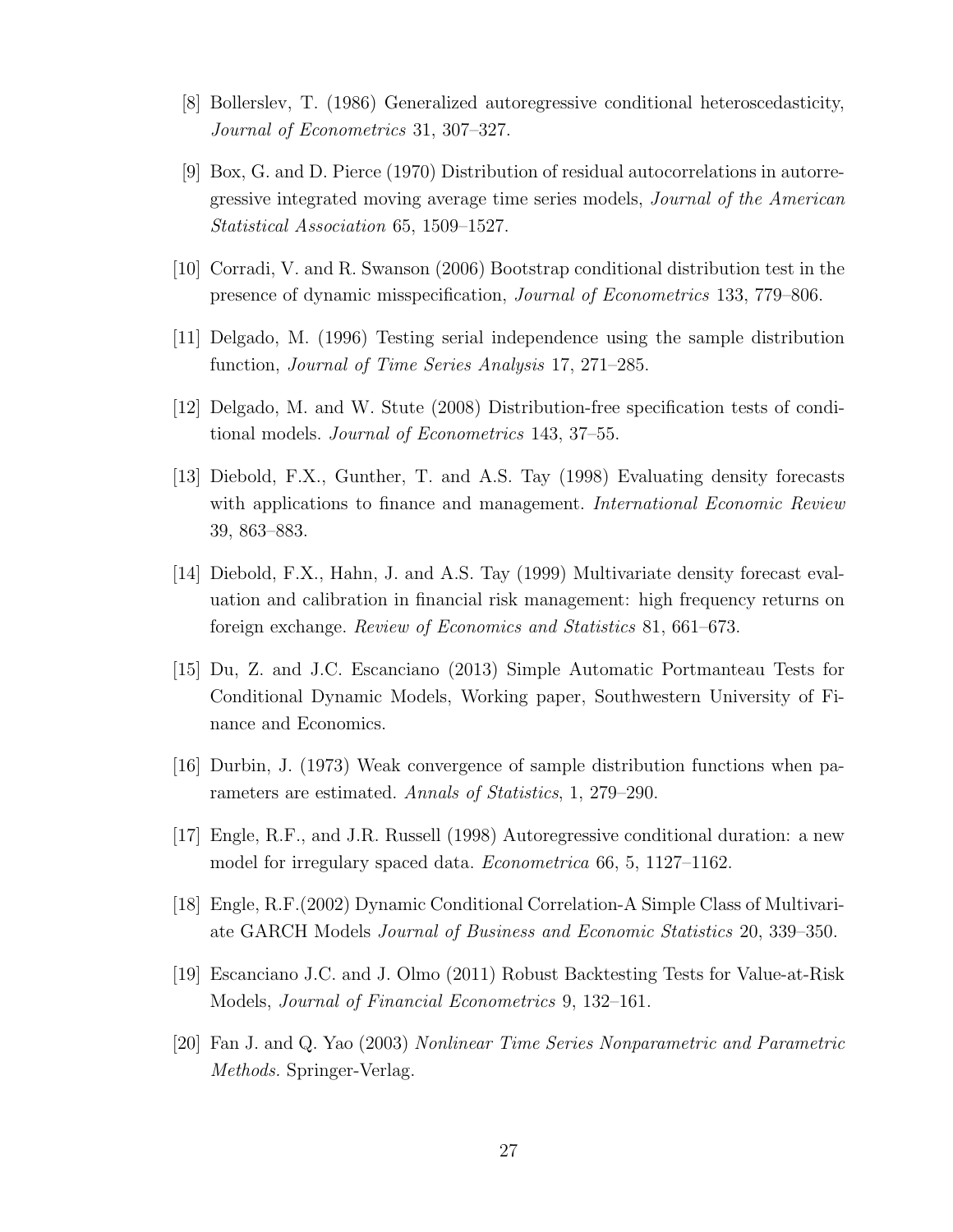- [21] Giacomini R., Politis D. and H. White (2013) A Warp-Speed Method for Conducting Monte Carlo Experiments Involving Bootstrap Estimators, Econometric theory 29, 567–589.
- [22] Gonzalez-Rivera G., Senyuz Z. and E. Yoldas (2011) Autocontours: Dynamic Specification Testing, Journal of Business and Economic Statistics, 29, 186–200.
- [23] Hall P. and C. C. Hyde (1980) Martingale limit theory and its a applications. New York, NY: Academic Press.
- [24] Harvey A. (2010) Exponential conditional volatility models, Cambridge Working Papers in Economics 1040.
- [25] Hoeffding, W. and H. Robbins (1948) The central limit theorem for dependent random variables. Duke Mathematical Journal, 15, 773–780.
- [26] Hong, Y. and H. Li (2005) Nonparametric Specification Testing for continuous-Time Models with Applications to Term Structure of Interest Rates. Review of Financial Studies 18, 37–82.
- [27] Jarque, C.M., and A.K. Bera (1987) A test for normality of observations and regression residuals, International Statistical Review, 55, 2, 1–10.
- [28] Kalliovirta, L. (2012) Misspecification tests based on quantile residuals, Econometrics Journal 15, 358–393.
- [29] Kalliovirta, L. and P. Saikkonen (2011) Reliable Residuals for Multivariate Nonlinear Time Series Models. Working Paper. University of Helsinki.
- [30] Koul, H.L. (1996) Asymptotics of some estimators and sequential residual empiricals in nonlinear time series. Annals of Statistics 24, 380–404.
- [31] Ljung, G. M. and G. E. P. Box (1978) On a measure of lack of fit in time series models, Biometrika 65, 297–303.
- [32] Loynes, R.M. (1980) The empirical distribution function of residuals from generalized regression, Annals of Statistics, 8, 285–298.
- [33] Patton A. (2006) Modeling asymmetric exchange rate dependence. International Economic Review 47, 527–556.
- [34] Patton A. (2013) Copula methods for forecasting multivariate time series. In G. Elliott and A. Timmermann (eds.) Handbook of Economic Forecasting 2, Springer, 899–960.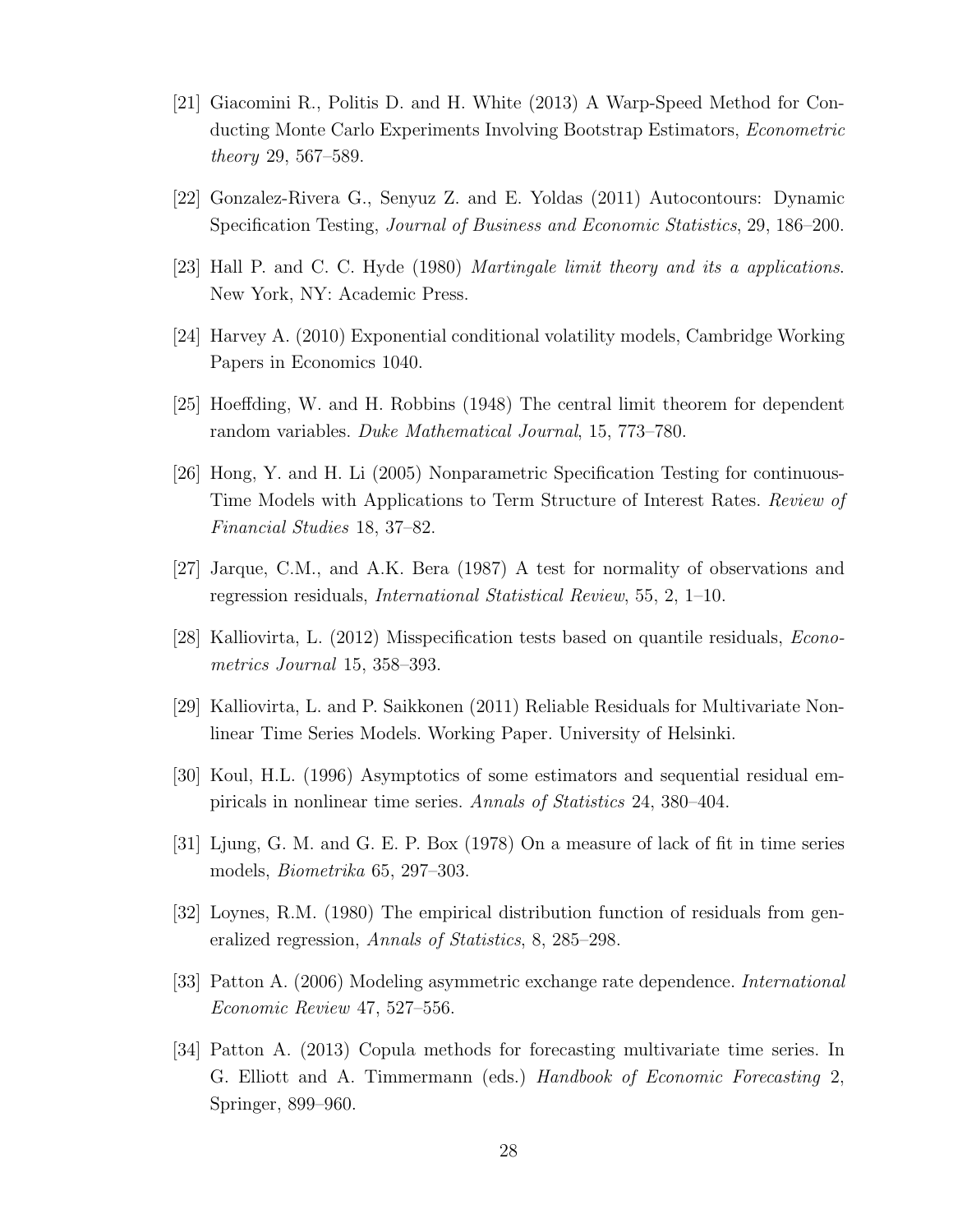- [35] Pollard D. (1984) Convergence of Stochastic Processes. New York, NY: Springer-Verlag.
- [36] Potscher B. M. and I. R. Prucha (1997) Dynamic Nonlinear Econometric Models: Asymptotic Theory. Springer-Verlag.
- [37] Qi L., Xiu D. and J. Fan (2010) Non-Gaussian quasi maximum likelihood estimation of GARCH models, working paper.
- [38] Rothe C. and D. Wied (2013) Misspecification Testing in a Class of Conditional Distributional Models. Journal of the American Statistical Association 108, 314– 324.
- [39] Rosenblatt, M. (1952) Remarks on a Multivariate Transformation. Annals of Mathematical Statistics 23, 470–72.
- [40] Skaug, H.J. and D. Tjøstheim (1993) Nonparametric test of serial independence based on the empirical distribution function, Biometrika 80, 591–602.
- [41] Thomson S. (2008) Identifying term structure volatility from the LIBOR-Swap Curve, Review of Financial Studies 21, 819–854.

## Appendix A: General weak convergence result

We introduce some notation and prove a general weak convergence result for our process. For data generated under  $G_{nt}$  with a true parameter denoted by  $\theta_n$ ,  $\hat{U}_t$  $F_t(Y_t|\hat{\theta})$  are not uniform iid (unless  $\delta = 0$  and  $\hat{\theta} = \theta_n$ ), but instead  $U_t^{\dagger}$  $t^{\dagger}:=G_{nt}(Y_t|\theta_n)$ are. So we have

$$
\hat{U}_t \le r_i \Leftrightarrow F_t(Y_t|\hat{\theta}) \le r_i \Leftrightarrow F_t(G_{nt}^{-1}(U_t^{\dagger}|\theta_n)|\hat{\theta}) \le r_i
$$
  

$$
\Leftrightarrow U_t^{\dagger} \le G_{nt}(F_t^{-1}(r_i|\hat{\theta})|\theta_n),
$$

hence  $I(\hat{U}_t \leq r_i) = I(U_t^{\dagger} \leq \eta_t(r_i))$  where  $\eta_t(r_i) = \eta_t\left(r_i, \hat{\theta}\right) = G_{nt}(F_t^{-1}(r_i|\hat{\theta})|\theta_n)$ . Define further  $\Delta_t(a) = I(U_t^{\dagger} \leq a)$ . Then

$$
V_{2n}(r) = \frac{1}{\sqrt{n-1}} \sum_{t=2}^{n} \left[ \Delta_t(r_1) \Delta_{t-1}(r_2) - r_1 r_2 \right]
$$

and

$$
\hat{V}_{2n}(r) = \frac{1}{\sqrt{n-1}} \sum_{t=2}^{n} \left[ \Delta_t \left( \eta_t(r_1) \right) \Delta_{t-1} \left( \eta_{t-1}(r_2) \right) - r_1 r_2 \right].
$$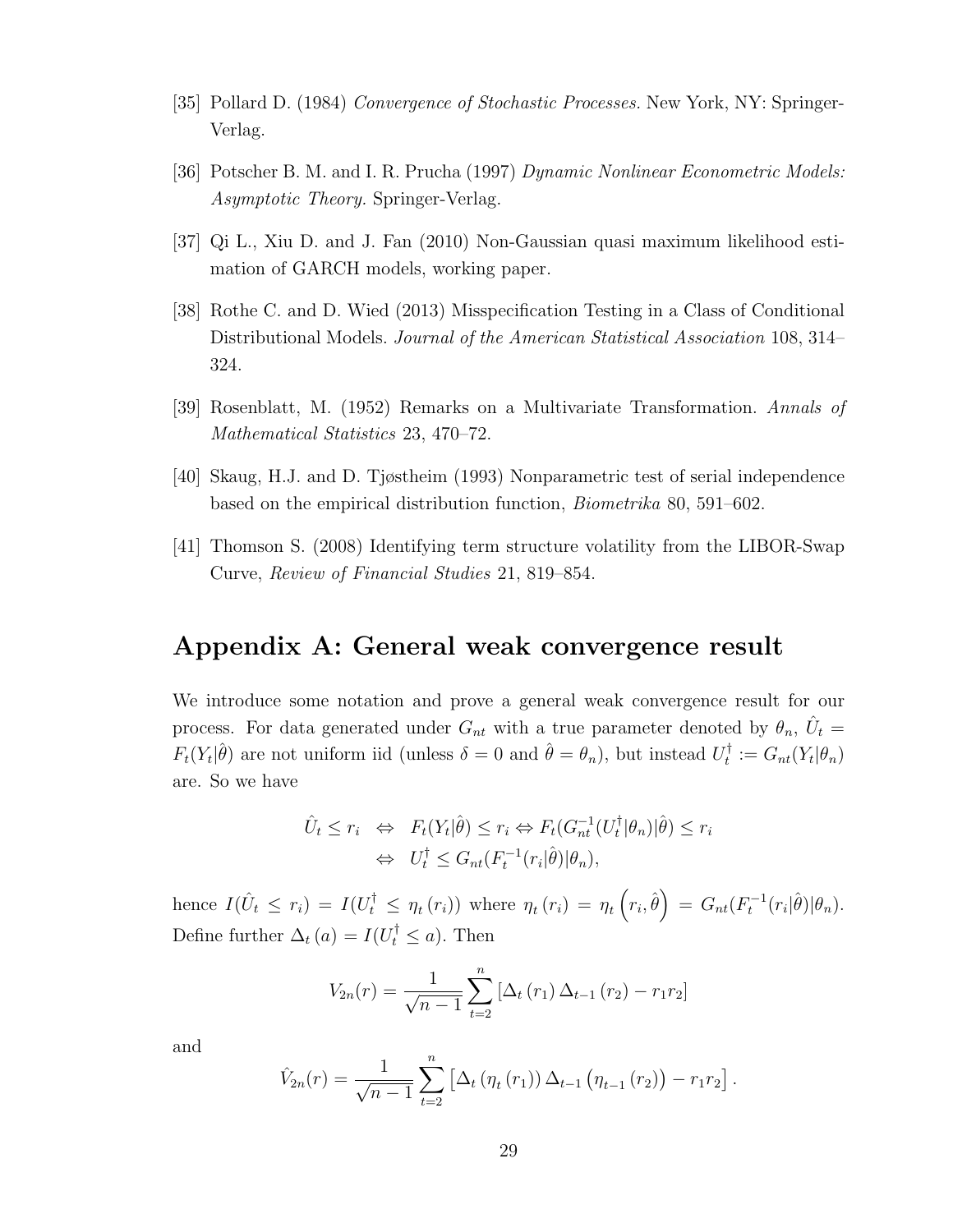We need the following conditions on  $\eta_t$ . As it is discussed in the proofs of Propositions 3.3-3.6 below, these assumptions hold for each  $\eta_t$  considered in the paper and therefore impose no additional restrictions to those listed in the main text of the paper.

(C1)

$$
\sup_{r \in [0,1], t=1,\dots,n} |\eta_t(r) - r| = O_p\left(n^{-1/2}\right).
$$

(C2)  $\forall M \in (0, \infty), \forall M_2 \in (0, \infty)$  and  $\forall \delta > 0$ 

$$
\sup_{r \in [0,1]} \frac{1}{\sqrt{n}} \sum_{t=1}^{n} \sup_{\substack{||u-v|| \le M_2 n^{-1/2-\delta} \\ u,v \in B(\theta_n, Mn^{-1/2})}} |\eta_t(r,u) - \eta_t(r,v)| = o_p(1).
$$

(C3)  $\forall M \in (0, \infty), \forall M_2 \in (0, \infty)$  and  $\forall \delta > 0$ 

$$
\sup_{|r-s| \le M_2 n^{-1/2-\delta}} \frac{1}{\sqrt{n}} \sum_{t=1}^n \sup_{u \in B(\theta_n, M n^{-1/2})} |\eta_t(r, u) - \eta_t(s, u)| = o_p(1).
$$

<span id="page-30-0"></span>Lemma 1. Let

$$
\xi_t = (\Delta_{t-1} (\eta_{t-1} (r_2)) - \Delta_{t-1} (r_2)) (\Delta_t (r_1) - r_1)
$$
  
=  $\frac{1}{\sqrt{n}} \sum_{t=1}^n \xi_t$ , then under (C1)-(C3), sup<sub>r</sub> |z<sub>n</sub>| = o<sub>p</sub>(1).

**Proof of Lemma [1.](#page-30-0)** Note that for any function  $z_n(r, \hat{\theta})$ , depending on random vector  $\hat{\theta}$ , with  $\sqrt{n}(\hat{\theta} - \theta_n) = o_p(1)$ , for sup<sub>r</sub>  $z_n(r, \hat{\theta})$  =  $o_p(1)$  it is sufficient to show for some  $\gamma < 1/2$ ,

<span id="page-30-1"></span>
$$
\sup_{r, \|\eta - \theta_n\| \le n^{-\gamma}} |z_n(r, \eta)| = o_p(1). \tag{A.1}
$$

Indeed,

and  $z_n$ 

$$
P\left(\sup_{r} \left| z_n(r,\hat{\theta}) \right| > \varepsilon \right) \le P\left(\sup_{r, \|\eta - \theta_n\| \le n^{-\gamma}} |z_n(r,\eta)| > \varepsilon \right) + P\left(\sqrt{n} \left|\hat{\theta} - \theta_n\right| > n^{1/2-\gamma}\right),
$$

where the second summand is  $o(1)$ . From now on, all sup are taken with respect to r and nonrandom  $\eta$  s.t.  $\|\eta - \theta_n\| \leq n^{-\gamma}$ . We bound the expectation of the supremum with the expectation of the maximum over a finite number of points, which itself is bounded by the sum of the expectations. Having expectations "inside" allow to go from indicators to smooth functions, the difference of which can be bounded by the differences of their arguments (see, e.g., Boldin, 1989).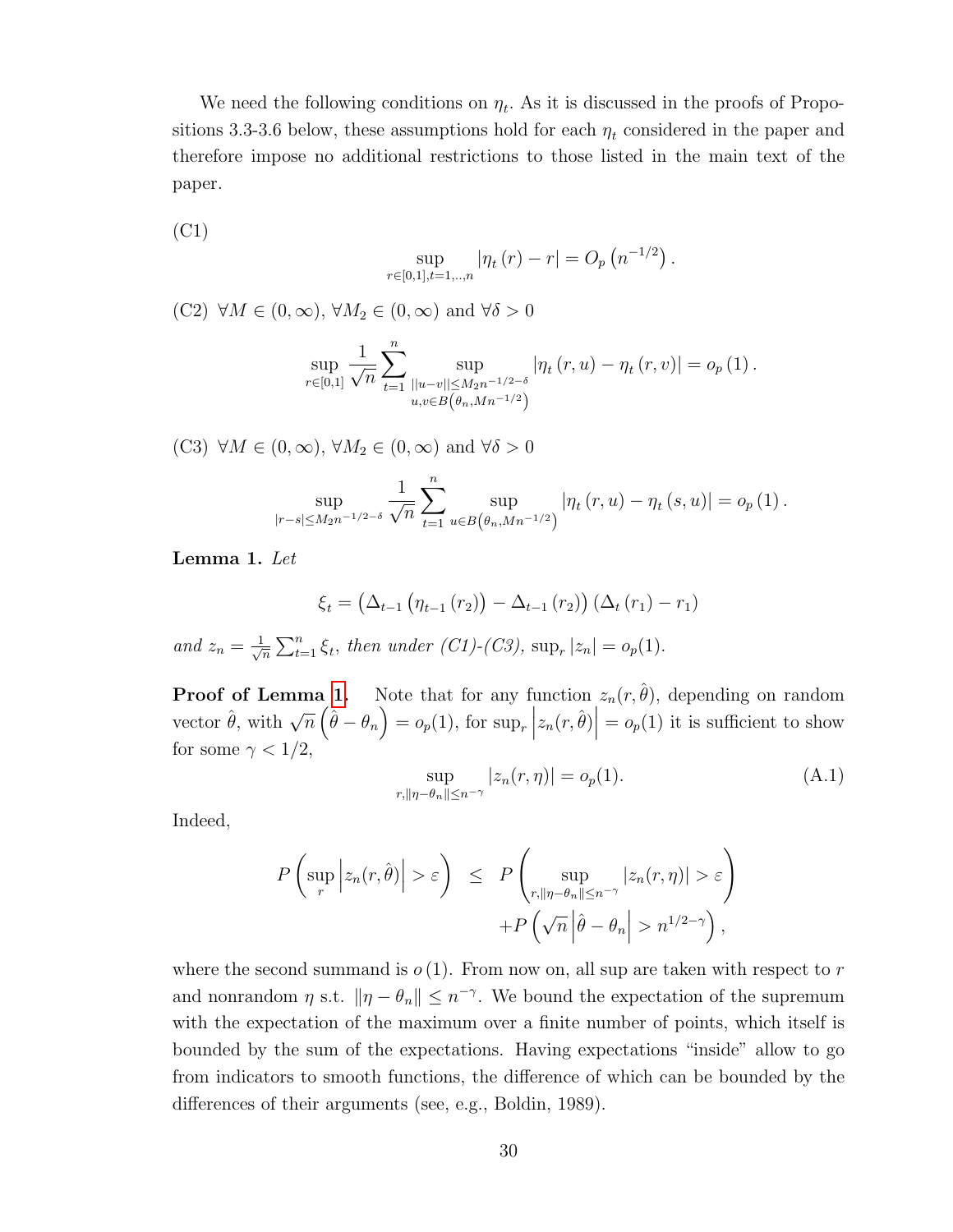First of all, we will show that  $\forall \eta, r \mid z_n$  =  $o_p(n^{-1/2})$ . Since  $\xi_t$  are bounded by 1 in absolute value and form a martingale difference sequence with respect to  $\Omega_t$ , by the Doob inequality  $\forall p\geq 1$  and  $\forall \varepsilon>0$ 

$$
P\left(\max_{t=1,\dots,n}|z_t|>\varepsilon\right)\leq E\left|z_n\right|^p/\varepsilon^p.
$$

Next, by the Rosenthal inequality (Hall and Heyde, 1980, page 23),  $\forall p \geq 2 \exists C_1$ 

$$
E |z_n|^p \le n^{-p/2} C_1 \left[ E \left\{ \sum E \left( \xi_t^2 | \Omega_t \right) \right\}^{p/2} + \sum E |\xi_t|^p \right]
$$

.

The conditional variance is given by

$$
E\left(\xi_t^2|\Omega_t\right) = \left|\Delta_{t-1}\left(\eta_{t-1}\left(r_2\right)\right) - \Delta_{t-1}\left(r_2\right)\right| \left(r_1 - r_1^2\right).
$$

By (C1) and since  $\forall I \subset \{1, ..., n\}$ , for  $t' = \max I$  and  $\forall k_t \in \{1, ..., p/2\}$ 

$$
E\prod_{t\in I} |\Delta_t(\eta_t(r_2)) - \Delta_t(r_2)|^{k_t} = E\prod_{t\in I} |\Delta_t(\eta_t(r_2)) - \Delta_t(r_2)|
$$
  
= 
$$
E\left[\left\{\prod_{t\in I\setminus\{t'\}} |\Delta_t(\eta_t(r_2)) - \Delta_t(r_2)|\right\} E\left\{|\Delta_{t'}(\eta_{t'}(r_2)) - \Delta_{t'}(r_2)| | \Omega_{t'}\right\}\right],
$$

which by uniformity and independence of  $U_t^{\dagger}$  of the past equals to

$$
E\left[\left\{\prod_{t\in I\setminus\{t'\}}|\Delta_t(\eta_t(r_2))-\Delta_t(r_2)|\right\}|\eta_{t'}(r_2)-r_2|\right],
$$

which by Holder inequality for  $1 < q < +\infty$  is bounded by

$$
\left[E\left\{\prod_{t\in I\setminus\{t'\}}|\Delta_t(\eta_t(r_2))-\Delta_t(r_2)|\right\}^q\right]^{\frac{1}{q}}\left[E\left|\eta_{t'}(r_2)-r_2\right|^{\frac{q}{q-1}}\right]^{1-\frac{1}{q}}.
$$

The second term is  $O(n^{-1/2})$ . We repeat this inequality for  $I_1 = I \setminus \{t'\}$  and so on. Using multinomial formula and q sufficiently close to 1, and taking  $p = 6$ , we get

$$
n^{-p/2} E\left\{ \sum E\left(\xi_t^2 | \Omega_t\right) \right\}^{p/2} = O\left(n^{-3/2}\right).
$$

Because of boundedness of the indicator,  $|\xi_t| \leq 1$  and

$$
n^{-p/2} \sum E |\xi_t|^p = O(n^{1-p/2}).
$$

Thus,

<span id="page-31-0"></span>
$$
P\left(\max_{t=1,\dots,n}|z_t|>\varepsilon\right) = O\left(n^{-3/2}\right). \tag{A.2}
$$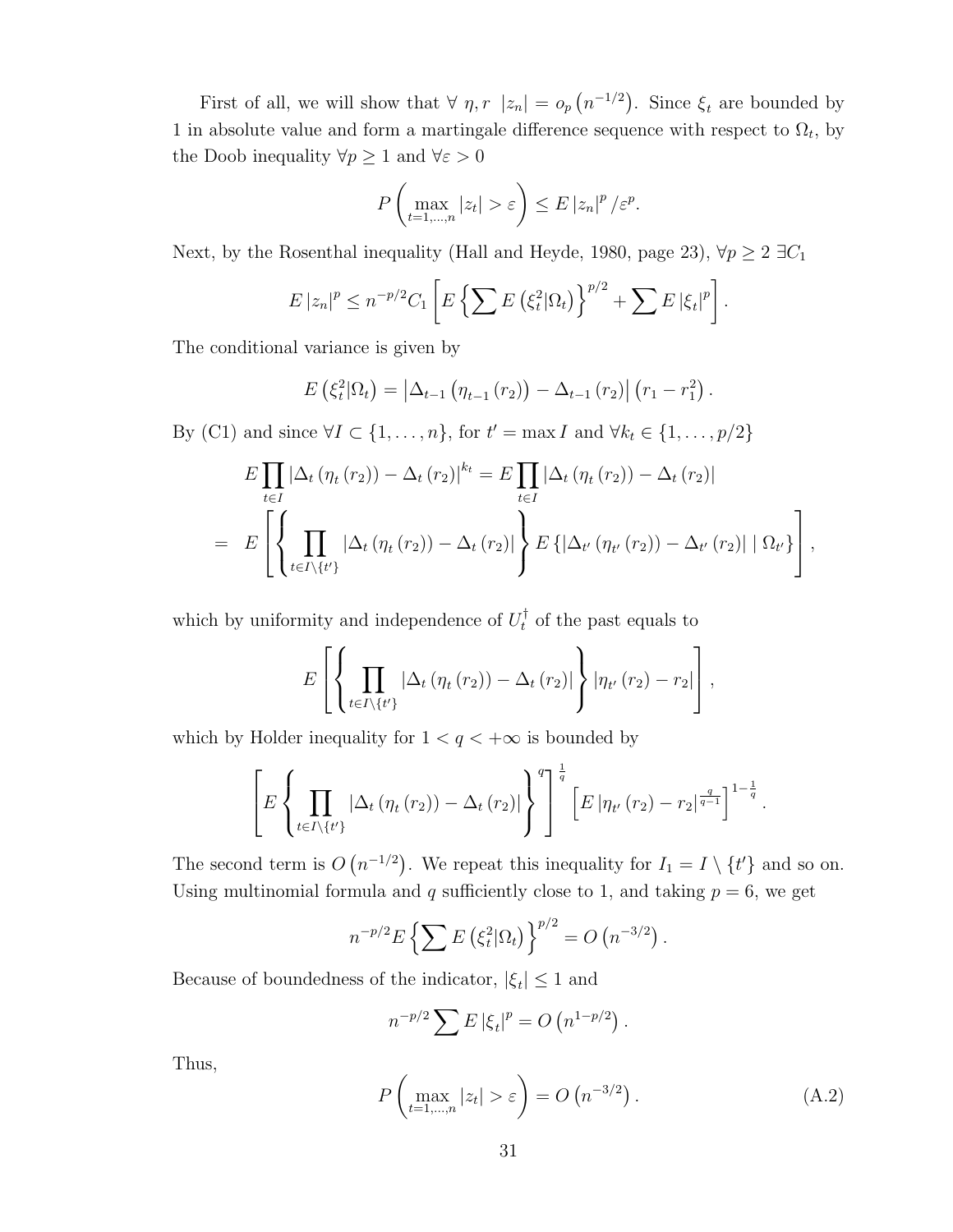Now we establish the uniform result. Break up the interval  $[-n^{-\gamma}, n^{-\gamma}]$  ( $\gamma$  defined in Equation [A.1\)](#page-30-1) into  $m_n$  parts by the points  $-n^{-\gamma} + 2n^{-\gamma} s/m_n$ ,  $s = 1, ..., m_n$ . These points split the cube  $[-n^{-\gamma}, n^{-\gamma}]^q$  into  $m_n^q$  cubes with vertexes at these points. Now, at the intersection of each cube  $s = 1, ..., m_n q$  with the sphere  $\|\eta_n - \theta_n\| \leq n^{-\gamma}$ , denote maximum and minimum of  $\eta_t(r_i)$  as  $\overline{\eta}_{ts}(r_i)$  and  $\underline{\eta}_{ts}(r_i)$ . Divide also the interval [0, 1] into  $N_n$  equal intervals. Let  $\left[ r_i^{s_i-1}, r_i^{s_i} \right]$ ,  $s_i = 1, ..., N_n$ , denote the interval which contains point  $r_i$ . Since the indicator is monotonous, if  $\eta_n$  is in the cube s, then sup  $z_n$ is bounded from above by the maximum over  $s, s_1, s_2$  of

$$
\frac{1}{\sqrt{n}}\sum_{t=2}^{n} \left\{ \Delta_{t-1} \left( \overline{\eta}_{t-1s} \left( r_2^{s_2} \right) \right) - \Delta_{t-1} \left( r_2^{s_2} \right) \right\} \left\{ \Delta_t \left( r_1^{s_1} \right) - r_1^{s_1} \right\} \tag{A.3}
$$

<span id="page-32-0"></span>
$$
+\frac{1}{\sqrt{n}}\sum_{t=2}^{n}\left\{\Delta_{t-1}\left(r_{2}^{s_{2}}\right)\Delta_{t}\left(r_{1}^{s_{1}}\right)-\Delta_{t-1}\left(r_{2}^{s_{2}-1}\right)\Delta_{t}\left(r_{1}^{s_{1}-1}\right)\right\}\tag{A.4}
$$

$$
+\frac{1}{\sqrt{n}}\sum_{t=2}^{n}\left\{\Delta_{t-1}\left(\overline{\eta}_{t-1 s}\left(r_{2}^{s_{2}}\right)\right)r_{1}^{s_{1}}-\Delta_{t-1}\left(\underline{\eta}_{t-1 s}\left(r_{2}^{s_{2}-1}\right)\right)r_{1}^{s_{1}-1}\right\}.\tag{A.5}
$$

The maximum of the absolute value of Equation [\(A.3\)](#page-32-0) is denoted by  $z_n$  (s, s<sub>1</sub>, s<sub>2</sub>) and treated using [\(A.2\)](#page-31-0)

$$
P\left(\max_{s,s_1,s_2} |z_n(s,s_1,s_2)| > \varepsilon\right) \le \sum_{s,s_1,s_2} P\left(|z_n(s,s_1,s_2)| > \varepsilon\right)
$$
  

$$
\le \sum_{s,s_1,s_2} E\left(z_n(s,s_1,s_2)^2\right) / \varepsilon^2
$$
  

$$
= O\left(m_n^q N_n^2 n^{-3/2}\right).
$$

The maximum of the absolute value of Equation [\(A.4\)](#page-32-0), is no more than

$$
\sup_{|r_i - s_i| \le N_n^{-1}} |V_{2n}(r) - V_{2n}(s)| = O_p(N_n^{-1}).
$$

Finally, Equation [\(A.5\)](#page-32-0) equals

$$
\frac{1}{\sqrt{n}} \sum_{t=2}^{n} r_1^{s_1} \left\{ \Delta_{t-1} \left( \overline{\eta}_{t-1s} \left( r_2^{s_2} \right) \right) - \Delta_{t-1} \left( \underline{\eta}_{t-1s} \left( r_2^{s_2 - 1} \right) \right) - \overline{\eta}_{t-1s} \left( r_2^{s_2} \right) + \underline{\eta}_{t-1s} \left( r_2^{s_2 - 1} \right) \right\} \n+ \frac{1}{\sqrt{n}} \sum_{t=2}^{n} r_1^{s_1} \left\{ \overline{\eta}_{t-1s} \left( r_2^{s_2} \right) - \underline{\eta}_{t-1s} \left( r_2^{s_2 - 1} \right) \right\} \n+ \frac{1}{\sqrt{n}} \sum_{t=2}^{n} \Delta_{t-1} \left( \underline{\eta}_{t-1s} \left( r_2^{s_2 - 1} \right) \right) \left\{ r_1^{s_1} - r_1^{s_1 - 1} \right\}.
$$

The maximum of the absolute value of the first term is less than

$$
\sup_{|r-s|\to 0} \left| \frac{r_1^{s_1}}{\sqrt{n}} \sum_{t=1}^n \left\{ \Delta_t \left( r \right) - \Delta_t \left( s \right) - r + s \right\} \right| = o_p(1).
$$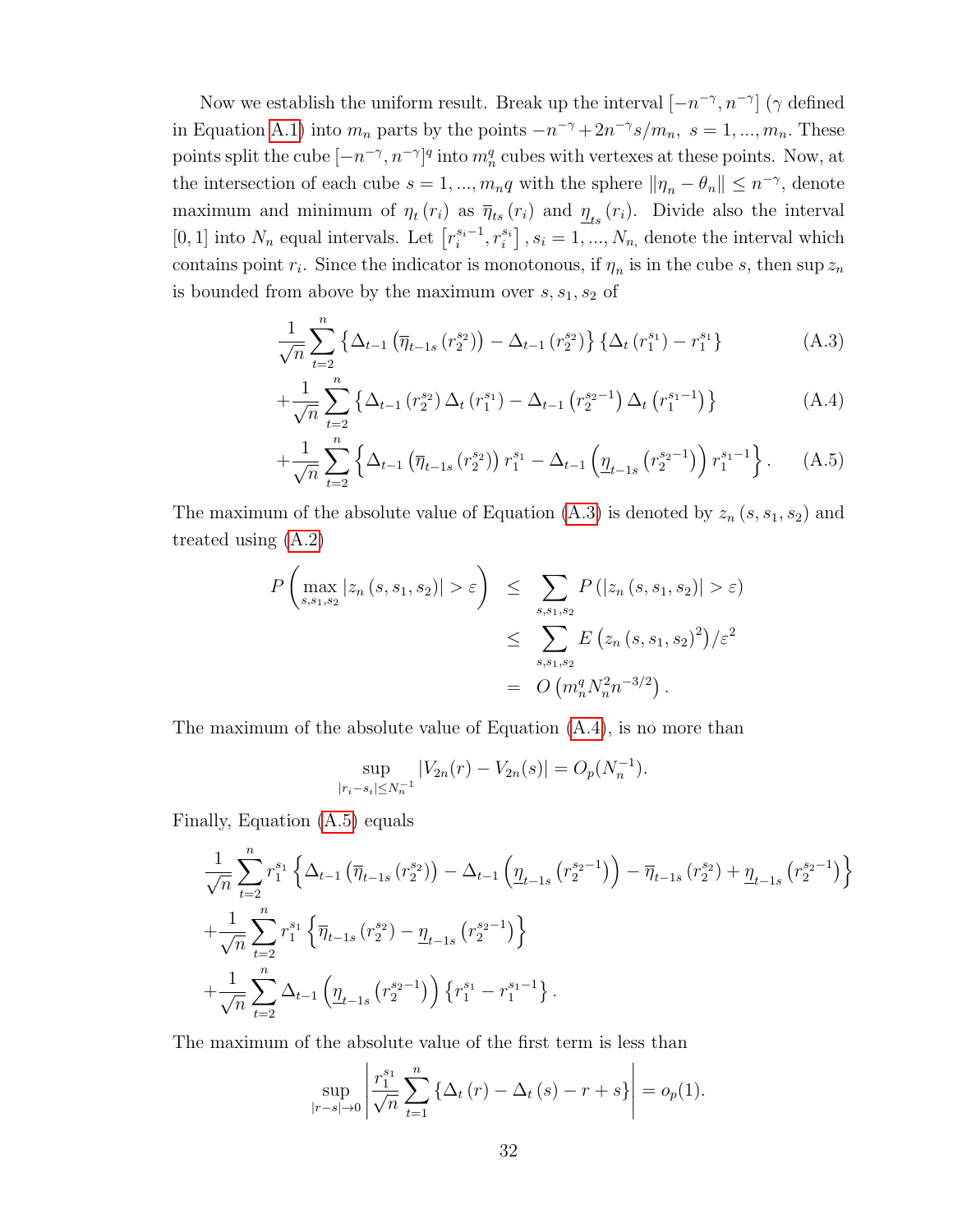The second term equals

$$
\frac{r_1^{s_1}}{\sqrt{n}} \sum_{t=1}^n \left\{ \overline{\eta}_{t-1s} \left( r_2^{s_2-1} \right) - \underline{\eta}_{t-1s} \left( r_2^{s_2-1} \right) \right\} + \frac{r_1^{s_1}}{\sqrt{n}} \sum_{t=1}^n \left\{ \overline{\eta}_{t-1s} \left( r_2^{s_2} \right) - \overline{\eta}_{t-1s} \left( r_2^{s_2-1} \right) \right\}
$$

and the maximum of its absolute value is  $O_p(n^{-\gamma+1/2}m_n^{-1}\sqrt{q})+O_p(N_n^{-1}n^{1/2})$  by (C2) and (C3). The third term is  $O_p(N_n^{-1}n^{1/2})$ . If we take  $N_n^2 = n^{1+\delta_N}$  and  $m_n^q = n^{1/2-\delta_m}$ , where  $\delta_N = \delta_m/2 = (\gamma q + 1/2 - q/2)/2$ , all parts will be  $o_p(1)$  for  $1/2 - 1/(2q)$  $\gamma$  < 1/2. The same argument holds for the bound of sup  $z_n$  from below.

Define

$$
k_n = \frac{1}{\sqrt{n}} \sum_{t=2}^n \left[ \Delta_{t-1} \left( \eta_{t-1} (r_2) \right) \left( \eta_t (r_1) - r_1 \right) + r_1 \left( \eta_{t-1} (r_2) - r_2 \right) \right],
$$

Now we are able to state a general result on the parameter estimation effect on the asymptotics of our process:

<span id="page-33-0"></span>**Lemma 2.** Under  $(Cl)$ - $(C3)$ 

$$
\sup_{r} \left| \hat{V}_{2n}(r) - V_{2n}(r) - k_n \right| = o_p(1).
$$
 (A.6)

Proof of Lemma [2.](#page-33-0) Follows from Lemma [1](#page-30-0) since

$$
\hat{V}_{2n}(r) - V_{2n}(r) - k_n - z_n
$$
\n
$$
= \frac{1}{\sqrt{n}} \sum_{t=2}^n \Delta_{t-1} \left( \eta_{t-1}(r_2) \right) \left\{ \Delta_t \left( \eta_t(r_1) \right) - \Delta_t \left( r_1 \right) - \eta_t \left( r_1 \right) + r_1 \right\}
$$
\n
$$
+ \frac{1}{\sqrt{n}} \sum_{t=2}^n r_1 \left\{ \Delta_{t-1} \left( \eta_{t-1}(r_2) \right) - \Delta_{t-1} \left( r_2 \right) - \eta_{t-1} \left( r_2 \right) + r_2 \right\},
$$

and the maximum of its absolute value is  $o_p(1)$ , by the argument similar to Koul  $(1996)$ .

## Appendix B: Proofs of Propositions

**Proof of Proposition [1.1.](#page-3-1)** The proof is standard and thus omitted.  $\Box$ 

Proof of Proposition [3.1.](#page-3-1) We use the functional CLT of Pollard (1984, Theorem 10.12). We need to check equicontinuity and convergence of finite dimensional distributions. Equicontinuity can be shown in a standard way.

We verify that the process has zero mean and covariance converging to [\(3.1\)](#page-10-0). The finite dimensional distributions converge by the Cramer-Wold device and a CLT for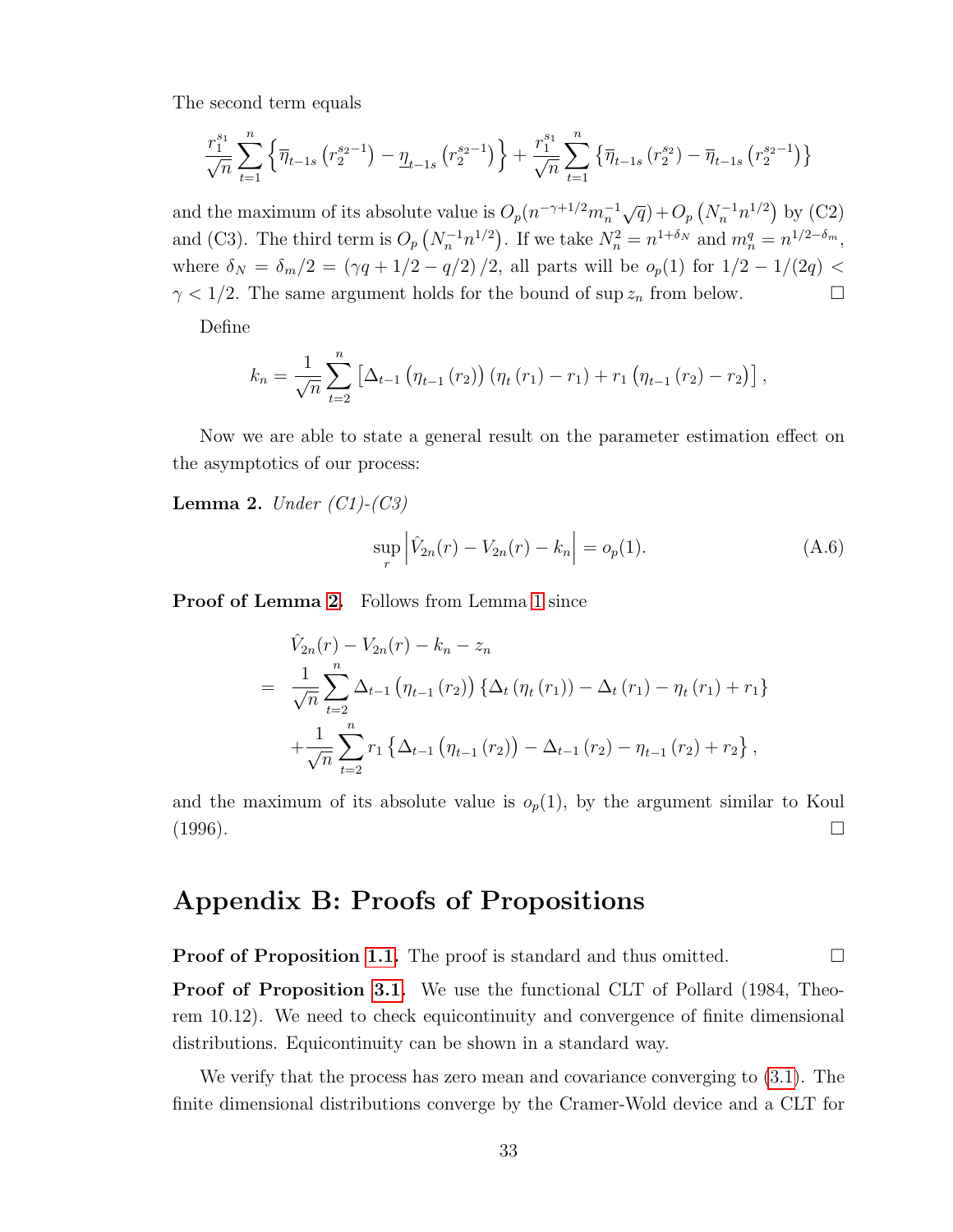stationary 1-dependent data with a finite third moment (see Theorem 2 in Hoeffding and Robbins, 1948). Indeed, because of the independence and uniformity of  $U_t$ , the mean is

$$
EV_{2n}(r) = \frac{1}{\sqrt{n-1}} \sum_{t=2}^{n} \left[ P(U_t \le r_1, U_{t-1} \le r_2) - r_1 r_2 \right] = 0,
$$

and variance is derived using

$$
E\left[I(U_t \le r_1, U_{t-1} \le r_2) - r_1r_2\right] \left[I(U_{t'} \le s_1, U_{t'-1} \le s_2) - s_1s_2\right]
$$
  
\n
$$
= P(U_t \le r_1, U_{t-1} \le r_2, U_{t'} \le s_1, U_{t'-1} \le s_2) - r_1r_2s_1s_2
$$
  
\n
$$
= \begin{cases}\n0, & \text{if } |t-t'| > 1 \\
(r_1 \wedge s_1)(r_2 \wedge s_2) - r_1r_2s_1s_2, & \text{if } t' = t \\
(r_1 \wedge s_2)r_2s_1 - r_1r_2s_1s_2, & \text{if } t' = t + 1 \\
(r_2 \wedge s_1)r_1s_2 - r_1r_2s_1s_2, & \text{if } t' = t - 1.\n\end{cases}
$$

Then covariance of the process is

$$
E[V_{2n}(r)V_{2n}(s)] \stackrel{n \to \infty}{\to} (r_1 \wedge s_1)(r_2 \wedge s_2) - r_1r_2s_1s_2 + (r_1 \wedge s_2)r_2s_1 - r_1r_2s_1s_2 + (r_2 \wedge s_1)r_1s_2 - r_1r_2s_1s_2.
$$

 $\Box$ 

<span id="page-34-0"></span>Before we move on, we derive the joint convergence of  $V_{2n}(r)$  and  $\sqrt{n}(\hat{\theta}-\theta_n)$ . **Lemma 3.** Under Assumptions 3.1-3.5 (3.1, 3.2, 3.4-3.6) under  $G_{nt}$  (under  $\{\theta_n :$  $n \geq 1$ ) we have

$$
\binom{V_{2n}}{\sqrt{n}(\hat{\theta}-\theta_n)} \Rightarrow \binom{V_{2\infty}}{\psi_{\infty}+\mu}.
$$

**Proof of Lemma [3.](#page-34-0)** Assume  $\mu = 0$ , otherwise subtract it from the left hand side. By Proposition [3.1](#page-3-1) and CLT for MDS from the expansion of Assumption 3.3, we have componentwise convergence. To prove vector convergence we use functional CLT of Pollard (1984, Theorem 10.12). We need to check equicontinuity and convergence of finite dimensional distributions. Equicontinuity follows from the fact that equicontinuity of the vector is equivalent to equicontinuity of its components and the equicontinuity of the first component provided in Proposition [3.1.](#page-3-1) Other components are equicontinuous automatically since they do not depend on parameter  $r$ .

To check the convergence of finite dimensional distributions, we apply the Cramer-Wold device and prove a CLT for triangular arrays  $\sum_{t=1}^{n} v_t$ , where

$$
v_t = \frac{1}{\sqrt{n-1}} \lambda' \begin{pmatrix} I(U_{nt} \leq r_1^1) I(U_{nt-1} \leq r_2^1) - r_1^1 r_2^1 \\ \vdots \\ I(U_{nt} \leq r_1^k) I(U_{nt-1} \leq r_2^k) - r_1^k r_2^k \\ \psi(Y_{nt}, \Omega_{nt}, \theta_n) \end{pmatrix},
$$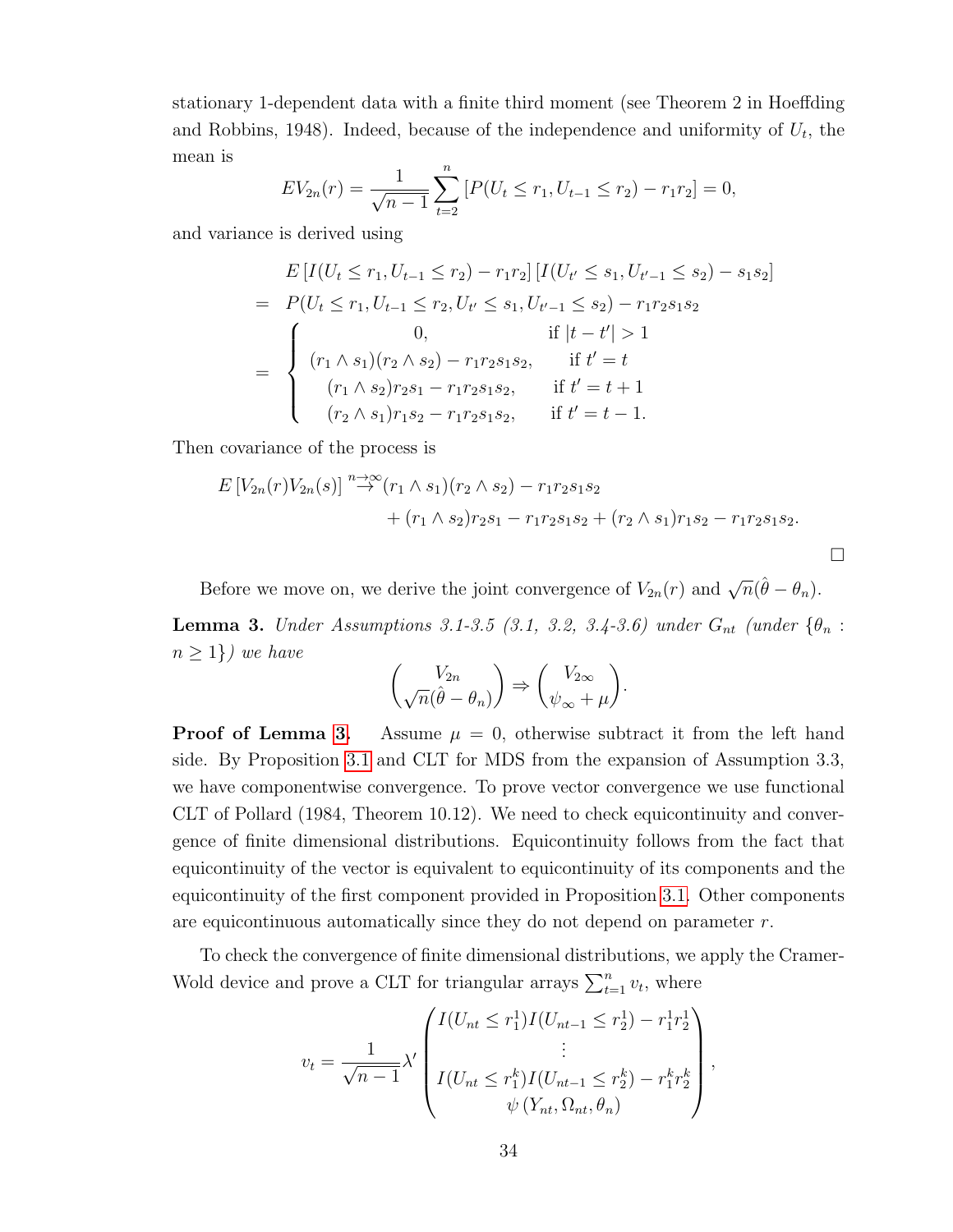for any k, a column vector  $\lambda \in R^{k+L}$ , s.t.  $\lambda' \lambda = 1$ , and any  $r_i^j \in [0, 1]$  with  $j = 1, ..., k$ and  $i = 1, 2$ . We derive a CLT for sum of  $v_t$ , whose summands  $1, \ldots, k$  form 1dependent sequences, while summands  $k + 1, \ldots, k + L$  form MDS. Also note, that sequence  $v_t$  is lag-1 serially correlated.

To prove the CLT, we split  $v_t$  into groups, skipping 1 element to form a sum of MDS. Fix  $p > 1$  and denote  $m = \frac{p}{n}$  $\frac{n}{p}$ . Consider the following decomposition

$$
\sum_{t=1}^{n} v_t = A_{n,p} + B_{n,p} + C_{n,p},
$$

where  $A_{n,p} = \sum_{k=1}^{m} A_{n,p,k}$  denotes the sum of blocks  $A_{n,p,k} = \sum_{t=(k-1)p+2}^{kp} v_t$  of length  $p-1, B_{n,p} = \sum_{i=1}^{(m-1)} v_{ip+1}$  and  $C_{n,p} = \sum_{t=mp+1}^{n} v_t$  denotes the sum of remaining  $n - pm < p$  terms. We will show now that  $A_{n,p}$  converges to the right limit,  $B_{n,p}$  and  $C_{n,p}$  are  $o_p(1)$ .

Considering that  $B_{n,p}$  and  $C_{n,p}$  are uncorrelated,  $B_{n,p}$  are serially uncorrelated and  $C_{n,p}$  has no more than  $p-1$  1-dependent terms, we have

$$
P(|B_{n,p} + C_{n,p}| > \varepsilon) \leq \frac{1}{\varepsilon^2} E(B_{n,p} + C_{n,p})^2 = \frac{1}{\varepsilon^2} \left[ E B_{n,p}^2 + E C_{n,p}^2 \right]
$$
  
= 
$$
\frac{1}{\varepsilon^2} \left[ \sum_{i=1}^{m-1} E v_{ip+1}^2 \right] + \frac{1}{\varepsilon^2} \left[ \sum_{t=mp+1}^n E v_t^2 + 2 \sum_{t=mp+2}^n E v_t v_{t-1} \right].
$$

Allowing  $m \to \infty$  and  $p \to \infty$ , and since n grows faster than m and p and the summands are uniformly bounded by Assumption 3.3 and Cauchy-Schwarz inequality, we can always make this quantity arbitrarily small.

 $A_{n,p,k}$  is an MDS with respect to the new filtration  $\Omega'_{k} = \Omega_{(k-1)p+1}$ . To show the asymptotic normality of  $A_{n,p}$  we apply CLT for MDS (Hall and Hyde, 1980, Corollary 3.1), which requires two conditions: 1) Lindeberg condition and 2) convergence of conditional variances. They can be verified for each summand and follow from the boundedness of indicators, the conditions in Assumption 3.3 and the convergence of the unconditional variance. The variance is approximated by

$$
EA_{n,p,k}^2 = \sum_{k=1}^m \left( \sum_{t=(k-1)p+2}^{kp} Ev_t^2 + 2 \sum_{t=(k-1)p+3}^{kp} Ev_t v_{t-1} \right),
$$

which coincides in the limit with

$$
E\left(\sum_{k=1}^{n} v_t\right)^2 = \sum_{k=1}^{n} E v_t^2 + 2 \sum_{t=2}^{n} E v_t v_{t-1}.
$$

Thus we have shown the convergence of the finite dimensional distributions.